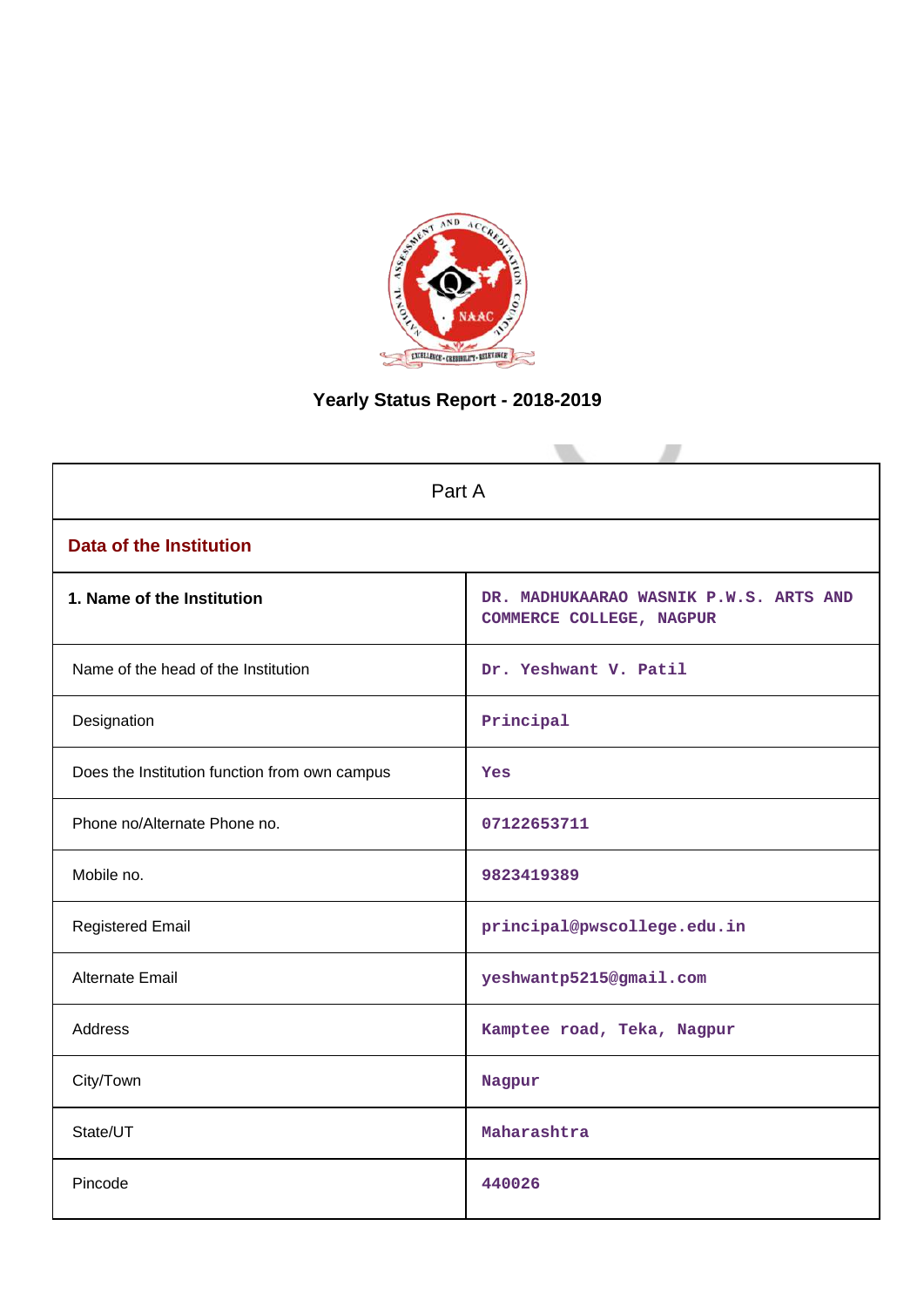| 2. Institutional Status                                                  |                                                                               |
|--------------------------------------------------------------------------|-------------------------------------------------------------------------------|
| Affiliated / Constituent                                                 | Affiliated                                                                    |
| Type of Institution                                                      | Co-education                                                                  |
| Location                                                                 | Urban                                                                         |
| <b>Financial Status</b>                                                  | state                                                                         |
| Name of the IQAC co-ordinator/Director                                   | Dr. Sudesh B. Bhowate                                                         |
| Phone no/Alternate Phone no.                                             | 07122653711                                                                   |
| Mobile no.                                                               | 9823419389                                                                    |
| <b>Registered Email</b>                                                  | principal@pwscollege.edu.in                                                   |
| Alternate Email                                                          | sudeshbhowate@gmail.com                                                       |
| 3. Website Address                                                       |                                                                               |
| Web-link of the AQAR: (Previous Academic Year)                           | http://www.pwscollege.edu.in/uploade<br>d files/AOAR -2017-2018.pdf           |
| 4. Whether Academic Calendar prepared during<br>the year                 | Yes                                                                           |
| if yes, whether it is uploaded in the institutional website:<br>Weblink: | http://www.pwscollege.edu.in/uploaded f<br>iles/Academic Calender 2018-19.pdf |

# **5. Accrediation Details**

| Cycle        | Grade | <b>CGPA</b> | Year of      |                    | Validity           |  |
|--------------|-------|-------------|--------------|--------------------|--------------------|--|
|              |       |             | Accrediation | Period From        | Period To          |  |
|              | $B+$  | 76.50       | 2004         | $08 - Jan - 2004$  | $07 - Jan - 2009$  |  |
| $\mathbf{2}$ | в     | 2.64        | 2011         | $30 - Nov - 2011$  | $29 - Nov - 2016$  |  |
|              | $B+$  | 2.65        | 2017         | $12 -$ Sep $-2017$ | $11 -$ Sep $-2022$ |  |

# **6. Date of Establishment of IQAC 10-Dec-2002**

# **7. Internal Quality Assurance System**

Quality initiatives by IQAC during the year for promoting quality culture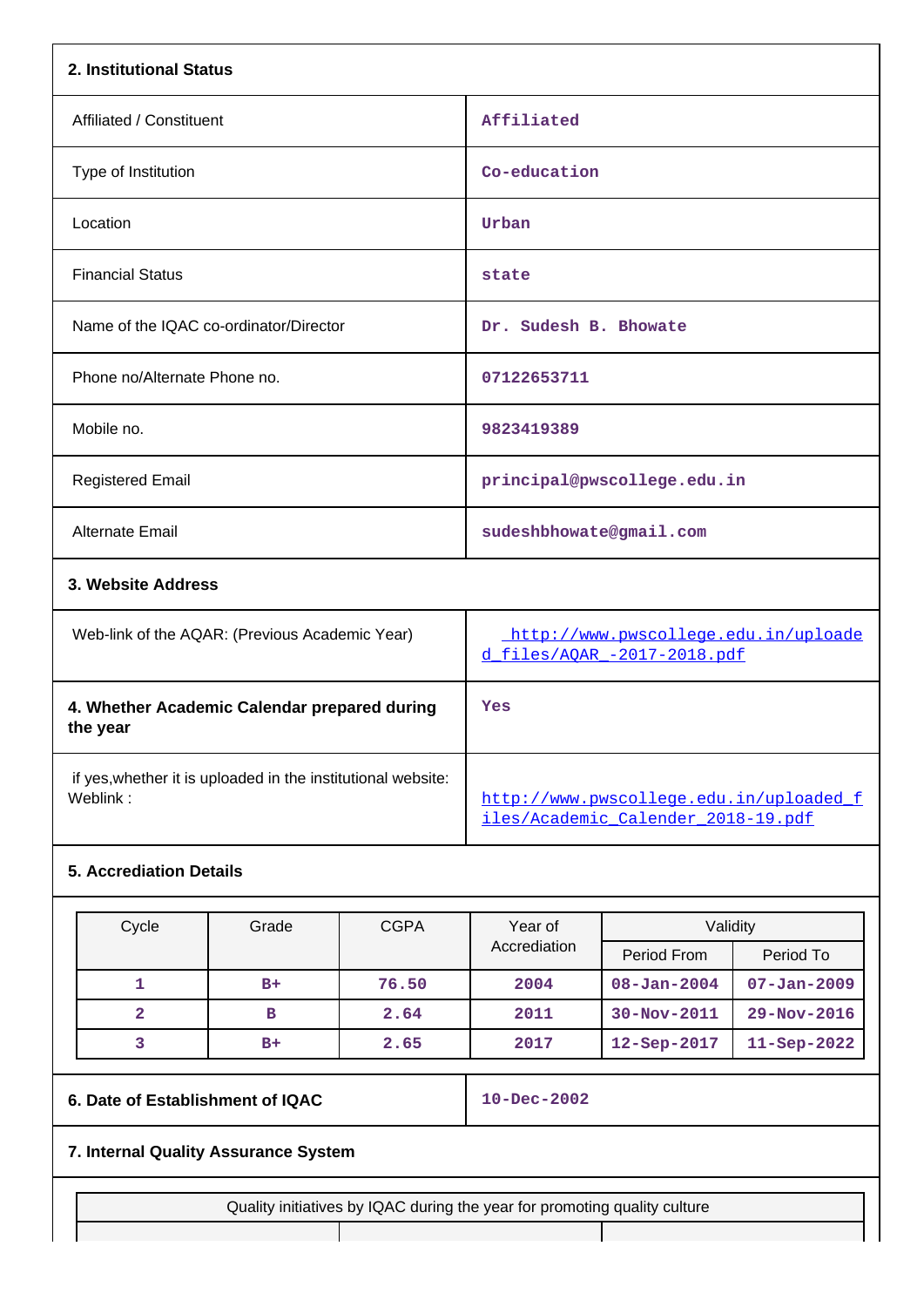| Item /Title of the quality initiative by<br><b>IQAC</b>                                                                                                              |                |                                   | Date & Duration       |                                | Number of participants/ beneficiaries |  |  |
|----------------------------------------------------------------------------------------------------------------------------------------------------------------------|----------------|-----------------------------------|-----------------------|--------------------------------|---------------------------------------|--|--|
|                                                                                                                                                                      |                | No Data Entered/Not Applicable!!! |                       |                                |                                       |  |  |
|                                                                                                                                                                      |                |                                   | View File             |                                |                                       |  |  |
| 8. Provide the list of funds by Central/ State Government- UGC/CSIR/DST/DBT/ICMR/TEQIP/World<br><b>Bank/CPE of UGC etc.</b>                                          |                |                                   |                       |                                |                                       |  |  |
| Institution/Departmen<br>t/Faculty                                                                                                                                   | Scheme         |                                   | <b>Funding Agency</b> | Year of award with<br>duration | Amount                                |  |  |
|                                                                                                                                                                      |                | No Data Entered/Not Applicable!!! |                       |                                |                                       |  |  |
|                                                                                                                                                                      |                | No Files Uploaded !!!             |                       |                                |                                       |  |  |
| 9. Whether composition of IQAC as per latest<br><b>NAAC</b> guidelines:                                                                                              |                |                                   | Yes                   |                                |                                       |  |  |
| Upload latest notification of formation of IQAC                                                                                                                      |                |                                   | View File             |                                |                                       |  |  |
| 10. Number of IQAC meetings held during the<br>year :                                                                                                                |                |                                   | $\mathbf{2}$          |                                |                                       |  |  |
| The minutes of IQAC meeting and compliances to the<br>decisions have been uploaded on the institutional<br>website                                                   |                |                                   | Yes                   |                                |                                       |  |  |
| Upload the minutes of meeting and action taken report                                                                                                                |                |                                   | View File             |                                |                                       |  |  |
| 11. Whether IQAC received funding from any of<br>the funding agency to support its activities<br>during the year?                                                    |                |                                   | No                    |                                |                                       |  |  |
| 12. Significant contributions made by IQAC during the current year(maximum five bullets)                                                                             |                |                                   |                       |                                |                                       |  |  |
| Significant contribution made by College IQAC is given in separate sheet.                                                                                            |                |                                   |                       |                                |                                       |  |  |
|                                                                                                                                                                      | View File      |                                   |                       |                                |                                       |  |  |
| 13. Plan of action chalked out by the IQAC in the beginning of the academic year towards Quality<br>Enhancement and outcome achieved by the end of the academic year |                |                                   |                       |                                |                                       |  |  |
|                                                                                                                                                                      | Plan of Action |                                   |                       | Achivements/Outcomes           |                                       |  |  |
|                                                                                                                                                                      |                | No Data Entered/Not Applicable!!! |                       |                                |                                       |  |  |
|                                                                                                                                                                      |                |                                   | View File             |                                |                                       |  |  |
| 14. Whether AQAR was placed before statutory<br>body?                                                                                                                |                |                                   | Yes                   |                                |                                       |  |  |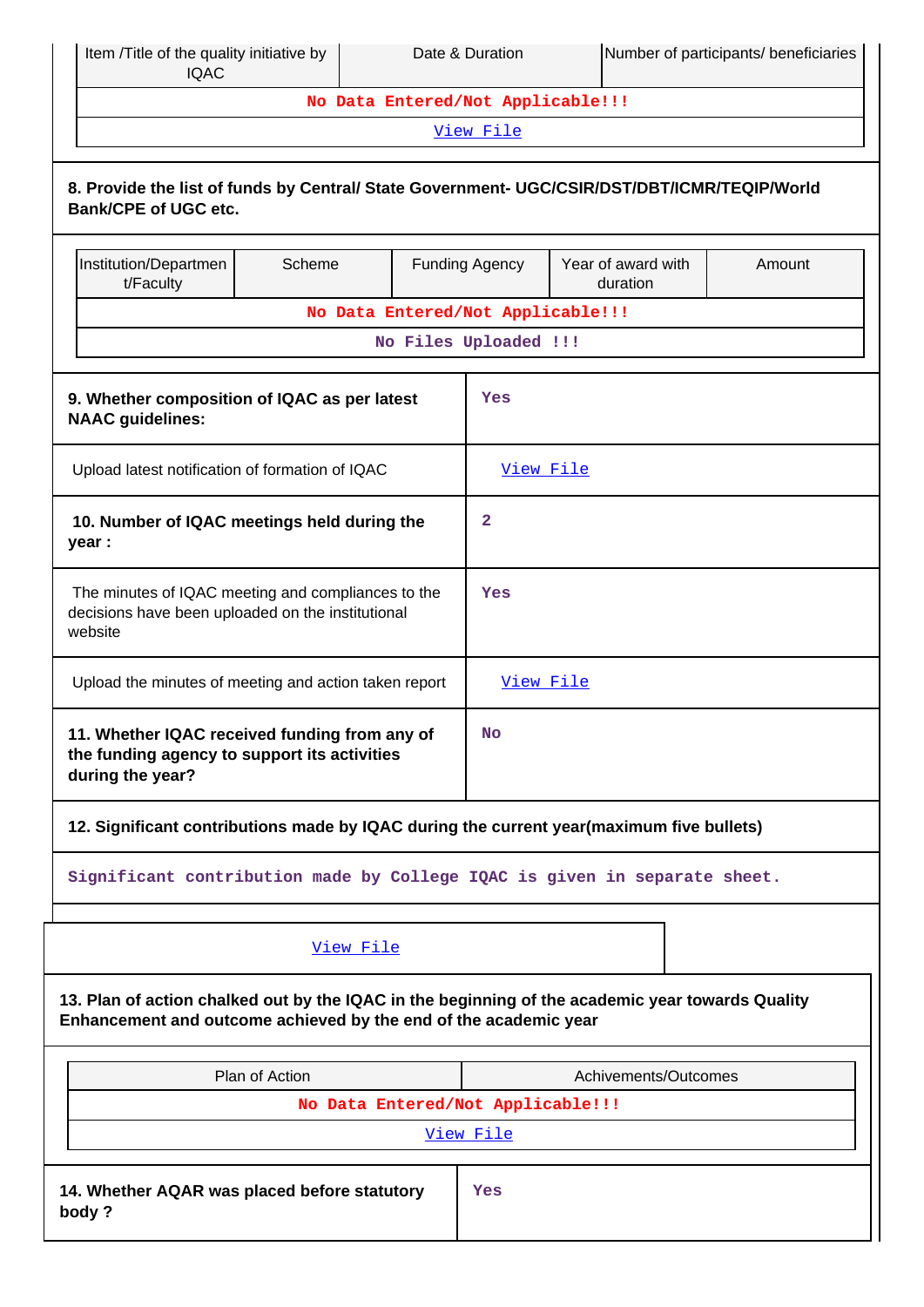| Name of Statutory Body<br>IQAC                                                                                       | <b>Meeting Date</b><br>$22 - Jan - 2020$ |
|----------------------------------------------------------------------------------------------------------------------|------------------------------------------|
| 15. Whether NAAC/or any other accredited<br>body(s) visited IQAC or interacted with it to<br>assess the functioning? | <b>No</b>                                |
| 16. Whether institutional data submitted to<br>AISHE:                                                                | Yes                                      |
| Year of Submission                                                                                                   | 2019                                     |
| Date of Submission                                                                                                   | $08 - \text{Jul} - 2019$                 |
| 17. Does the Institution have Management<br><b>Information System?</b>                                               | <b>No</b>                                |

**Part B** 

# **CRITERION I – CURRICULAR ASPECTS**

### **1.1 – Curriculum Planning and Implementation**

 1.1.1 – Institution has the mechanism for well planned curriculum delivery and documentation. Explain in 500 words

 **Since college is affiliated with RTM Nagpur University, college implements university curriculum for the respective courses. The action plan for the implementation of the curriculum follows the college academic calendar. The implementation of the curriculum carries out in the structured form by the individual departments. Departments conduct meeting with the faculties in the beginning of the session. Teachers' diaries, attendance books and formats of teaching plan for the session given to them. Teachers are asked to share teaching plans with HoDs in the meeting. Weekly teaching plan through diaries are monitored by HoDs. The teaching plan is equipped with classroom method, LCD based lectures in each week, Group discussion, interactive, and different innovative methods. In the beginning of the session every year some subjects like English, Commerce, Economics, etc. initiate bridge courses so that entry level students may cope with the university curriculum. In the staff council principal briefs the teachers about the objectives of the curriculum implementation. In the time table theory and tutorial are properly divided by the time table committee. Students are introduced to the library and online resources. Language Laboratory, Commerce Computer Laboratory, Central Computer Laboratory all offers internet access to students. Problem solving exercises, field visits, students project works, surveys and excursion including industrial visits are organized regularly to make the learning more effective and student centric. To cover some specific elements of syllabus, Subject Experts from the different colleges and industry invited regularly for the Guest Lecture by each department. On the other hand, to update teachers about the modern pedagogy, they are regularly sent to the Orientation and Refresher Courses organized by UGC HRDC. Contributory teachers are oriented by HoDs in the departmental meetings and a general orientation for Contributory teachers is organized in the college. Teachers are encouraged to participate in various Conferences and Workshops to update their knowledge and to present their research papers. College also organizes conferences and workshops for teacher,**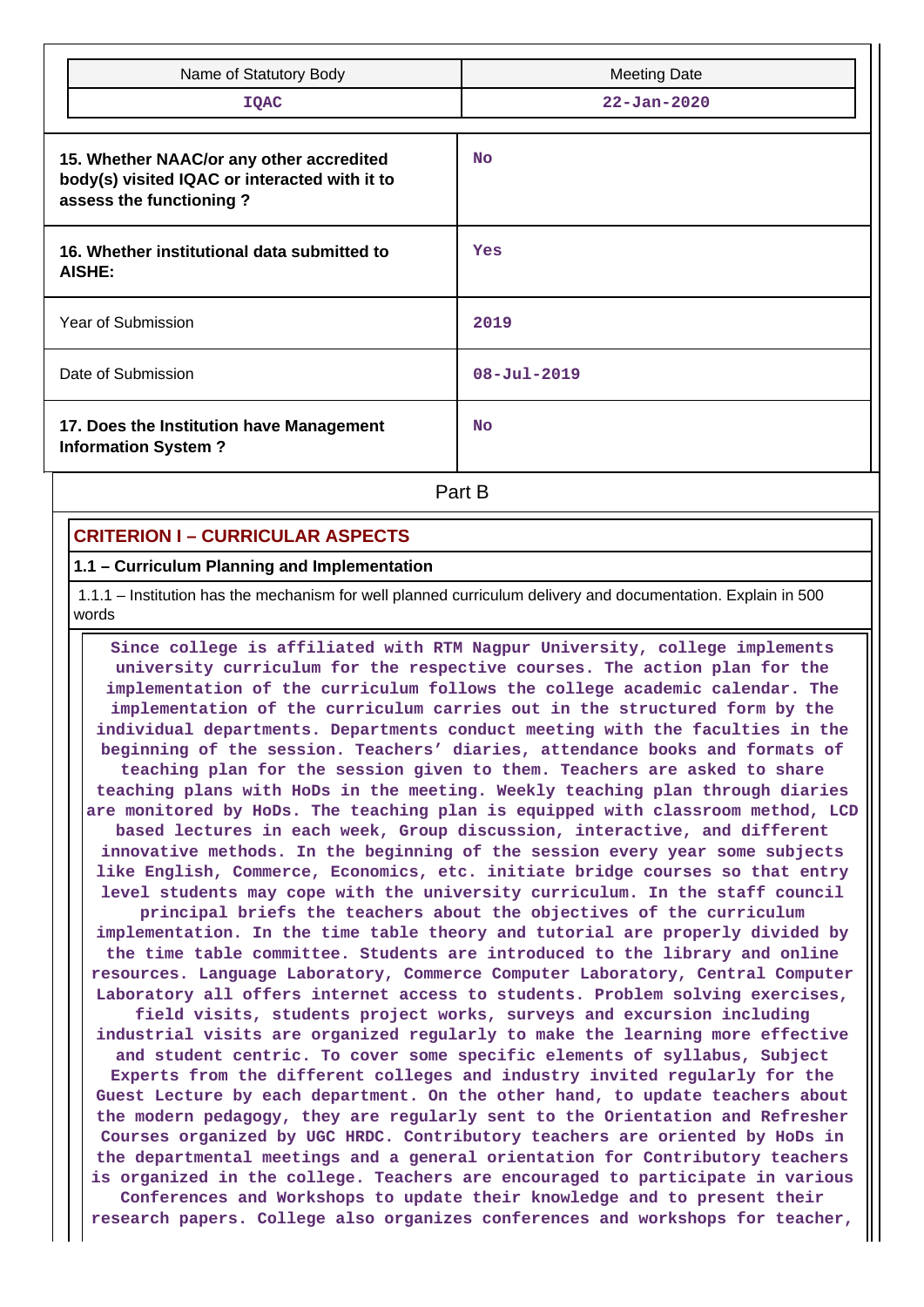|                                                                                                                                                                          | of curriculum.                       | Ph.D. Scholars and students where these stakeholders learn different leadership<br>skills besides their enhanced subject knowledge helps in better implementation |
|--------------------------------------------------------------------------------------------------------------------------------------------------------------------------|--------------------------------------|-------------------------------------------------------------------------------------------------------------------------------------------------------------------|
| 1.1.2 - Certificate/ Diploma Courses introduced during the academic year                                                                                                 |                                      |                                                                                                                                                                   |
| Certificate<br>Diploma Courses                                                                                                                                           | Dates of<br>Duration<br>Introduction | Focus on employ<br>Skill<br>ability/entreprene<br>Development<br>urship                                                                                           |
|                                                                                                                                                                          | No Data Entered/Not Applicable !!!   |                                                                                                                                                                   |
| 1.2 - Academic Flexibility                                                                                                                                               |                                      |                                                                                                                                                                   |
| 1.2.1 - New programmes/courses introduced during the academic year                                                                                                       |                                      |                                                                                                                                                                   |
| Programme/Course                                                                                                                                                         | Programme Specialization             | Dates of Introduction                                                                                                                                             |
| No Data Entered/Not Applicable !!!                                                                                                                                       |                                      |                                                                                                                                                                   |
|                                                                                                                                                                          | No file uploaded.                    |                                                                                                                                                                   |
| 1.2.2 - Programmes in which Choice Based Credit System (CBCS)/Elective course system implemented at the<br>affiliated Colleges (if applicable) during the academic year. |                                      |                                                                                                                                                                   |
| Name of programmes adopting<br><b>CBCS</b>                                                                                                                               | Programme Specialization             | Date of implementation of<br><b>CBCS/Elective Course System</b>                                                                                                   |
| No Data Entered/Not Applicable !!!                                                                                                                                       |                                      |                                                                                                                                                                   |
| 1.2.3 - Students enrolled in Certificate/ Diploma Courses introduced during the year                                                                                     |                                      |                                                                                                                                                                   |
|                                                                                                                                                                          | Certificate                          | Diploma Course                                                                                                                                                    |
|                                                                                                                                                                          | No Data Entered/Not Applicable !!!   |                                                                                                                                                                   |
| 1.3 - Curriculum Enrichment                                                                                                                                              |                                      |                                                                                                                                                                   |
| 1.3.1 – Value-added courses imparting transferable and life skills offered during the year                                                                               |                                      |                                                                                                                                                                   |
| <b>Value Added Courses</b>                                                                                                                                               | Date of Introduction                 | Number of Students Enrolled                                                                                                                                       |
| Certificate Course on<br>Communicative English<br>(Language Laboratory<br>based)                                                                                         | 01/09/2018                           | 14                                                                                                                                                                |
|                                                                                                                                                                          | No file uploaded.                    |                                                                                                                                                                   |
| 1.3.2 - Field Projects / Internships under taken during the year                                                                                                         |                                      |                                                                                                                                                                   |
| Project/Programme Title                                                                                                                                                  | Programme Specialization             | No. of students enrolled for Field<br>Projects / Internships                                                                                                      |
| No Data Entered/Not Applicable !!!                                                                                                                                       |                                      |                                                                                                                                                                   |
|                                                                                                                                                                          | No file uploaded.                    |                                                                                                                                                                   |
| 1.4 - Feedback System                                                                                                                                                    |                                      |                                                                                                                                                                   |
| 1.4.1 – Whether structured feedback received from all the stakeholders.                                                                                                  |                                      |                                                                                                                                                                   |
| <b>Students</b>                                                                                                                                                          |                                      | Yes                                                                                                                                                               |
|                                                                                                                                                                          |                                      | Yes                                                                                                                                                               |
| <b>Teachers</b>                                                                                                                                                          |                                      |                                                                                                                                                                   |
| <b>Employers</b>                                                                                                                                                         |                                      | Yes                                                                                                                                                               |
| Alumni                                                                                                                                                                   |                                      | Yes                                                                                                                                                               |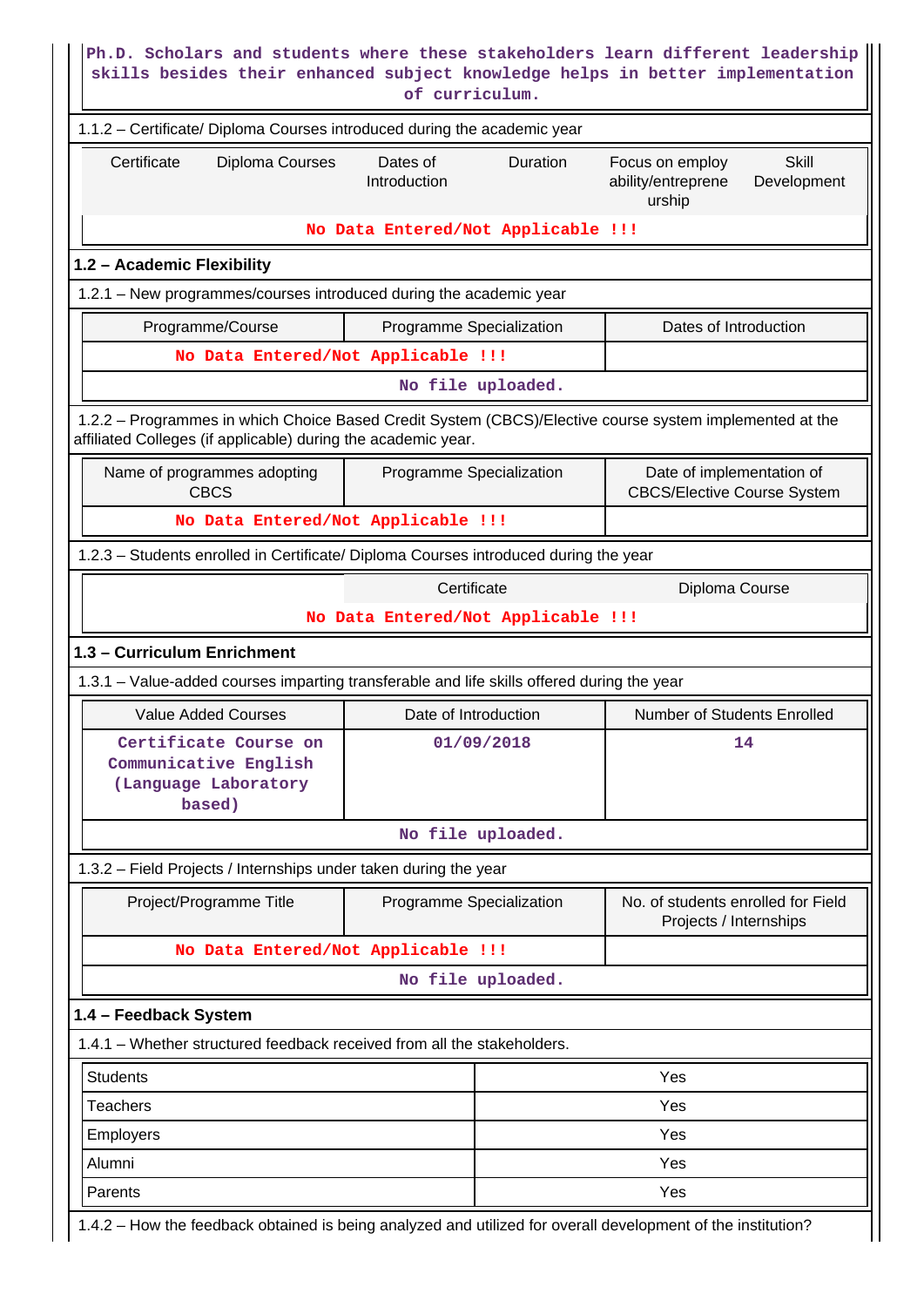(maximum 500 words)

#### Feedback Obtained

**Yes, College has a formal structured mechanism to obtain feedback from all the stake holders every year. The feedback is generally conducted in the month of March/ April. The Mechanism is as follows: Components of Feedback System: Students: Feedback is taken from the students before the closing of the session. Feedback committee distributed forms in the classrooms through representative teachers. The forms are gathered and analyzed in the presence of all the committee members. Teachers': 1. Teacher's feedback is also conducted by Feedback committee by distributing forms to them. Forms are collected and analyzed. 2. Yearly Teachers Profile (developed by college IQAC) is submitted by individual teachers to the college NAAC room for the various IQAC reports. The Profile is collected in the month of April before the closing of the session. Employers': 1. Principal of the college by consulting management representative gives the feedback on college employees in the feedback form. The concerning teachers contacted personally and counselled for any issue related their conduct. 2. Confidential Reports is separately generated by the Principal by consulting the HoDs which is used for various placement processes of the teachers. Alumni: Alumni feedback is generated from the alumnus during alumni meet by the committee or by individual departments. The form analyzed by the feedback committee and reports are submitted to the Principal. Parents: Parent's feedback is taken by feedback committee during Parents-Teachers meet or when parents' individually visit the departments during various other occasions. Method of Analysis: The feedback is gathered and analyzed by the Feedback Committee under the guidance of college IQAC. Only employers' feedback is given by Principal by consulting the College Management representative to IQAC. The feedback committee has senior faculties as its members who are associated with various academic bodies in the University helped analyzing the feedback generated from all the stakeholders. The report of the feedback committee is given to the principal for the appropriate action in the light of Quality enhancement. IQAC keeps the report of analysis for record.**

# **CRITERION II – TEACHING- LEARNING AND EVALUATION**

## **2.1 – Student Enrolment and Profile**

2.1.1 – Demand Ratio during the year

| Name of the<br>Programme                                                                                                                                  | Programme<br>Specialization                                  |                                                              | Number of seats<br>available |                                                                                                  | Number of<br>Application received |                                                                                                  | <b>Students Enrolled</b> |                                                             |  |
|-----------------------------------------------------------------------------------------------------------------------------------------------------------|--------------------------------------------------------------|--------------------------------------------------------------|------------------------------|--------------------------------------------------------------------------------------------------|-----------------------------------|--------------------------------------------------------------------------------------------------|--------------------------|-------------------------------------------------------------|--|
| No Data Entered/Not Applicable !!!                                                                                                                        |                                                              |                                                              |                              |                                                                                                  |                                   |                                                                                                  |                          |                                                             |  |
| <u>View File</u>                                                                                                                                          |                                                              |                                                              |                              |                                                                                                  |                                   |                                                                                                  |                          |                                                             |  |
| 2.2 – Catering to Student Diversity                                                                                                                       |                                                              |                                                              |                              |                                                                                                  |                                   |                                                                                                  |                          |                                                             |  |
| 2.2.1 - Student - Full time teacher ratio (current year data)                                                                                             |                                                              |                                                              |                              |                                                                                                  |                                   |                                                                                                  |                          |                                                             |  |
| Year                                                                                                                                                      | Number of<br>students enrolled<br>in the institution<br>(UG) | Number of<br>students enrolled<br>in the institution<br>(PG) |                              | Number of<br>fulltime teachers<br>available in the<br>institution<br>teaching only UG<br>courses |                                   | Number of<br>fulltime teachers<br>available in the<br>institution<br>teaching only PG<br>courses |                          | Number of<br>teachers<br>teaching both UG<br>and PG courses |  |
| 2018                                                                                                                                                      | 1787                                                         | 531                                                          |                              | 25                                                                                               |                                   | 0                                                                                                |                          | 19                                                          |  |
| 2.3 - Teaching - Learning Process                                                                                                                         |                                                              |                                                              |                              |                                                                                                  |                                   |                                                                                                  |                          |                                                             |  |
| 2.3.1 – Percentage of teachers using ICT for effective teaching with Learning Management Systems (LMS), E-<br>learning resources etc. (current year data) |                                                              |                                                              |                              |                                                                                                  |                                   |                                                                                                  |                          |                                                             |  |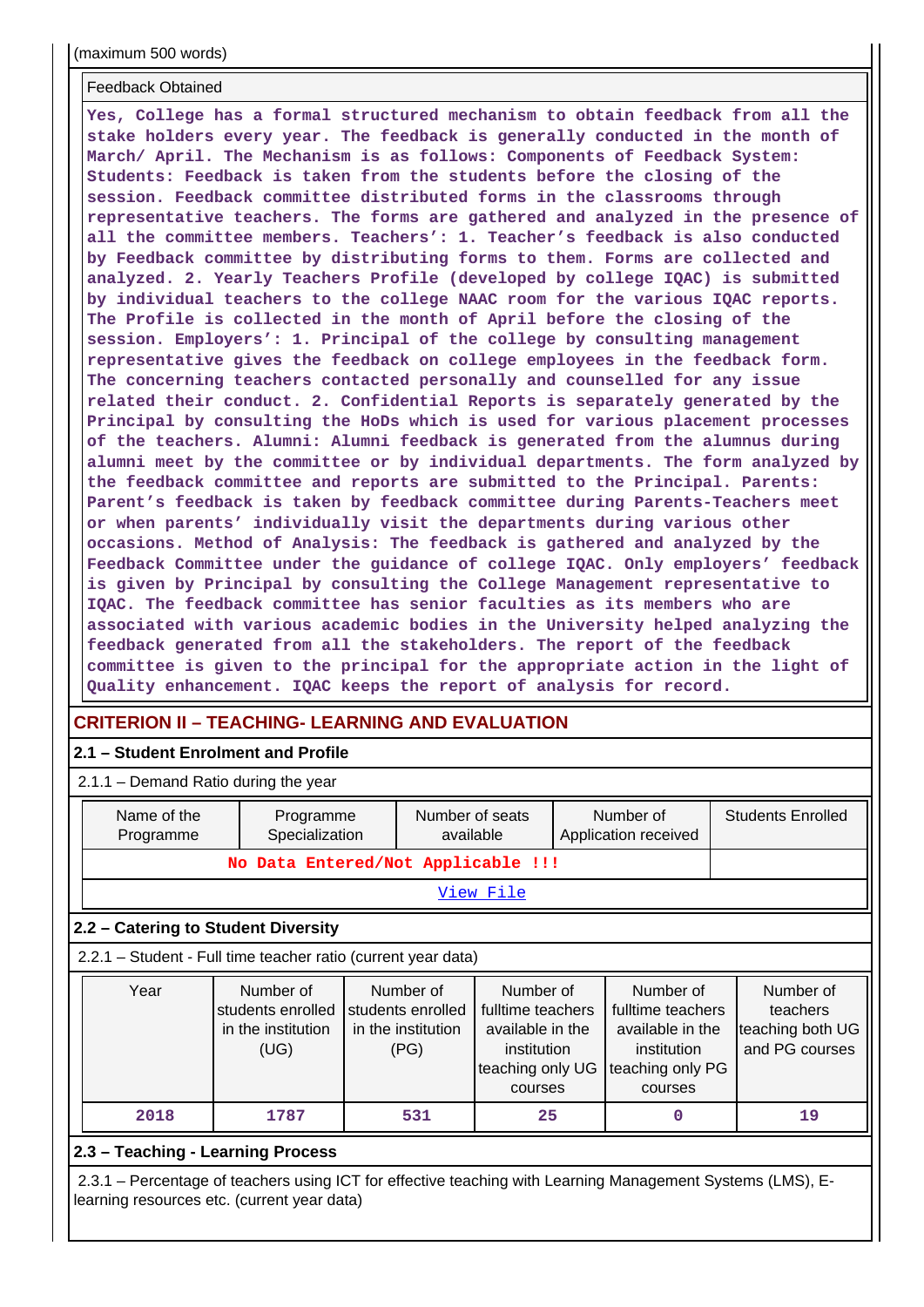| Number of<br>Teachers on Roll      | Number of<br>teachers using<br>ICT (LMS, e-<br>Resources) | <b>ICT Tools and</b><br>resources<br>available | Number of ICT<br>enabled<br><b>Classrooms</b> | Numberof smart<br>classrooms | E-resources and<br>techniques used |  |  |  |  |
|------------------------------------|-----------------------------------------------------------|------------------------------------------------|-----------------------------------------------|------------------------------|------------------------------------|--|--|--|--|
| No Data Entered/Not Applicable !!! |                                                           |                                                |                                               |                              |                                    |  |  |  |  |
|                                    |                                                           | View File of ICT Tools and resources           |                                               |                              |                                    |  |  |  |  |

# [View File of E-resources and techniques used](https://assessmentonline.naac.gov.in/public/Postacc/e_resource/2444_e_resource_1640247859.xlsx)

2.3.2 – Students mentoring system available in the institution? Give details. (maximum 500 words)

 Student's Mentoring System in College Goals: 1. To identify students / Sports person with Potential to excellence 2. To identify slow learners for immediate help and counselling with bridge courses and tutorials 3. To encourage advance learners with adequate support in and off class situations 4. To support students with needy fund 5. To promote sports persons, cultural artists, academic excellence with Merit 6. To provide Emotional / social intelligence through extension Activities Method: Step 1: During admission, the Students' Profile (developed by college IQAC) reveals Students' socio-economic status. Many students seeks concession of fees, some students are employed somewhere, some students are unable to make a right choice about optional subjects, all these students are counselled at the table and later if needed they are sent to the academic counselling table for further help. Step 2: In the meeting, HoDs brief faculty members for the initiation of bridge course especially in English, Economics, and commerce. Also they are asked for the identification of slow learners and fast learners. Tutorial classes are arranged for the weak learners to ensure the steady progress. Fast learners are provided additional reading material and space in the department for reading and regular interaction. Step 3: In the classrooms teachers maintain record of students through attendance book and diary. Student's addresses and phone numbers are gathered. Absent students communicated through mobile text message or post cards. Some teachers initiate whats app group of classroom or a department for 24/7 interactions with students Step 4: Through Notices and personal meetings sportspersons and interested students are informed for cultural competitions. These students are called for practice sessions and screening. Initially on college level competitions are organized for identification of talents. Selected students are given specialized coaching by faculty members. These trained students participate in different competitive sports and cultural competitions on different level. Step 5: In the regular classroom two unit tests in each semester is conducted. Students are asked to submit class assignment in each semester. Teachers also conduct group discussions in the classroom to ensure the steady progress. Step 6: If students failed in exam, tutorial and extra classes are arranged to help them relearn difficult part. In case of students get excellent score, such students are given additional time in the department to prepare them to stand out as merit in the final examinations of university. Outcome: 1. It helps understand student's socio-economic background which further helps teacher to act appropriately to work upon students with their needs. 2. A bond between teachers and students created through the mentoring 3. It helps identify sports persons and cultural artist for further grooming 4. Interactions through social media helps in maintaining track with students needs and progress. It also helps reduce absenteeism. 5. Unit tests and various classroom activities helps teachers in monitoring students' problems and progress 6. Through tutorial, extra classes and interaction in department passing percentage is increased and excellence is assured. And also helps reducing dropout rate.

| Number of students enrolled in the<br>institution                                                                                                                                              |                         |    | Number of fulltime teachers                                                         |  |                                             | Mentor: Mentee Ratio |    |                                                                             |  |
|------------------------------------------------------------------------------------------------------------------------------------------------------------------------------------------------|-------------------------|----|-------------------------------------------------------------------------------------|--|---------------------------------------------|----------------------|----|-----------------------------------------------------------------------------|--|
| 2318                                                                                                                                                                                           |                         | 25 |                                                                                     |  |                                             | 1:93                 |    |                                                                             |  |
| 2.4 – Teacher Profile and Quality                                                                                                                                                              |                         |    |                                                                                     |  |                                             |                      |    |                                                                             |  |
| 2.4.1 – Number of full time teachers appointed during the year                                                                                                                                 |                         |    |                                                                                     |  |                                             |                      |    |                                                                             |  |
| No. of sanctioned<br>positions                                                                                                                                                                 | No. of filled positions |    | Vacant positions                                                                    |  | Positions filled during<br>the current year |                      |    | No. of faculty with<br>Ph.D                                                 |  |
| 58                                                                                                                                                                                             | 25                      |    | 33                                                                                  |  | ი                                           |                      | 18 |                                                                             |  |
| 2.4.2 – Honours and recognition received by teachers (received awards, recognition, fellowships at State, National,<br>International level from Government, recognised bodies during the year) |                         |    |                                                                                     |  |                                             |                      |    |                                                                             |  |
| Year of Award                                                                                                                                                                                  |                         |    | Name of full time teachers<br>receiving awards from<br>state level, national level, |  | Designation                                 |                      |    | Name of the award,<br>fellowship, received from<br>Government or recognized |  |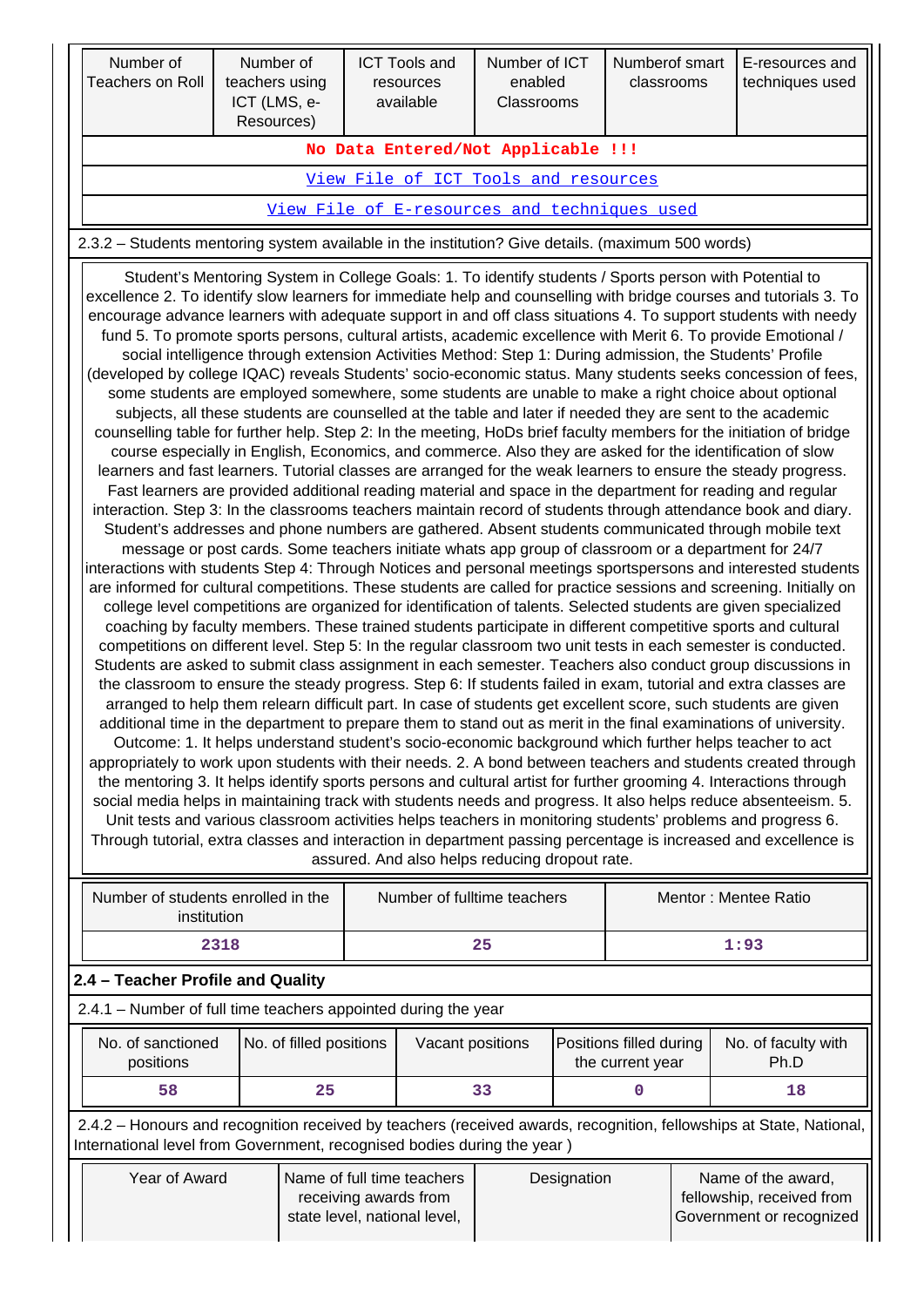| international level<br>bodies                                                                                                                                                                                                                                                                                                                                                                                                                                                                                                                                                                                                                                                                                                                                                                                                                                                                                                                                                                                                                                                                                                                                                                                                                                                                                                                                                                                                                                                                                                                                                                                                               |  |                                    |           |                                                                        |  |  |  |  |  |  |
|---------------------------------------------------------------------------------------------------------------------------------------------------------------------------------------------------------------------------------------------------------------------------------------------------------------------------------------------------------------------------------------------------------------------------------------------------------------------------------------------------------------------------------------------------------------------------------------------------------------------------------------------------------------------------------------------------------------------------------------------------------------------------------------------------------------------------------------------------------------------------------------------------------------------------------------------------------------------------------------------------------------------------------------------------------------------------------------------------------------------------------------------------------------------------------------------------------------------------------------------------------------------------------------------------------------------------------------------------------------------------------------------------------------------------------------------------------------------------------------------------------------------------------------------------------------------------------------------------------------------------------------------|--|------------------------------------|-----------|------------------------------------------------------------------------|--|--|--|--|--|--|
| No Data Entered/Not Applicable !!!                                                                                                                                                                                                                                                                                                                                                                                                                                                                                                                                                                                                                                                                                                                                                                                                                                                                                                                                                                                                                                                                                                                                                                                                                                                                                                                                                                                                                                                                                                                                                                                                          |  |                                    |           |                                                                        |  |  |  |  |  |  |
| No file uploaded.                                                                                                                                                                                                                                                                                                                                                                                                                                                                                                                                                                                                                                                                                                                                                                                                                                                                                                                                                                                                                                                                                                                                                                                                                                                                                                                                                                                                                                                                                                                                                                                                                           |  |                                    |           |                                                                        |  |  |  |  |  |  |
| 2.5 - Evaluation Process and Reforms                                                                                                                                                                                                                                                                                                                                                                                                                                                                                                                                                                                                                                                                                                                                                                                                                                                                                                                                                                                                                                                                                                                                                                                                                                                                                                                                                                                                                                                                                                                                                                                                        |  |                                    |           |                                                                        |  |  |  |  |  |  |
| 2.5.1 – Number of days from the date of semester-end/ year- end examination till the declaration of results during<br>the year                                                                                                                                                                                                                                                                                                                                                                                                                                                                                                                                                                                                                                                                                                                                                                                                                                                                                                                                                                                                                                                                                                                                                                                                                                                                                                                                                                                                                                                                                                              |  |                                    |           |                                                                        |  |  |  |  |  |  |
| Last date of the last<br>Date of declaration of<br>Programme Name<br>Programme Code<br>Semester/year<br>results of semester-<br>semester-end/year-<br>end examination<br>end/ year- end<br>examination                                                                                                                                                                                                                                                                                                                                                                                                                                                                                                                                                                                                                                                                                                                                                                                                                                                                                                                                                                                                                                                                                                                                                                                                                                                                                                                                                                                                                                      |  |                                    |           |                                                                        |  |  |  |  |  |  |
|                                                                                                                                                                                                                                                                                                                                                                                                                                                                                                                                                                                                                                                                                                                                                                                                                                                                                                                                                                                                                                                                                                                                                                                                                                                                                                                                                                                                                                                                                                                                                                                                                                             |  | No Data Entered/Not Applicable !!! |           |                                                                        |  |  |  |  |  |  |
|                                                                                                                                                                                                                                                                                                                                                                                                                                                                                                                                                                                                                                                                                                                                                                                                                                                                                                                                                                                                                                                                                                                                                                                                                                                                                                                                                                                                                                                                                                                                                                                                                                             |  |                                    | View File |                                                                        |  |  |  |  |  |  |
|                                                                                                                                                                                                                                                                                                                                                                                                                                                                                                                                                                                                                                                                                                                                                                                                                                                                                                                                                                                                                                                                                                                                                                                                                                                                                                                                                                                                                                                                                                                                                                                                                                             |  |                                    |           |                                                                        |  |  |  |  |  |  |
| 2.5.2 – Reforms initiated on Continuous Internal Evaluation (CIE) system at the institutional level (250 words)<br>In the classrooms teachers organizes interactive sessions and group discussions<br>on regular basis to ensure maximum participation. Such sessions helps teachers<br>diagnose student's strengths and weaknesses. Accordingly they further plan<br>their class teaching schedule for students' improvements. Students are provided<br>with study material or web links for further study. Periodic visits to industry<br>by commerce and economics departments and other departments organize study<br>tours to ensure students outdoor learning. Need based Regular Guest Lectures<br>and academic programmes also help in ensuring students' learning. College has<br>examination committee prepares a schedule for unit tests, submission of<br>assignments and Viva-voce according to College Academic Calendar. the<br>individual departments through their faculty members submit students incentives<br>marks through university online portals and the hard copy of these incentives<br>submitted to confidential dept. of University within dead line. The College<br>examination committee monitors the actual implementation of the schedule by all<br>departments. Departments are asked to submit reports to the committee. College<br>Admin Department (Exam) Displays notices for application of examinations,<br>University Exam Time Table and Final Results. Admin Employees related<br>examinations provides every help to students applying for revaluation and other<br>issues related examination. |  |                                    |           |                                                                        |  |  |  |  |  |  |
| 2.5.3 - Academic calendar prepared and adhered for conduct of Examination and other related matters (250<br>words)                                                                                                                                                                                                                                                                                                                                                                                                                                                                                                                                                                                                                                                                                                                                                                                                                                                                                                                                                                                                                                                                                                                                                                                                                                                                                                                                                                                                                                                                                                                          |  |                                    |           |                                                                        |  |  |  |  |  |  |
| Academic calendar plays a vital role in guiding various organizational academic<br>activities in the campus. Every year, following University Academic Calendar,<br>Academic Calendar of the College is prepared by the Committee in the guidance<br>admission, examination, viva, holidays, days of observations, etc. Departments<br>and different committees with respect to the schedule organize various academic<br>and extracurricular activities. As per the schedule of calendar notices for<br>different activities, holidays, assignments, Viva-voce and unit tests are<br>displayed on the notice boards of respective departments and on common display<br>boards. Also notices are circulated through classrooms. University time table<br>and results are displayed time to time. Web link of university portal and<br>Academic calendar of the college is given on college website. Students are in<br>particular informed about examination schedule and various deadlines. Teachers                                                                                                                                                                                                                                                                                                                                                                                                                                                                                                                                                                                                                                       |  |                                    |           | of principal and IQAC. The calendar contain various schedule includes, |  |  |  |  |  |  |

**also in respective classes ensure that the students are aware about various dates and schedules.**

# **2.6 – Student Performance and Learning Outcomes**

2.6.1 – Program outcomes, program specific outcomes and course outcomes for all programs offered by the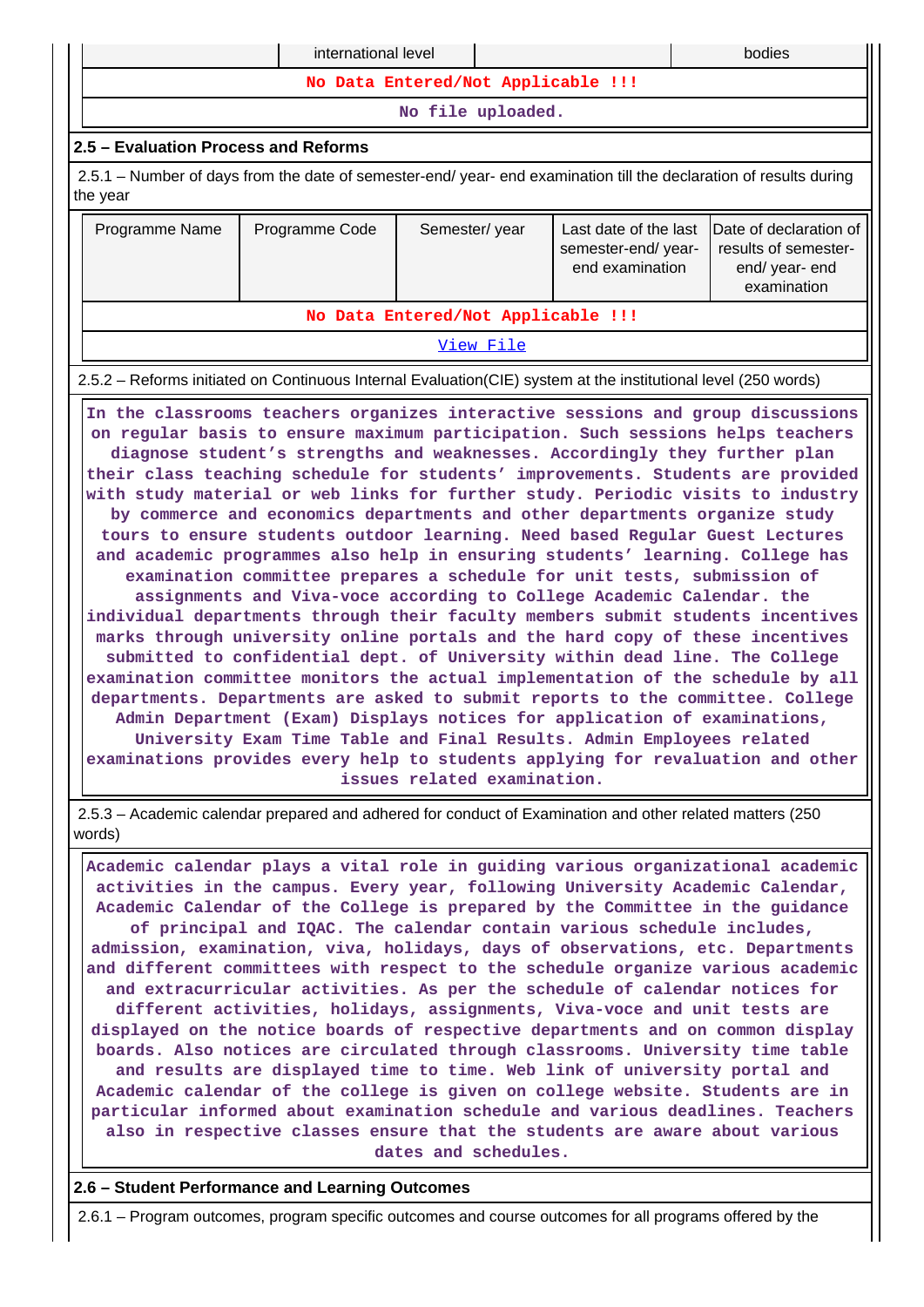| institution are stated and displayed in website of the institution (to provide the weblink)                                                                               |                                                                           |                                    |                                                                       |  |                                                              |                                    |  |  |  |  |  |  |
|---------------------------------------------------------------------------------------------------------------------------------------------------------------------------|---------------------------------------------------------------------------|------------------------------------|-----------------------------------------------------------------------|--|--------------------------------------------------------------|------------------------------------|--|--|--|--|--|--|
|                                                                                                                                                                           | http://www.pwscollege.edu.in/uploaded files/Course Outcome UG & PG.pdf    |                                    |                                                                       |  |                                                              |                                    |  |  |  |  |  |  |
| 2.6.2 - Pass percentage of students                                                                                                                                       |                                                                           |                                    |                                                                       |  |                                                              |                                    |  |  |  |  |  |  |
| Programme<br>Code                                                                                                                                                         | Programme<br>Name                                                         | Programme<br>Specialization        | Number of<br>students<br>appeared in the<br>final year<br>examination |  | Number of<br>students passed<br>in final year<br>examination | Pass Percentage                    |  |  |  |  |  |  |
| No Data Entered/Not Applicable !!!                                                                                                                                        |                                                                           |                                    |                                                                       |  |                                                              |                                    |  |  |  |  |  |  |
|                                                                                                                                                                           |                                                                           |                                    | View File                                                             |  |                                                              |                                    |  |  |  |  |  |  |
| 2.7 - Student Satisfaction Survey                                                                                                                                         |                                                                           |                                    |                                                                       |  |                                                              |                                    |  |  |  |  |  |  |
| 2.7.1 - Student Satisfaction Survey (SSS) on overall institutional performance (Institution may design the<br>questionnaire) (results and details be provided as weblink) |                                                                           |                                    |                                                                       |  |                                                              |                                    |  |  |  |  |  |  |
|                                                                                                                                                                           | http://www.pwscollege.edu.in/uploaded files/Students' Satisfaction Survey | 018-19 (pilot).pdf                 |                                                                       |  |                                                              |                                    |  |  |  |  |  |  |
| <b>CRITERION III - RESEARCH, INNOVATIONS AND EXTENSION</b>                                                                                                                |                                                                           |                                    |                                                                       |  |                                                              |                                    |  |  |  |  |  |  |
| 3.1 - Resource Mobilization for Research                                                                                                                                  |                                                                           |                                    |                                                                       |  |                                                              |                                    |  |  |  |  |  |  |
| 3.1.1 - Research funds sanctioned and received from various agencies, industry and other organisations                                                                    |                                                                           |                                    |                                                                       |  |                                                              |                                    |  |  |  |  |  |  |
| Nature of the Project                                                                                                                                                     | Duration                                                                  |                                    | Name of the funding<br>agency                                         |  | Total grant<br>sanctioned                                    | Amount received<br>during the year |  |  |  |  |  |  |
| Minor<br>Projects                                                                                                                                                         | $\overline{\mathbf{2}}$                                                   |                                    | <b>UGC</b>                                                            |  | 115000                                                       | 90000                              |  |  |  |  |  |  |
|                                                                                                                                                                           |                                                                           |                                    | View File                                                             |  |                                                              |                                    |  |  |  |  |  |  |
| 3.2 - Innovation Ecosystem                                                                                                                                                |                                                                           |                                    |                                                                       |  |                                                              |                                    |  |  |  |  |  |  |
| 3.2.1 - Workshops/Seminars Conducted on Intellectual Property Rights (IPR) and Industry-Academia Innovative<br>practices during the year                                  |                                                                           |                                    |                                                                       |  |                                                              |                                    |  |  |  |  |  |  |
| Title of workshop/seminar                                                                                                                                                 |                                                                           |                                    | Name of the Dept.                                                     |  |                                                              | Date                               |  |  |  |  |  |  |
| Symposium on Union Budget<br>$2019 - 20$                                                                                                                                  |                                                                           |                                    | Economics                                                             |  |                                                              | 07/02/2019                         |  |  |  |  |  |  |
| 3.2.2 - Awards for Innovation won by Institution/Teachers/Research scholars/Students during the year                                                                      |                                                                           |                                    |                                                                       |  |                                                              |                                    |  |  |  |  |  |  |
| Title of the innovation                                                                                                                                                   | Name of Awardee                                                           |                                    | Awarding Agency                                                       |  | Date of award                                                | Category                           |  |  |  |  |  |  |
|                                                                                                                                                                           |                                                                           | No Data Entered/Not Applicable !!! |                                                                       |  |                                                              |                                    |  |  |  |  |  |  |
|                                                                                                                                                                           |                                                                           |                                    | No file uploaded.                                                     |  |                                                              |                                    |  |  |  |  |  |  |
| 3.2.3 - No. of Incubation centre created, start-ups incubated on campus during the year                                                                                   |                                                                           |                                    |                                                                       |  |                                                              |                                    |  |  |  |  |  |  |
| Incubation<br>Center                                                                                                                                                      | Name                                                                      | Sponsered By                       | Name of the<br>Start-up                                               |  | Nature of Start-<br>up                                       | Date of<br>Commencement            |  |  |  |  |  |  |
|                                                                                                                                                                           |                                                                           | No Data Entered/Not Applicable !!! |                                                                       |  |                                                              |                                    |  |  |  |  |  |  |
|                                                                                                                                                                           |                                                                           |                                    | No file uploaded.                                                     |  |                                                              |                                    |  |  |  |  |  |  |
| 3.3 - Research Publications and Awards                                                                                                                                    |                                                                           |                                    |                                                                       |  |                                                              |                                    |  |  |  |  |  |  |
| 3.3.1 - Incentive to the teachers who receive recognition/awards                                                                                                          |                                                                           |                                    |                                                                       |  |                                                              |                                    |  |  |  |  |  |  |
| <b>State</b>                                                                                                                                                              |                                                                           |                                    | National                                                              |  |                                                              | International                      |  |  |  |  |  |  |
|                                                                                                                                                                           |                                                                           | No Data Entered/Not Applicable !!! |                                                                       |  |                                                              |                                    |  |  |  |  |  |  |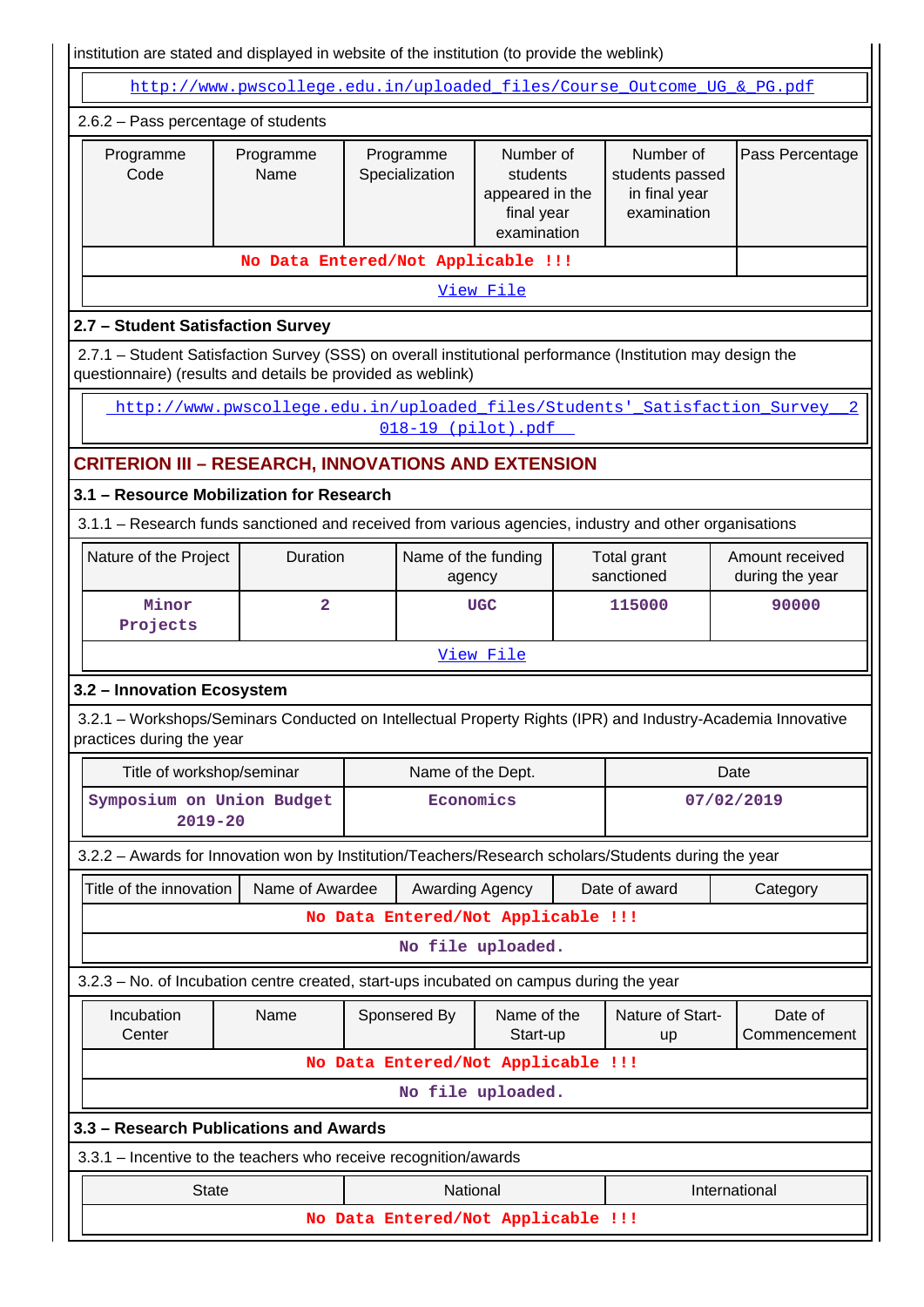|                                                                            |                   | 3.3.2 - Ph. Ds awarded during the year (applicable for PG College, Research Center)                                |                   |                                                                                                                      |                                    |                                                                    |                                                      |                                                                    |
|----------------------------------------------------------------------------|-------------------|--------------------------------------------------------------------------------------------------------------------|-------------------|----------------------------------------------------------------------------------------------------------------------|------------------------------------|--------------------------------------------------------------------|------------------------------------------------------|--------------------------------------------------------------------|
|                                                                            |                   | Name of the Department                                                                                             |                   |                                                                                                                      | Number of PhD's Awarded            |                                                                    |                                                      |                                                                    |
|                                                                            |                   | Department of English                                                                                              |                   |                                                                                                                      |                                    | 1                                                                  |                                                      |                                                                    |
|                                                                            |                   | Department of Sociology                                                                                            |                   |                                                                                                                      |                                    | 1                                                                  |                                                      |                                                                    |
|                                                                            |                   | 3.3.3 - Research Publications in the Journals notified on UGC website during the year                              |                   |                                                                                                                      |                                    |                                                                    |                                                      |                                                                    |
| <b>Type</b>                                                                |                   | Department                                                                                                         |                   |                                                                                                                      | Number of Publication              |                                                                    |                                                      | Average Impact Factor (if<br>any)                                  |
|                                                                            |                   |                                                                                                                    |                   |                                                                                                                      | No Data Entered/Not Applicable !!! |                                                                    |                                                      |                                                                    |
|                                                                            |                   |                                                                                                                    |                   | View File                                                                                                            |                                    |                                                                    |                                                      |                                                                    |
| Proceedings per Teacher during the year                                    |                   | 3.3.4 - Books and Chapters in edited Volumes / Books published, and papers in National/International Conference    |                   |                                                                                                                      |                                    |                                                                    |                                                      |                                                                    |
|                                                                            | Department        |                                                                                                                    |                   |                                                                                                                      |                                    | Number of Publication                                              |                                                      |                                                                    |
|                                                                            |                   | <b>A11</b>                                                                                                         |                   |                                                                                                                      |                                    | 6                                                                  |                                                      |                                                                    |
|                                                                            |                   |                                                                                                                    |                   | View File                                                                                                            |                                    |                                                                    |                                                      |                                                                    |
|                                                                            |                   | 3.3.5 - Bibliometrics of the publications during the last Academic year based on average citation index in Scopus/ |                   |                                                                                                                      |                                    |                                                                    |                                                      |                                                                    |
|                                                                            |                   | Web of Science or PubMed/ Indian Citation Index                                                                    |                   |                                                                                                                      |                                    |                                                                    |                                                      |                                                                    |
| Title of the<br>Paper                                                      | Name of<br>Author | Title of journal                                                                                                   |                   | Year of<br>publication                                                                                               | <b>Citation Index</b>              | Institutional<br>affiliation as<br>mentioned in<br>the publication | Number of<br>citations<br>excluding self<br>citation |                                                                    |
|                                                                            |                   |                                                                                                                    |                   |                                                                                                                      | No Data Entered/Not Applicable !!! |                                                                    |                                                      |                                                                    |
|                                                                            |                   |                                                                                                                    |                   | View File                                                                                                            |                                    |                                                                    |                                                      |                                                                    |
|                                                                            |                   | 3.3.6 - h-Index of the Institutional Publications during the year. (based on Scopus/ Web of science)               |                   |                                                                                                                      |                                    |                                                                    |                                                      |                                                                    |
| Title of the<br>Paper                                                      | Name of<br>Author | Title of journal                                                                                                   |                   | Year of<br>publication                                                                                               | h-index                            | Number of<br>citations<br>excluding self<br>citation               |                                                      | Institutional<br>affiliation as<br>mentioned in<br>the publication |
|                                                                            |                   |                                                                                                                    |                   |                                                                                                                      | No Data Entered/Not Applicable !!! |                                                                    |                                                      |                                                                    |
|                                                                            |                   |                                                                                                                    | No file uploaded. |                                                                                                                      |                                    |                                                                    |                                                      |                                                                    |
|                                                                            |                   | 3.3.7 - Faculty participation in Seminars/Conferences and Symposia during the year:                                |                   |                                                                                                                      |                                    |                                                                    |                                                      |                                                                    |
| Number of Faculty                                                          |                   | International                                                                                                      |                   | National                                                                                                             | <b>State</b>                       |                                                                    |                                                      | Local                                                              |
|                                                                            |                   |                                                                                                                    |                   |                                                                                                                      | No Data Entered/Not Applicable !!! |                                                                    |                                                      |                                                                    |
|                                                                            |                   |                                                                                                                    |                   | View File                                                                                                            |                                    |                                                                    |                                                      |                                                                    |
| 3.4 - Extension Activities                                                 |                   |                                                                                                                    |                   |                                                                                                                      |                                    |                                                                    |                                                      |                                                                    |
|                                                                            |                   | 3.4.1 – Number of extension and outreach programmes conducted in collaboration with industry, community and        |                   |                                                                                                                      |                                    |                                                                    |                                                      |                                                                    |
|                                                                            |                   | Non- Government Organisations through NSS/NCC/Red cross/Youth Red Cross (YRC) etc., during the year                |                   |                                                                                                                      |                                    |                                                                    |                                                      |                                                                    |
| Title of the activities<br>Organising unit/agency/<br>collaborating agency |                   |                                                                                                                    |                   | Number of teachers<br>Number of students<br>participated in such<br>participated in such<br>activities<br>activities |                                    |                                                                    |                                                      |                                                                    |
|                                                                            |                   |                                                                                                                    |                   |                                                                                                                      | No Data Entered/Not Applicable !!! |                                                                    |                                                      |                                                                    |
|                                                                            |                   |                                                                                                                    | No file uploaded. |                                                                                                                      |                                    |                                                                    |                                                      |                                                                    |
|                                                                            |                   | 3.4.2 - Awards and recognition received for extension activities from Government and other recognized bodies       |                   |                                                                                                                      |                                    |                                                                    |                                                      |                                                                    |
| during the year                                                            |                   |                                                                                                                    |                   |                                                                                                                      |                                    |                                                                    |                                                      |                                                                    |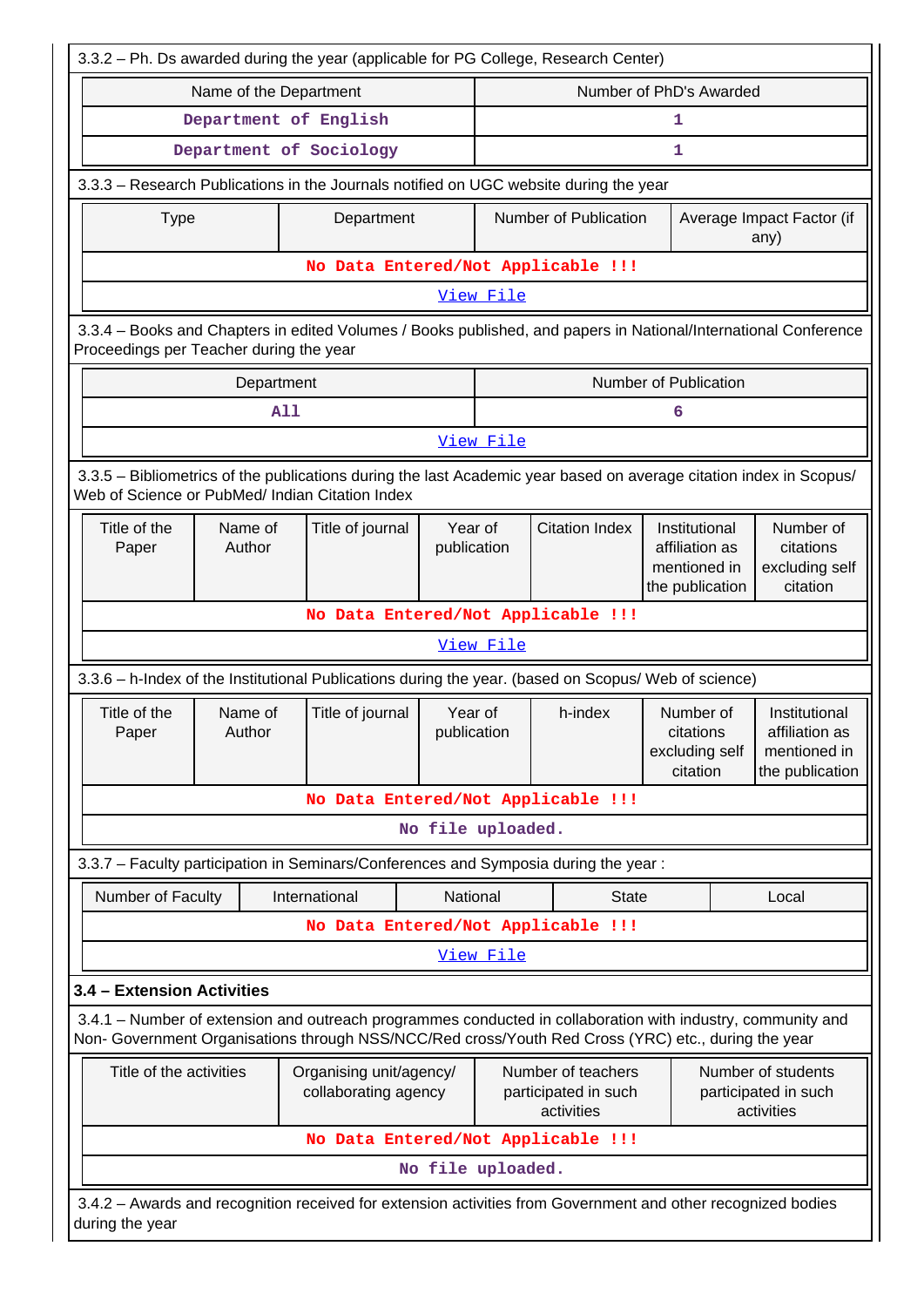|                     | Name of the activity<br>Award/Recognition                                                                                                                                                                      |                                                                                                                                                                                                | <b>Awarding Bodies</b> |             | Number of students<br><b>Benefited</b>                  |  |                                                         |  |
|---------------------|----------------------------------------------------------------------------------------------------------------------------------------------------------------------------------------------------------------|------------------------------------------------------------------------------------------------------------------------------------------------------------------------------------------------|------------------------|-------------|---------------------------------------------------------|--|---------------------------------------------------------|--|
|                     |                                                                                                                                                                                                                | No Data Entered/Not Applicable !!!                                                                                                                                                             |                        |             |                                                         |  |                                                         |  |
|                     | No file uploaded.                                                                                                                                                                                              |                                                                                                                                                                                                |                        |             |                                                         |  |                                                         |  |
|                     | 3.4.3 - Students participating in extension activities with Government Organisations, Non-Government<br>Organisations and programmes such as Swachh Bharat, Aids Awareness, Gender Issue, etc. during the year |                                                                                                                                                                                                |                        |             |                                                         |  |                                                         |  |
| Name of the scheme  |                                                                                                                                                                                                                | Organising unit/Agen<br>cy/collaborating<br>agency                                                                                                                                             | Name of the activity   |             | Number of teachers<br>participated in such<br>activites |  | Number of students<br>participated in such<br>activites |  |
| Gender<br>equality  |                                                                                                                                                                                                                | On occasion<br>of Womens day<br>on 8 March 2019<br>An Awarness<br>rally for<br>womens<br>awakening<br>towards their<br>rights and<br>gender equality<br>in the<br>neighbouring<br>colonies     |                        | womens cell | 5                                                       |  | 50                                                      |  |
| Gender<br>equality  |                                                                                                                                                                                                                | A Programme<br>on Women<br>Empowerment and<br>Womens safety<br>was organised<br>on 3rd January<br>2019                                                                                         |                        | womens cell | 5                                                       |  | 40                                                      |  |
| Health<br>Awareness |                                                                                                                                                                                                                | Health camp<br>for women<br>organised by<br>college Womens<br>cell. Dr.<br>Kanchan Sorte,<br>Gynacologist<br>and physician<br>was invited for<br>lecture, Health<br>checkup and<br>counselling |                        | Womens cell | 5                                                       |  | 35                                                      |  |
| Health<br>Awareness |                                                                                                                                                                                                                | <b>Blood</b><br>donation camp<br>Sicle cell<br>testing camp on<br>23 January<br>2019. Some 45<br>students<br>donated blood.                                                                    |                        | <b>NSS</b>  | $\overline{2}$                                          |  | 45                                                      |  |
| Gendar<br>Equality  |                                                                                                                                                                                                                | <b>Awareness</b><br>rally on Beti<br>Bachao -Beti<br>Padhao on 3rd<br>January 2019 on                                                                                                          |                        | <b>NSS</b>  | $\overline{2}$                                          |  | 100                                                     |  |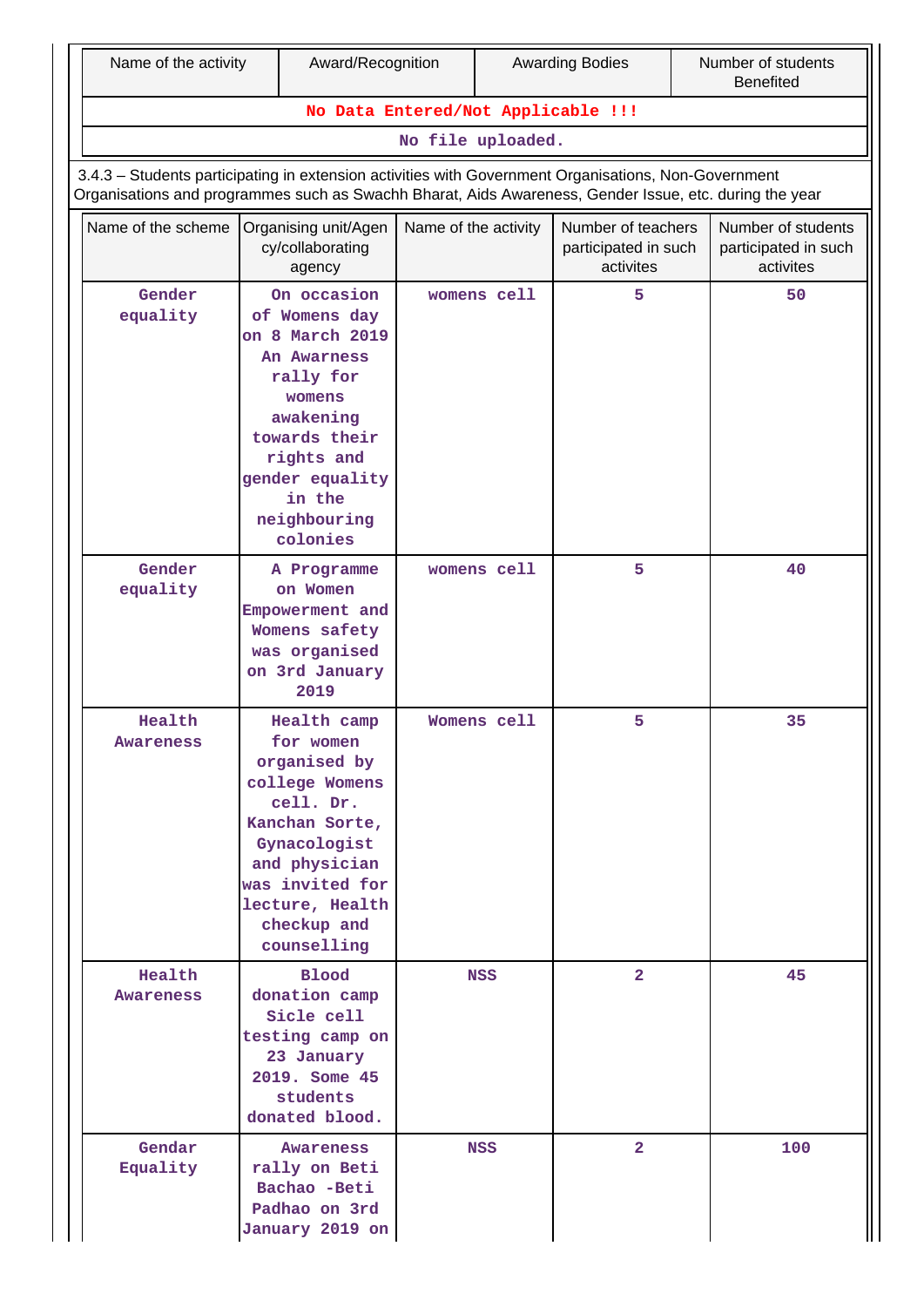|                                                                                                                                                          |                         | occasion of<br>Savitribai<br>Phule Jayanti                                                             |                                                                                                   |                                                |                    |                                |  |                                                           |  |
|----------------------------------------------------------------------------------------------------------------------------------------------------------|-------------------------|--------------------------------------------------------------------------------------------------------|---------------------------------------------------------------------------------------------------|------------------------------------------------|--------------------|--------------------------------|--|-----------------------------------------------------------|--|
| Swachha<br><b>Bharat</b>                                                                                                                                 |                         | Cleanliness<br>Drive on the<br>occasion of<br>Gandhi Jayanti<br>on 2nd October<br>2018                 |                                                                                                   | <b>NSS</b>                                     |                    | $\overline{\mathbf{2}}$        |  | 50                                                        |  |
| Swachha<br><b>Bharat</b>                                                                                                                                 |                         | Guest Lecture<br>on cleanliness<br>app launched by<br>NMC, programme<br>held on 1st<br>septemmber 2018 |                                                                                                   | <b>NSS</b>                                     |                    | $\overline{a}$                 |  | 50                                                        |  |
|                                                                                                                                                          |                         |                                                                                                        |                                                                                                   | View File                                      |                    |                                |  |                                                           |  |
| 3.5 - Collaborations                                                                                                                                     |                         |                                                                                                        |                                                                                                   |                                                |                    |                                |  |                                                           |  |
| 3.5.1 – Number of Collaborative activities for research, faculty exchange, student exchange during the year                                              |                         |                                                                                                        |                                                                                                   |                                                |                    |                                |  |                                                           |  |
| Nature of activity                                                                                                                                       |                         | Participant                                                                                            |                                                                                                   | Source of financial support                    |                    |                                |  | Duration                                                  |  |
|                                                                                                                                                          |                         | No Data Entered/Not Applicable !!!                                                                     |                                                                                                   |                                                |                    |                                |  |                                                           |  |
|                                                                                                                                                          |                         |                                                                                                        |                                                                                                   | <u>View File</u>                               |                    |                                |  |                                                           |  |
| 3.5.2 - Linkages with institutions/industries for internship, on-the- job training, project work, sharing of research<br>facilities etc. during the year |                         |                                                                                                        |                                                                                                   |                                                |                    |                                |  |                                                           |  |
| Nature of linkage                                                                                                                                        | Title of the<br>linkage |                                                                                                        | Name of the<br>partnering<br>institution/<br>industry<br>/research lab<br>with contact<br>details | <b>Duration From</b>                           |                    | <b>Duration To</b>             |  | Participant                                               |  |
|                                                                                                                                                          |                         | No Data Entered/Not Applicable !!!                                                                     |                                                                                                   |                                                |                    |                                |  |                                                           |  |
|                                                                                                                                                          |                         |                                                                                                        |                                                                                                   | No file uploaded.                              |                    |                                |  |                                                           |  |
| 3.5.3 – MoUs signed with institutions of national, international importance, other universities, industries, corporate<br>houses etc. during the year    |                         |                                                                                                        |                                                                                                   |                                                |                    |                                |  |                                                           |  |
| Organisation                                                                                                                                             |                         | Date of MoU signed                                                                                     |                                                                                                   |                                                | Purpose/Activities |                                |  | Number of<br>students/teachers<br>participated under MoUs |  |
|                                                                                                                                                          |                         | No Data Entered/Not Applicable !!!                                                                     |                                                                                                   |                                                |                    |                                |  |                                                           |  |
|                                                                                                                                                          |                         |                                                                                                        |                                                                                                   | No file uploaded.                              |                    |                                |  |                                                           |  |
| <b>CRITERION IV - INFRASTRUCTURE AND LEARNING RESOURCES</b>                                                                                              |                         |                                                                                                        |                                                                                                   |                                                |                    |                                |  |                                                           |  |
| 4.1 - Physical Facilities                                                                                                                                |                         |                                                                                                        |                                                                                                   |                                                |                    |                                |  |                                                           |  |
| 4.1.1 - Budget allocation, excluding salary for infrastructure augmentation during the year                                                              |                         |                                                                                                        |                                                                                                   |                                                |                    |                                |  |                                                           |  |
|                                                                                                                                                          |                         | Budget allocated for infrastructure augmentation                                                       |                                                                                                   | Budget utilized for infrastructure development |                    |                                |  |                                                           |  |
|                                                                                                                                                          |                         | 275000                                                                                                 |                                                                                                   |                                                |                    | 74030                          |  |                                                           |  |
| 4.1.2 - Details of augmentation in infrastructure facilities during the year                                                                             |                         |                                                                                                        |                                                                                                   |                                                |                    |                                |  |                                                           |  |
|                                                                                                                                                          | <b>Facilities</b>       |                                                                                                        |                                                                                                   |                                                |                    | <b>Existing or Newly Added</b> |  |                                                           |  |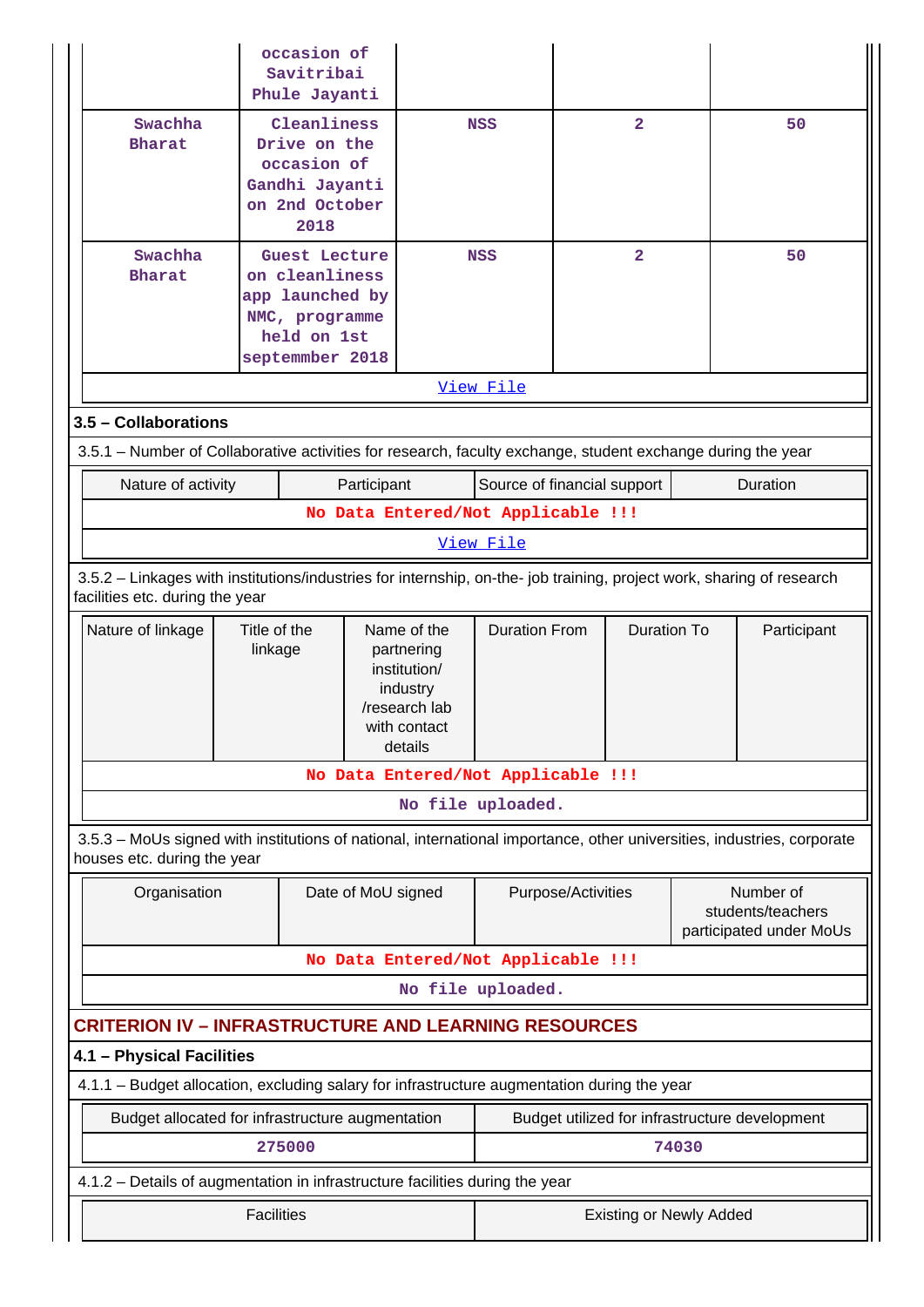| Laboratories                                                                                                                                                                                                                                            |                                      |                 |          |                                                        | Existing                   |                                                               |                                                     |                 |       |                                                   |               |
|---------------------------------------------------------------------------------------------------------------------------------------------------------------------------------------------------------------------------------------------------------|--------------------------------------|-----------------|----------|--------------------------------------------------------|----------------------------|---------------------------------------------------------------|-----------------------------------------------------|-----------------|-------|---------------------------------------------------|---------------|
|                                                                                                                                                                                                                                                         |                                      |                 |          |                                                        | No file uploaded.          |                                                               |                                                     |                 |       |                                                   |               |
|                                                                                                                                                                                                                                                         | 4.2 - Library as a Learning Resource |                 |          |                                                        |                            |                                                               |                                                     |                 |       |                                                   |               |
| 4.2.1 - Library is automated {Integrated Library Management System (ILMS)}                                                                                                                                                                              |                                      |                 |          |                                                        |                            |                                                               |                                                     |                 |       |                                                   |               |
|                                                                                                                                                                                                                                                         | Name of the ILMS<br>software         |                 |          | Nature of automation (fully<br>or patially)            |                            |                                                               | Version                                             |                 |       | Year of automation                                |               |
|                                                                                                                                                                                                                                                         | Libman                               |                 |          | Partially                                              |                            |                                                               | cloud based                                         |                 |       | 2010                                              |               |
| 4.2.2 - Library Services                                                                                                                                                                                                                                |                                      |                 |          |                                                        |                            |                                                               |                                                     |                 |       |                                                   |               |
| Library<br>Service Type                                                                                                                                                                                                                                 |                                      |                 | Existing |                                                        |                            | Newly Added                                                   |                                                     |                 |       | Total                                             |               |
| Text<br><b>Books</b>                                                                                                                                                                                                                                    |                                      | 40855           |          | 4012239                                                |                            | 21                                                            | 6875                                                |                 | 40876 |                                                   | 4019114       |
| Reference<br><b>Books</b>                                                                                                                                                                                                                               |                                      | 4814            |          | 570637                                                 |                            | $\overline{2}$                                                | 1200                                                |                 | 4816  |                                                   | 571837        |
| Journals                                                                                                                                                                                                                                                |                                      | 34              |          | 66800                                                  |                            | Nill                                                          | Nill                                                |                 | 34    |                                                   | 66800         |
| Digital<br>Database                                                                                                                                                                                                                                     |                                      | 1               |          | <b>Nill</b>                                            |                            | <b>Nill</b>                                                   | Nill                                                |                 | 1     |                                                   | Nill          |
| CD &<br>Video                                                                                                                                                                                                                                           |                                      | 40              |          | Nill                                                   |                            | 3                                                             | <b>Nill</b>                                         |                 | 43    |                                                   | <b>Nill</b>   |
|                                                                                                                                                                                                                                                         |                                      |                 |          |                                                        | No file uploaded.          |                                                               |                                                     |                 |       |                                                   |               |
| 4.2.3 - E-content developed by teachers such as: e-PG- Pathshala, CEC (under e-PG- Pathshala CEC (Under<br>Graduate) SWAYAM other MOOCs platform NPTEL/NMEICT/any other Government initiatives & institutional<br>(Learning Management System (LMS) etc | Name of the Teacher                  |                 |          | Name of the Module                                     |                            |                                                               | Platform on which module                            |                 |       | Date of launching e-                              |               |
|                                                                                                                                                                                                                                                         |                                      |                 |          |                                                        |                            |                                                               | is developed                                        |                 |       | content                                           |               |
| Dr. Sudesh<br><b>Bhowate</b>                                                                                                                                                                                                                            |                                      |                 |          | E Study material<br>MP3 format for<br>mobile listening |                            | circulated in<br>06/11/2018<br>college for a blind<br>student |                                                     |                 |       |                                                   |               |
|                                                                                                                                                                                                                                                         |                                      |                 |          |                                                        | No file uploaded.          |                                                               |                                                     |                 |       |                                                   |               |
| 4.3 - IT Infrastructure                                                                                                                                                                                                                                 |                                      |                 |          |                                                        |                            |                                                               |                                                     |                 |       |                                                   |               |
| 4.3.1 - Technology Upgradation (overall)                                                                                                                                                                                                                |                                      |                 |          |                                                        |                            |                                                               |                                                     |                 |       |                                                   |               |
| <b>Type</b>                                                                                                                                                                                                                                             | <b>Total Co</b><br>mputers           | Computer<br>Lab |          | Internet                                               | <b>Browsing</b><br>centers | Computer<br>Centers                                           | Office                                              | Departme<br>nts |       | Available<br><b>Bandwidt</b><br>h (MBPS/<br>GBPS) | <b>Others</b> |
| Existin<br>g                                                                                                                                                                                                                                            | 63                                   | 11              |          | 5                                                      | 4                          | 14                                                            | 21                                                  | 8               |       | 22                                                | 18            |
| Added                                                                                                                                                                                                                                                   | $\mathbf 0$                          | 1               |          | 10                                                     | $\overline{a}$             | $\mathbf 0$                                                   | $\overline{2}$                                      | $\mathbf{0}$    |       | $\mathbf 0$                                       | $\mathbf 0$   |
| Total                                                                                                                                                                                                                                                   | 63                                   | 12              |          | 15                                                     | 6                          | 14                                                            | 23                                                  | 8               |       | 22                                                | 18            |
| 4.3.2 - Bandwidth available of internet connection in the Institution (Leased line)                                                                                                                                                                     |                                      |                 |          |                                                        |                            |                                                               |                                                     |                 |       |                                                   |               |
|                                                                                                                                                                                                                                                         |                                      |                 |          |                                                        | 22.17 MBPS/ GBPS           |                                                               |                                                     |                 |       |                                                   |               |
| 4.3.3 - Facility for e-content                                                                                                                                                                                                                          |                                      |                 |          |                                                        |                            |                                                               |                                                     |                 |       |                                                   |               |
|                                                                                                                                                                                                                                                         |                                      |                 |          | Name of the e-content development facility             |                            |                                                               | Provide the link of the videos and media centre and |                 |       |                                                   |               |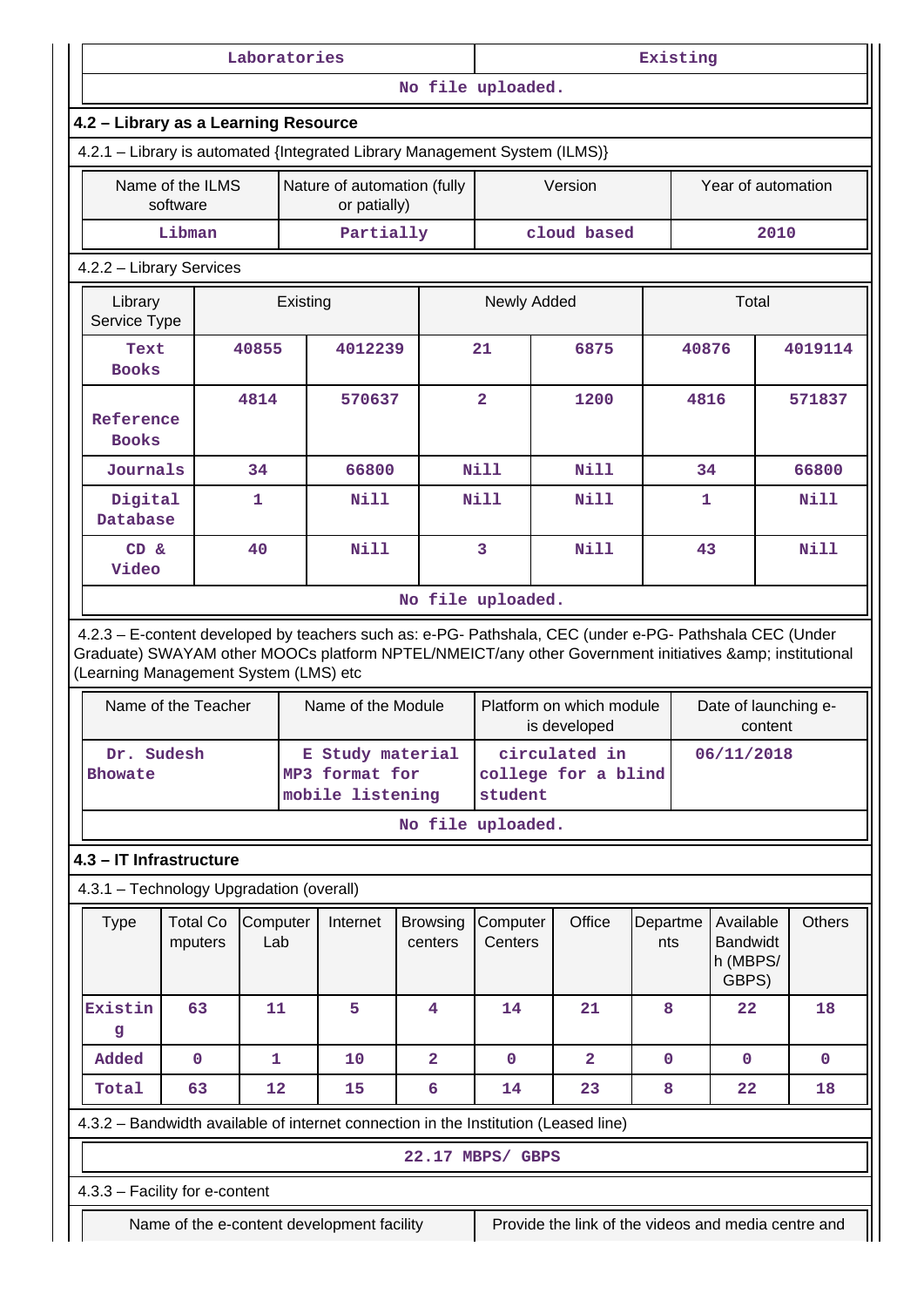|                       | recording facility |
|-----------------------|--------------------|
| Department of English | Nil                |

#### **4.4 – Maintenance of Campus Infrastructure**

 4.4.1 – Expenditure incurred on maintenance of physical facilities and academic support facilities, excluding salary component, during the year

| Assigned Budget on<br>academic facilities | Expenditure incurred on<br>maintenance of academic<br><b>facilities</b> | Assigned budget on<br>physical facilities | Expenditure incurredon<br>maintenance of physical<br>facilites |
|-------------------------------------------|-------------------------------------------------------------------------|-------------------------------------------|----------------------------------------------------------------|
| 150000                                    | 94126                                                                   | 706000                                    | 594130                                                         |

 4.4.2 – Procedures and policies for maintaining and utilizing physical, academic and support facilities - laboratory, library, sports complex, computers, classrooms etc. (maximum 500 words) (information to be available in institutional Website, provide link)

 **Procedures and policies for maintaining and utilizing physical, academic and support facilities - laboratory, library, sports complex, computers, classrooms etc. College has a defined system for maintenance and purchase of equipment in the campus. Departments and admin sections have to prepare their requirements along with proposed budget for the item and submit it to the principal for approval. IQAC also prepare its plan for respective departments and plans for college of its own in the light of required activity of programme (course) in the college. During last 10-12 years College has developed its infrastructure by the UCG grants under various heads. In the light of major purchases and maintenance a budgetary provisions is made in the College Annual Budget of the college by the Budget Committee by looking into the requirements from all the departments and sections. Building infrastructure: On the basis of suggestions from staff council / IQAC/ College Management repair or extension of building i.e. lavatory, ground, classrooms, Computer Laboratories, admin section, conference hall, etc. is undertaken. Such maintenance is approved by College Management. Classroom lavatory maintenance is undertaken in the summer/ winter vacations to avoid the inconvenience to the students. Electronic Equipment (Computer/Printers/ CCTV/ Xerox machines, etc: As per the requirement of purchase or maintenance, departments are asked to submit the requisite in the format to the principal. College has already hired services from a private firm to look after all computer and electronics related maintenance in the college round the year. Major purchases are done by Tender process by publishing corrigendum. Electrical Maintenance: Electrical maintenance is also done as electronic maintenance. For electrical repair and fixtures, college hired a service from a local serviceman who gives services round the year. Carpentry works: All carpentry works are done in the vacations. Broken inventory is gathered from different sections and departments and repaired to save expenditure on purchases. Library: College Central Library has library Committee involving teachers and IQAC coordinator. Departments are asked to submit the requirements of Text Books, curriculum related books, reference books and journals, etc. All such requirements are put before the meetings of the committee, passed for purchases and sent to Principal for approval. Approved list of books later send to the publishers and local book stores to purchase. Sometimes outstation reputed publisher visited college. The representatives of the publishing house then are asked to visit the HoDs of the departments. The HoDs selected some books from these publishers according to their needs and submit it to the Library Committee for purchase. Same process of approval is followed. Repair works and all library works planned in the beginning of the session, approval for financial expenditure from principal is taken and implemented. Sports Department Gymnasium: College has independent sports department, extended Gymnasium and outdoor sports ground. HoD of the department gets the requirement for the department approved from the principal to purchase or for maintenance. Major purchases approved in the management**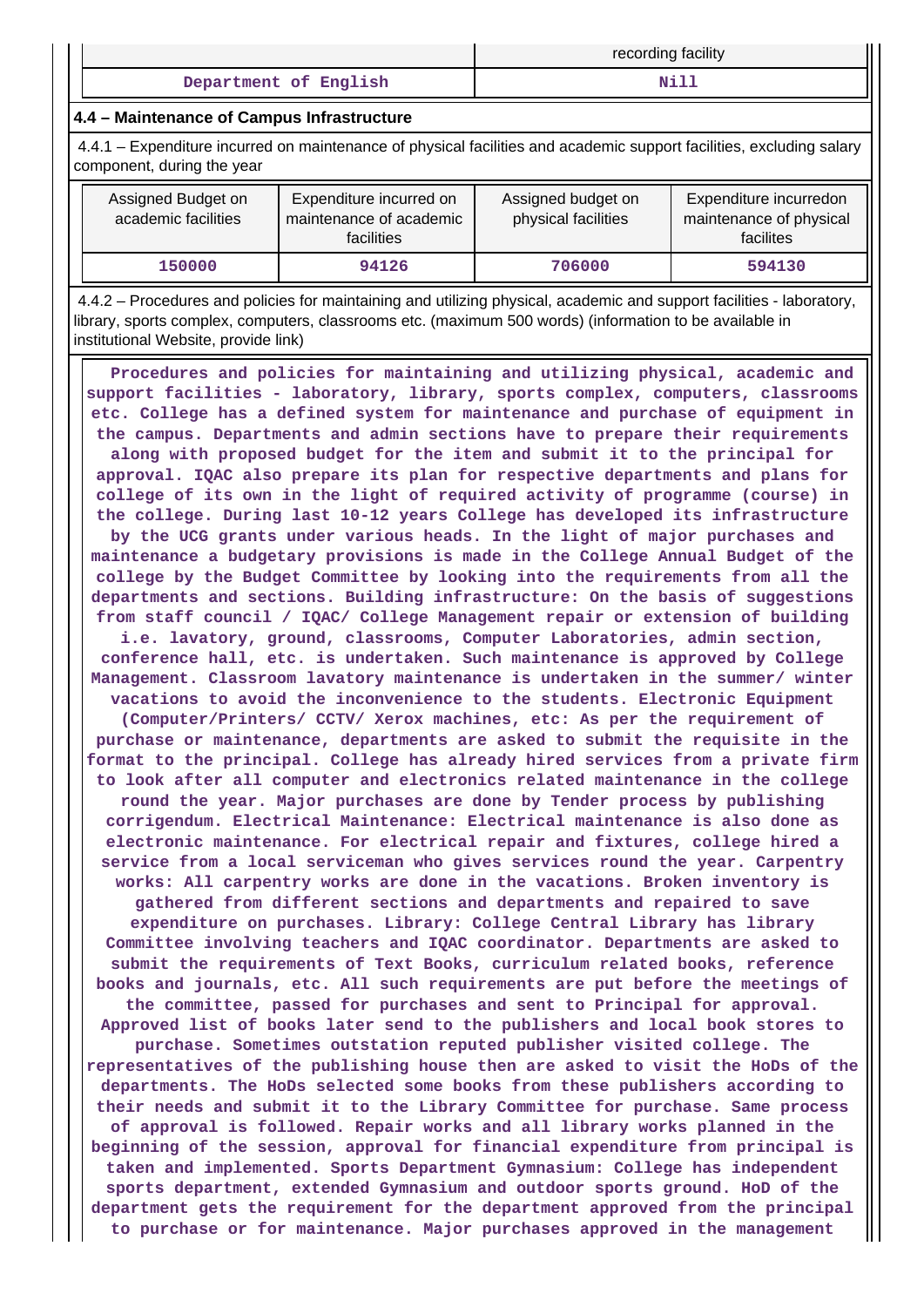# **CRITERION V – STUDENT SUPPORT AND PROGRESSION**

## **5.1 – Student Support**

| 5.1.1 - Scholarships and Financial Support |                                                |             |                  |  |  |  |
|--------------------------------------------|------------------------------------------------|-------------|------------------|--|--|--|
|                                            | Number of students<br>Name/Title of the scheme |             | Amount in Rupees |  |  |  |
| Financial Support<br>from institution      | Nill                                           | <b>Nill</b> | Nill             |  |  |  |
| Financial Support<br>from Other Sources    |                                                |             |                  |  |  |  |
| a) National                                | Government of<br>India Scholarship             | 1106        | 4271715          |  |  |  |
| b) International                           | Nill                                           | Nill        | Nill             |  |  |  |
| View File                                  |                                                |             |                  |  |  |  |

 5.1.2 – Number of capability enhancement and development schemes such as Soft skill development, Remedial coaching, Language lab, Bridge courses, Yoga, Meditation, Personal Counselling and Mentoring etc.,

| Name of the capability<br>enhancement scheme | Date of implemetation | Number of students<br>enrolled | Agencies involved |  |  |  |
|----------------------------------------------|-----------------------|--------------------------------|-------------------|--|--|--|
| No Data Entered/Not Applicable !!!           |                       |                                |                   |  |  |  |

## [View File](https://assessmentonline.naac.gov.in/public/Postacc/Development_Schemes/2444_Development_Schemes_1640929279.xlsx)

 5.1.3 – Students benefited by guidance for competitive examinations and career counselling offered by the institution during the year

| Year | Name of the<br>scheme | Number of<br>benefited<br>students for<br>competitive<br>examination | Number of<br>benefited<br>students by<br>career<br>counseling<br>activities | Number of<br>students who<br>have passedin<br>the comp. exam | Number of<br>studentsp placed |
|------|-----------------------|----------------------------------------------------------------------|-----------------------------------------------------------------------------|--------------------------------------------------------------|-------------------------------|
|------|-----------------------|----------------------------------------------------------------------|-----------------------------------------------------------------------------|--------------------------------------------------------------|-------------------------------|

## **No Data Entered/Not Applicable !!!**

## [View File](https://assessmentonline.naac.gov.in/public/Postacc/Guidance/2444_Guidance_1640929296.xlsx)

 5.1.4 – Institutional mechanism for transparency, timely redressal of student grievances, Prevention of sexual harassment and ragging cases during the year

| Total grievances received | Number of grievances redressed | Avg. number of days for grievance<br>redressal |
|---------------------------|--------------------------------|------------------------------------------------|
|                           |                                |                                                |

## **5.2 – Student Progression**

5.2.1 – Details of campus placement during the year

|                                                                               | On campus                                                             |                                    |  | Off campus                            |                              |  |
|-------------------------------------------------------------------------------|-----------------------------------------------------------------------|------------------------------------|--|---------------------------------------|------------------------------|--|
| Nameof<br>organizations<br>visited                                            | Number of<br>Number of<br>stduents placed<br>students<br>participated |                                    |  | Number of<br>students<br>participated | Number of<br>stduents placed |  |
|                                                                               |                                                                       | No Data Entered/Not Applicable !!! |  |                                       |                              |  |
| No file uploaded.                                                             |                                                                       |                                    |  |                                       |                              |  |
| 5.2.2 – Student progression to higher education in percentage during the year |                                                                       |                                    |  |                                       |                              |  |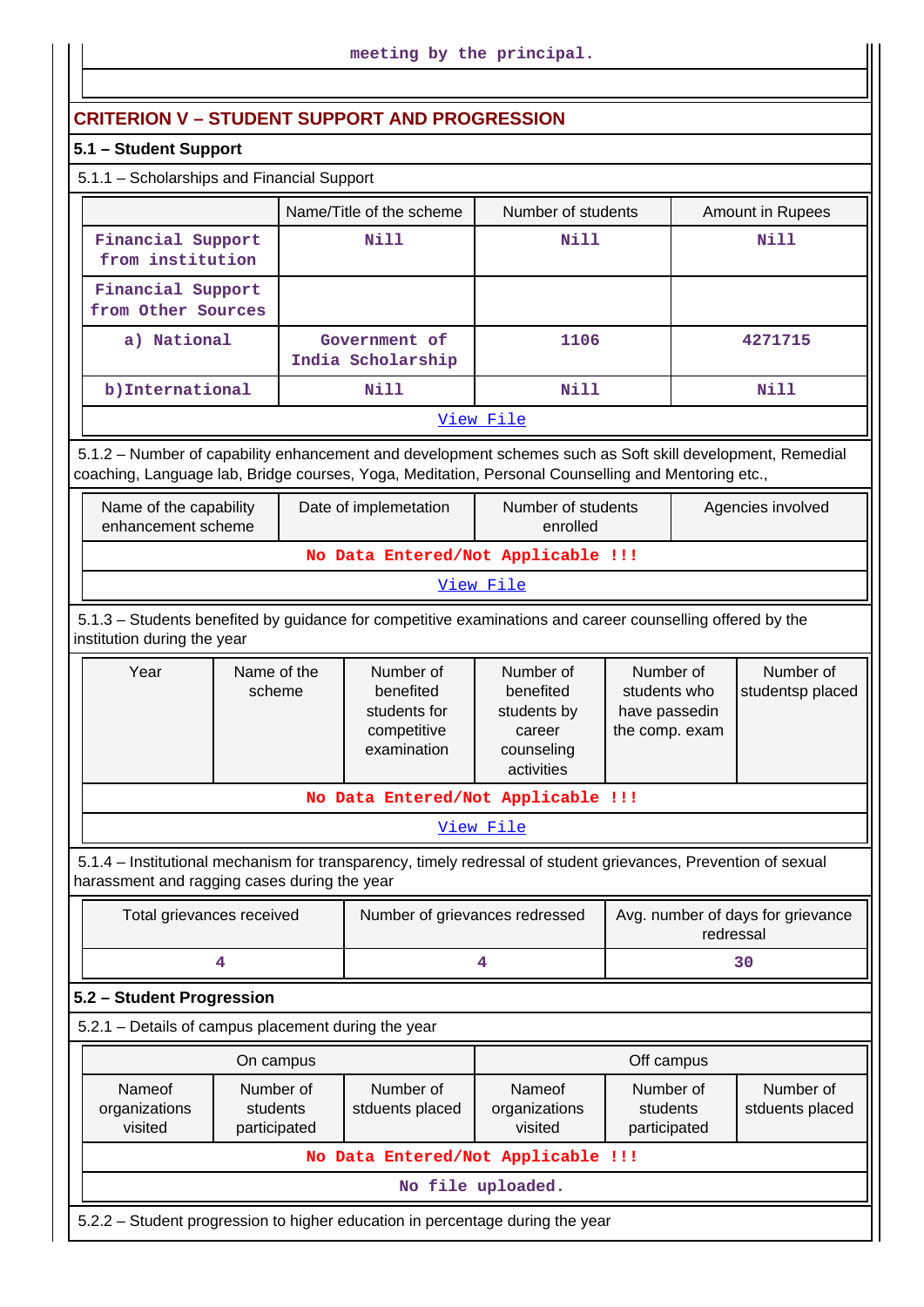| Year                                                                                                                                                                                                                                                                                                                                                                                                                                                                                                                                                                                                                                                                                                                                                                                                                                                                                                                                                                                                                                                                                                                                                                                                                                                                                                                                                                                                                                                                                                                                                                                                                                                                                                                                                                                                                                                                                                                                                                                                                                              | Number of<br>students<br>enrolling into<br>higher education | Programme<br>graduated from             | Depratment<br>graduated from                               | Name of<br>institution joined           | Name of<br>programme<br>admitted to |  |
|---------------------------------------------------------------------------------------------------------------------------------------------------------------------------------------------------------------------------------------------------------------------------------------------------------------------------------------------------------------------------------------------------------------------------------------------------------------------------------------------------------------------------------------------------------------------------------------------------------------------------------------------------------------------------------------------------------------------------------------------------------------------------------------------------------------------------------------------------------------------------------------------------------------------------------------------------------------------------------------------------------------------------------------------------------------------------------------------------------------------------------------------------------------------------------------------------------------------------------------------------------------------------------------------------------------------------------------------------------------------------------------------------------------------------------------------------------------------------------------------------------------------------------------------------------------------------------------------------------------------------------------------------------------------------------------------------------------------------------------------------------------------------------------------------------------------------------------------------------------------------------------------------------------------------------------------------------------------------------------------------------------------------------------------------|-------------------------------------------------------------|-----------------------------------------|------------------------------------------------------------|-----------------------------------------|-------------------------------------|--|
|                                                                                                                                                                                                                                                                                                                                                                                                                                                                                                                                                                                                                                                                                                                                                                                                                                                                                                                                                                                                                                                                                                                                                                                                                                                                                                                                                                                                                                                                                                                                                                                                                                                                                                                                                                                                                                                                                                                                                                                                                                                   |                                                             |                                         | No Data Entered/Not Applicable !!!                         |                                         |                                     |  |
|                                                                                                                                                                                                                                                                                                                                                                                                                                                                                                                                                                                                                                                                                                                                                                                                                                                                                                                                                                                                                                                                                                                                                                                                                                                                                                                                                                                                                                                                                                                                                                                                                                                                                                                                                                                                                                                                                                                                                                                                                                                   |                                                             |                                         | View File                                                  |                                         |                                     |  |
| 5.2.3 - Students qualifying in state/ national/ international level examinations during the year<br>(eg:NET/SET/SLET/GATE/GMAT/CAT/GRE/TOFEL/Civil Services/State Government Services)                                                                                                                                                                                                                                                                                                                                                                                                                                                                                                                                                                                                                                                                                                                                                                                                                                                                                                                                                                                                                                                                                                                                                                                                                                                                                                                                                                                                                                                                                                                                                                                                                                                                                                                                                                                                                                                            |                                                             |                                         |                                                            |                                         |                                     |  |
|                                                                                                                                                                                                                                                                                                                                                                                                                                                                                                                                                                                                                                                                                                                                                                                                                                                                                                                                                                                                                                                                                                                                                                                                                                                                                                                                                                                                                                                                                                                                                                                                                                                                                                                                                                                                                                                                                                                                                                                                                                                   | <b>Items</b>                                                |                                         |                                                            | Number of students selected/ qualifying |                                     |  |
|                                                                                                                                                                                                                                                                                                                                                                                                                                                                                                                                                                                                                                                                                                                                                                                                                                                                                                                                                                                                                                                                                                                                                                                                                                                                                                                                                                                                                                                                                                                                                                                                                                                                                                                                                                                                                                                                                                                                                                                                                                                   |                                                             |                                         | No Data Entered/Not Applicable !!!                         |                                         |                                     |  |
|                                                                                                                                                                                                                                                                                                                                                                                                                                                                                                                                                                                                                                                                                                                                                                                                                                                                                                                                                                                                                                                                                                                                                                                                                                                                                                                                                                                                                                                                                                                                                                                                                                                                                                                                                                                                                                                                                                                                                                                                                                                   |                                                             |                                         | No file uploaded.                                          |                                         |                                     |  |
| 5.2.4 - Sports and cultural activities / competitions organised at the institution level during the year                                                                                                                                                                                                                                                                                                                                                                                                                                                                                                                                                                                                                                                                                                                                                                                                                                                                                                                                                                                                                                                                                                                                                                                                                                                                                                                                                                                                                                                                                                                                                                                                                                                                                                                                                                                                                                                                                                                                          |                                                             |                                         |                                                            |                                         |                                     |  |
|                                                                                                                                                                                                                                                                                                                                                                                                                                                                                                                                                                                                                                                                                                                                                                                                                                                                                                                                                                                                                                                                                                                                                                                                                                                                                                                                                                                                                                                                                                                                                                                                                                                                                                                                                                                                                                                                                                                                                                                                                                                   | Activity                                                    |                                         | Level<br>No Data Entered/Not Applicable !!!                | <b>Number of Participants</b>           |                                     |  |
|                                                                                                                                                                                                                                                                                                                                                                                                                                                                                                                                                                                                                                                                                                                                                                                                                                                                                                                                                                                                                                                                                                                                                                                                                                                                                                                                                                                                                                                                                                                                                                                                                                                                                                                                                                                                                                                                                                                                                                                                                                                   |                                                             |                                         | View File                                                  |                                         |                                     |  |
| 5.3 - Student Participation and Activities                                                                                                                                                                                                                                                                                                                                                                                                                                                                                                                                                                                                                                                                                                                                                                                                                                                                                                                                                                                                                                                                                                                                                                                                                                                                                                                                                                                                                                                                                                                                                                                                                                                                                                                                                                                                                                                                                                                                                                                                        |                                                             |                                         |                                                            |                                         |                                     |  |
| 5.3.1 – Number of awards/medals for outstanding performance in sports/cultural activities at national/international                                                                                                                                                                                                                                                                                                                                                                                                                                                                                                                                                                                                                                                                                                                                                                                                                                                                                                                                                                                                                                                                                                                                                                                                                                                                                                                                                                                                                                                                                                                                                                                                                                                                                                                                                                                                                                                                                                                               |                                                             |                                         |                                                            |                                         |                                     |  |
| level (award for a team event should be counted as one)                                                                                                                                                                                                                                                                                                                                                                                                                                                                                                                                                                                                                                                                                                                                                                                                                                                                                                                                                                                                                                                                                                                                                                                                                                                                                                                                                                                                                                                                                                                                                                                                                                                                                                                                                                                                                                                                                                                                                                                           |                                                             |                                         |                                                            |                                         |                                     |  |
| Year                                                                                                                                                                                                                                                                                                                                                                                                                                                                                                                                                                                                                                                                                                                                                                                                                                                                                                                                                                                                                                                                                                                                                                                                                                                                                                                                                                                                                                                                                                                                                                                                                                                                                                                                                                                                                                                                                                                                                                                                                                              | Name of the<br>award/medal                                  | National/<br>awards for<br>Internaional | Number of<br>Number of<br>awards for<br>Cultural<br>Sports | Student ID<br>number                    | Name of the<br>student              |  |
|                                                                                                                                                                                                                                                                                                                                                                                                                                                                                                                                                                                                                                                                                                                                                                                                                                                                                                                                                                                                                                                                                                                                                                                                                                                                                                                                                                                                                                                                                                                                                                                                                                                                                                                                                                                                                                                                                                                                                                                                                                                   |                                                             |                                         | No Data Entered/Not Applicable !!!                         |                                         |                                     |  |
|                                                                                                                                                                                                                                                                                                                                                                                                                                                                                                                                                                                                                                                                                                                                                                                                                                                                                                                                                                                                                                                                                                                                                                                                                                                                                                                                                                                                                                                                                                                                                                                                                                                                                                                                                                                                                                                                                                                                                                                                                                                   |                                                             |                                         | View File                                                  |                                         |                                     |  |
|                                                                                                                                                                                                                                                                                                                                                                                                                                                                                                                                                                                                                                                                                                                                                                                                                                                                                                                                                                                                                                                                                                                                                                                                                                                                                                                                                                                                                                                                                                                                                                                                                                                                                                                                                                                                                                                                                                                                                                                                                                                   |                                                             |                                         |                                                            |                                         |                                     |  |
| 5.3.2 - Activity of Student Council & representation of students on academic & administrative<br>bodies/committees of the institution (maximum 500 words)<br>Student's councils / study circles College follows two modes of students'<br>participations in college student's council. In the first mode, an UR is<br>elected from the class representatives who later represent college in the<br>University Students Council. Most of the time college follows university<br>schedule and process for the election of college UR. He/she is taken on college<br>IQAC as student's representative. The elected UR is also taken by different<br>committees like, library, cultural, sports, etc for the democratic governance<br>and maximum participation of students. In the second mode, each department has<br>a study circles for the smooth functioning of the departmental academic,<br>cultural and extension activities. With the help of faculty of the department a<br>class representatives to the Study circle is nominated by the class students.<br>Later all these representatives elect the body of Study Circle of the<br>department including President, Vice-President, Secretary, Treasurer and five<br>members balancing gender equation in the executive body. Study circles are<br>inaugurated in the month of July/ August and late all departmental activities<br>are organized by involving the Student's body of Study Circle. The planning of<br>the departmental activities is done as per the Academic Schedule. Department<br>Study circle looks into organizing departmental events/ activities like<br>Departmental projects, cultural programmes, Guest Lectures, Educational Tours,<br>industrial visits, orientations, workshops, etc. Student's representatives<br>through College Student Councils and Different Study Circles help organize<br>different academic and extracurricular activities effectively. A maximum<br>participation for the students is seen when these representatives involves in |                                                             |                                         |                                                            |                                         |                                     |  |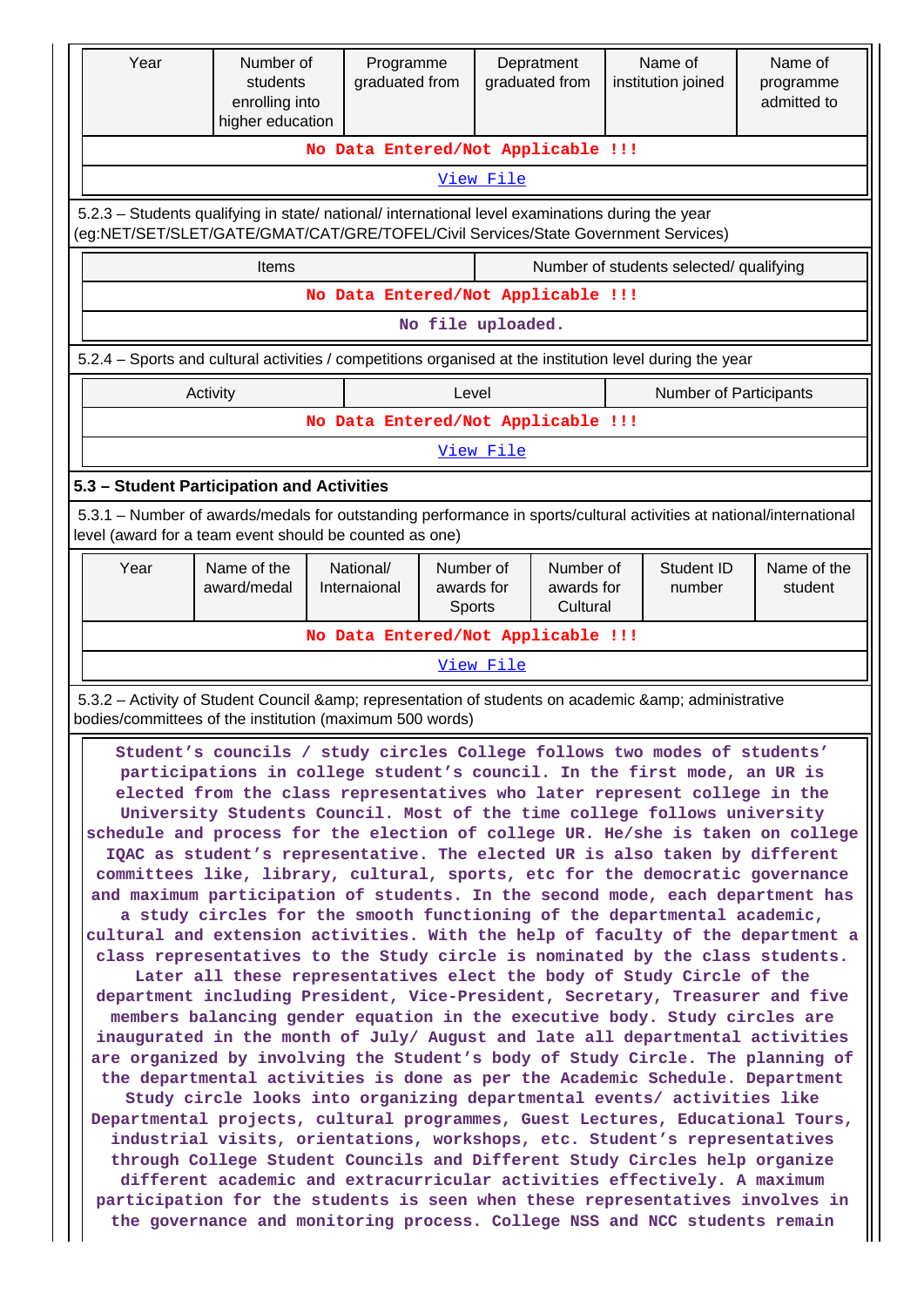**available in organizing different academic and extension endeavors as volunteers and as organizing members renders their active services to the college. The NSS troop leader who is a senior cadet and represented college to the university/State/National level helps in monitoring the unit activities. He/she also extends his help in organizing large activities by monitoring NSS volunteers. The maximum participation from these representatives is also indicative of their learning in leadership and decision making.**

#### **5.4 – Alumni Engagement**

5.4.1 – Whether the institution has registered Alumni Association?

 **No**

5.4.2 – No. of enrolled Alumni:

**450**

5.4.3 – Alumni contribution during the year (in Rupees) :

#### **No Data Entered/Not Applicable !!!**

5.4.4 – Meetings/activities organized by Alumni Association :

**2**

## **CRITERION VI – GOVERNANCE, LEADERSHIP AND MANAGEMENT**

#### **6.1 – Institutional Vision and Leadership**

 6.1.1 – Mention two practices of decentralization and participative management during the last year (maximum 500 words)

 **1. Process of Decentralization Entire functioning of the college is majorly divided into two broad parts i.e. Policy framing Bodies and Implementation Units (Functional Bodies). Being a part of a certain unit, all the stakeholders of the college fixed in a particular role depending on each other. Therefore, decentralization of power and work is happen automatically. Policy Making Bodies: College Management, College Development Committee, IQAC, Staff Council (Sr. College) College management is an entirely independent body run by trusties and founder members functions externally. It keeps watch on the functioning of the college. College Development Committee is headed by Chairman of the college and Principal of the college is Secretary. This apex body takes decision from college development to all the issues related the better functioning of the college. In IQAC, members monitor the quality of academic standard and take decisions related the policies for quality measures in the college. IQAC implemented various policies and quality initiatives through various committees like, Feedback committee, Grievance Cell, Library Committee, Research Cell, Women's Cell, Employment and Placement, Guidance cell, Academic Counselling Cell, Alumni Association, etc. The fourth Policy making body is Staff Council where Principal is chairperson and a senior teachers acts as a secretary. It works through various committees like NSS, Examination Cell, UGC committee, Women's and Anti-Harassment Cell, Anti Ragging, etc. Implementation Units (Functional): Various bodies under IQAC and Staff Council, Different teaching Departments and its Study Circles, Non-Teaching and Administrative sections are the functional units implements policies decided in the apex bodies. Student representatives from Study circles, NSS and UR are taken on different committees for the democratic decisions and maintaining transparency. Parents and alumni are taken on Vikas Samittee and IQAC to maintain check and balance. 2. Culture of Participative Management: In college, decision making is the shared matter and Principal always brings many matters related college development, admin issues, employee related matters, etc. in the Vikas Samitee**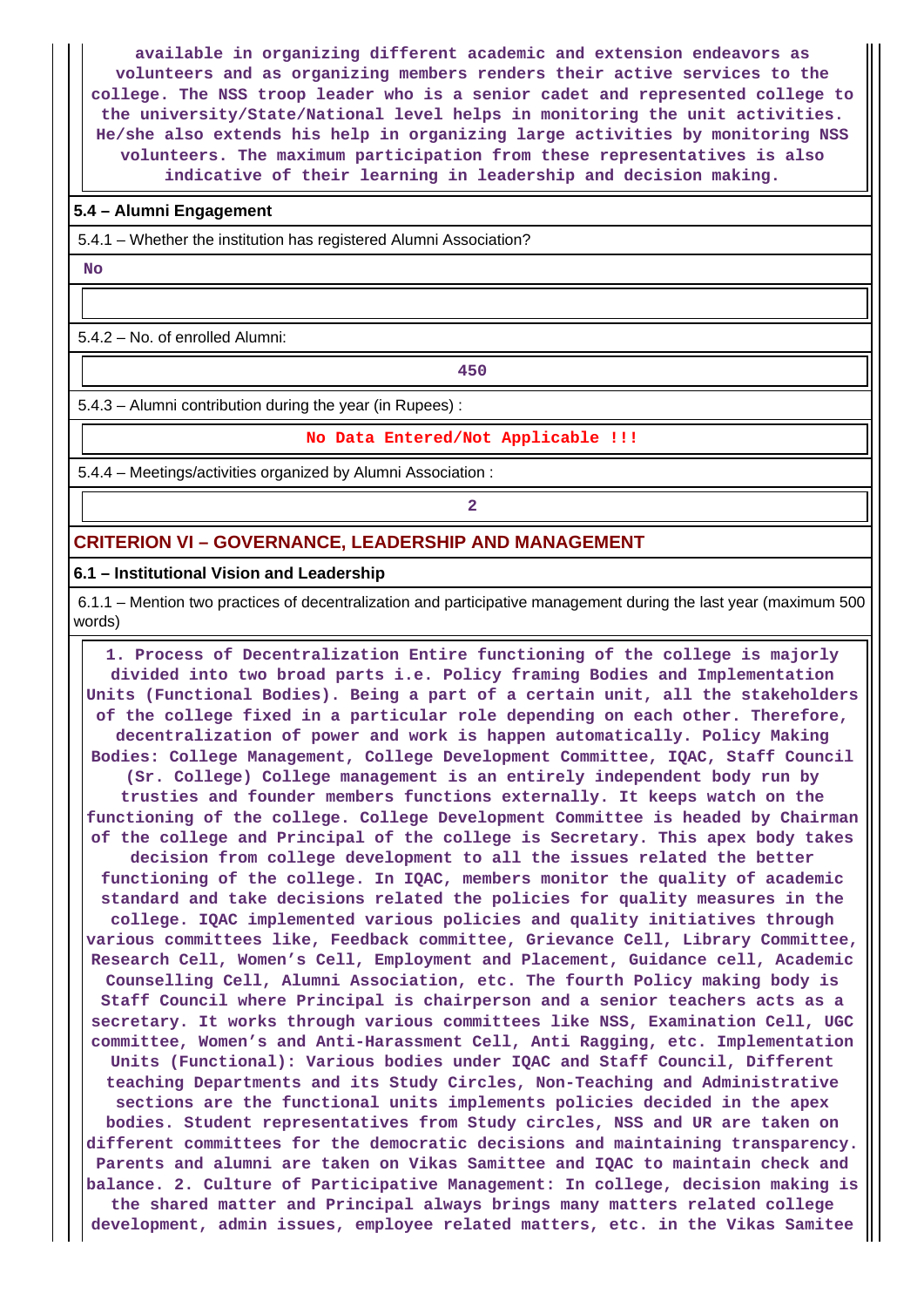**for decision making and approval. Principal, Vice Principal, HoDs, and Admin sections Heads are given autonomy for making decision on their level by considering faculty members. It's always a matter of practice, for the functioning of the any committee / Unit its rules and regulations are decided in the staff council or individual committee meetings by inviting Principal and IQAC coordinator of the college. Some committees like Admission committee Grievance Cell, Feedback cell, Examination Committee, Library Committee, NSS, etc. usually call its meetings time to time for decision making. In the process of decision making and its implementations, Teaching, Non-teaching staff, and students represents in different committees to promote participative culture in the college.**

6.1.2 – Does the institution have a Management Information System (MIS)?

**Partial**

### **6.2 – Strategy Development and Deployment**

6.2.1 – Quality improvement strategies adopted by the institution for each of the following (with in 100 words each):

| <b>Strategy Type</b>  | Details                                                                                                                                                                                                                                                                                                                                                                                                                                                                                                                                                                                                                                                                                                                                                                                                                                                                                                                                                                                                                                                                                                                                                                                                                                                                                                                        |
|-----------------------|--------------------------------------------------------------------------------------------------------------------------------------------------------------------------------------------------------------------------------------------------------------------------------------------------------------------------------------------------------------------------------------------------------------------------------------------------------------------------------------------------------------------------------------------------------------------------------------------------------------------------------------------------------------------------------------------------------------------------------------------------------------------------------------------------------------------------------------------------------------------------------------------------------------------------------------------------------------------------------------------------------------------------------------------------------------------------------------------------------------------------------------------------------------------------------------------------------------------------------------------------------------------------------------------------------------------------------|
| Admission of Students | College is stands successfully for<br>last 50 years on the trust of its<br>alumni. Our passed out students are the<br>real ambassodors who make mouth to<br>mouth publicity of college. Besides,<br>college has official website<br>(www.pwscollege.edu.in) which is<br>updated and publishes admission relate<br>notices and online free prospectus.<br>College has admission committee<br>separately for Commerce and Arts. The<br>committees organize its meeting jointly<br>in the month of April to discuss the<br>process of admission in the next<br>session besides few reforms in the<br>process. The committee's works in<br>collaborations with admin staff<br>including admission section,<br>examination section and scholarship<br>section. The process of admission<br>begins in the first week of June after<br>the results of HSSC. Since college has<br>developed "Admission at One Go"<br>process, students completes his/her<br>admission process within a day. The<br>admission, examination and scholarship<br>sections are fully computerized and are<br>using "MasterSoft Cloud" provided by<br>Master Software Pvt. Ltd. Therefore,<br>admin staff completes entire process<br>online on the same day. An authorized<br>cloth store also has a ready section<br>for college uniforms, so students get |
|                       | his/her uniform stitched in time. The<br>committee offers every possible help to<br>students including academic<br>counselling, subject choices, filling<br>of application, examination form and<br>scholarship forms. Since college has                                                                                                                                                                                                                                                                                                                                                                                                                                                                                                                                                                                                                                                                                                                                                                                                                                                                                                                                                                                                                                                                                       |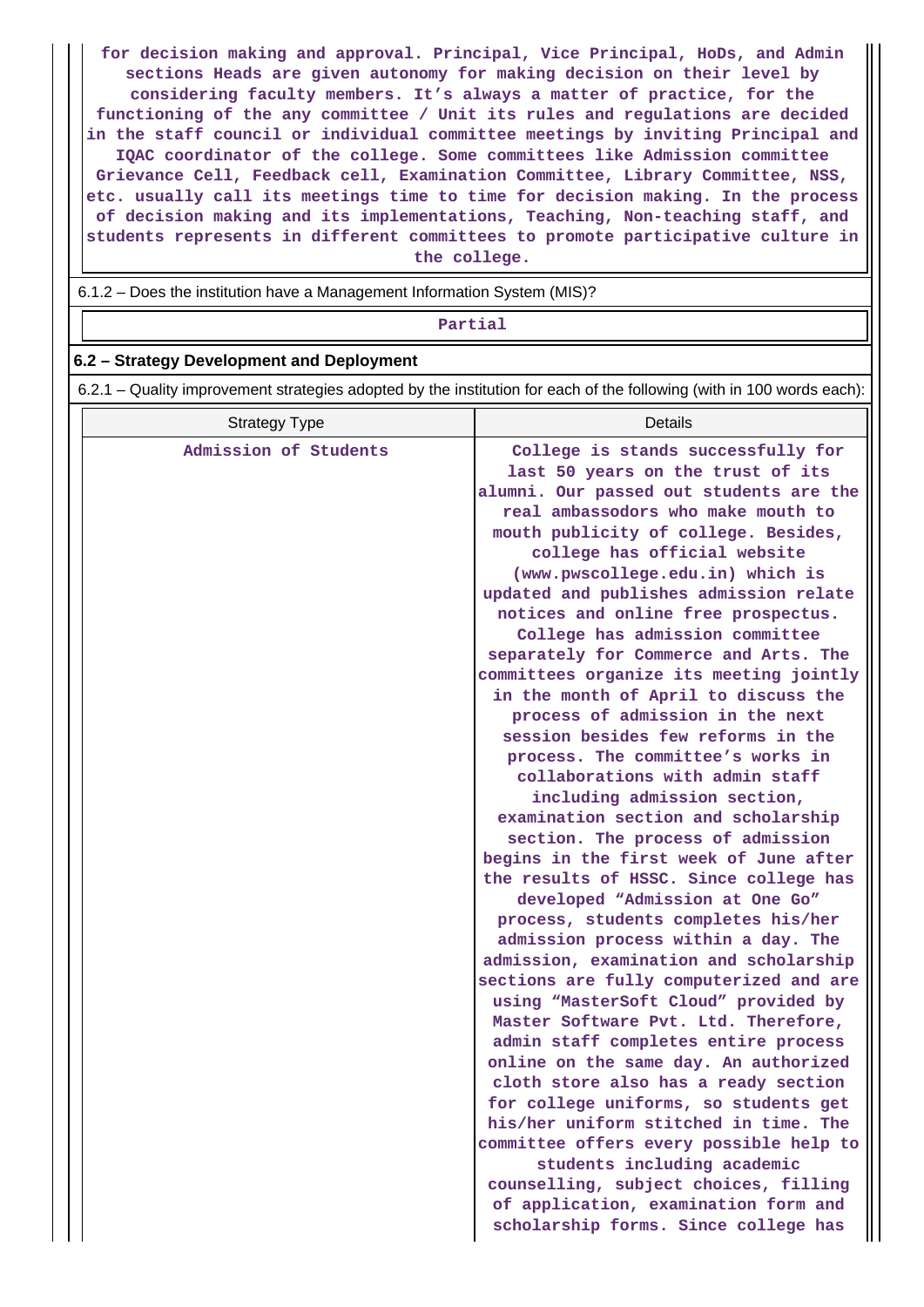|                                      | developed "Single Window" system, he is<br>supposed to submit all kinds of fees at<br>the same window along with admission<br>form. Economically weak students are<br>provided with partial/ fully concession<br>in admission fees besides installments<br>facility is also available. College has<br>developed a stress free admission<br>process which is appreciated by passed<br>out students and parents.                                                                                                                                                                                                                                                                                                                                                                                                                                                                                                                                                      |
|--------------------------------------|---------------------------------------------------------------------------------------------------------------------------------------------------------------------------------------------------------------------------------------------------------------------------------------------------------------------------------------------------------------------------------------------------------------------------------------------------------------------------------------------------------------------------------------------------------------------------------------------------------------------------------------------------------------------------------------------------------------------------------------------------------------------------------------------------------------------------------------------------------------------------------------------------------------------------------------------------------------------|
| Industry Interaction / Collaboration | To implement the curriculum<br>effectively healthy interaction with<br>industry and employment sector is<br>developed in the college. Some<br>departments like Commerce and Economics<br>have MoUs with corporate bodies for<br>various purposes like students<br>training, industry visits, guest<br>lectures and workshop by experts,<br>organizing interface and for social<br>outreach programmes, etc. Employment<br>and placement cell and Guidance cell<br>organize interactive sessions for<br>students with industry / corporate<br>experts. Through these interactions<br>students get ideas about corporate<br>market and job requirements. Every<br>year, to give on field experience, our<br>students are taken to various industry,<br>corporate firms, manufacturing units<br>and banks. Exposure to the real work<br>experience helps students prepare their<br>mindset as well as to undergo<br>appropriate training and skill based<br>education. |
| Human Resource Management            | Evaluation of human resource<br>requirement in the college is done<br>round the year. As per the vacancy<br>created in in teaching or Non-teaching<br>section in the college, a proposal to<br>University and Joint Director of Higher<br>education is sent for No Objection<br>Certificate to fill the posts for full<br>time basis. Since Government of<br>Maharashtra kept a hold on recruitment<br>since 2012-13, a large vacancy has been<br>created in both granted and non-granted<br>sections due to retirements of employee<br>and of increase of sections. To meet<br>the demand requires in teaching,<br>workload has been filled by qualified<br>contributory teachers every year. These<br>appointments are given temporarily for<br>current session only. An advertisement<br>is given in the month of June/ July and<br>walk in interview is conducted. A team<br>of expert teachers is given by                                                     |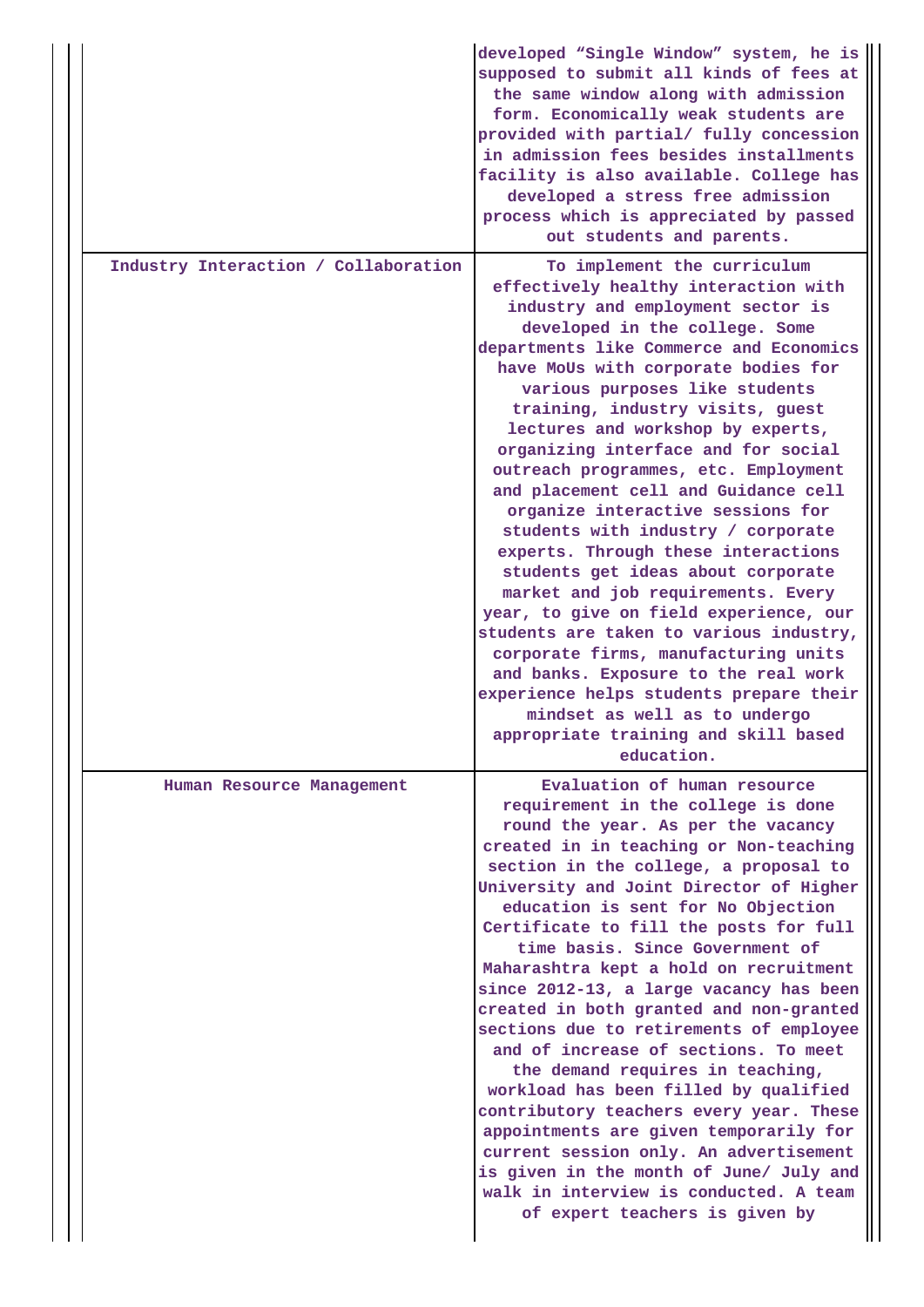|                                                               | University for interviews selects<br>suitable candidates for the posts. The<br>proposal for approval of all these<br>contributory teachers is sent to<br>university. These teachers are paid<br>according to the rule of Government of<br>Maharashtra. Non-teaching sections are<br>also filled its vacant positions by<br>contributory clerks.                                                                                                                                                                                                                                                                                                                                                                                                                                                                                                                                                                                                                                                                                                                                                                                                                                                                                                                                                                                                                                                                                               |
|---------------------------------------------------------------|-----------------------------------------------------------------------------------------------------------------------------------------------------------------------------------------------------------------------------------------------------------------------------------------------------------------------------------------------------------------------------------------------------------------------------------------------------------------------------------------------------------------------------------------------------------------------------------------------------------------------------------------------------------------------------------------------------------------------------------------------------------------------------------------------------------------------------------------------------------------------------------------------------------------------------------------------------------------------------------------------------------------------------------------------------------------------------------------------------------------------------------------------------------------------------------------------------------------------------------------------------------------------------------------------------------------------------------------------------------------------------------------------------------------------------------------------|
| Library, ICT and Physical<br>Infrastructure / Instrumentation | College central library is one of the<br>best libraries in the city. It has over<br>40,000 books and references, besides it<br>offers separate reading space to<br>students, teachers and research<br>scholars. Network Resource Centre<br>offers free internet access facility to<br>all the users. The functioning of<br>library is partially automated and<br>continuous updating is undertaken.<br>College library uses Libman software<br>for library, beside it offeres online<br>search of books through OPAC system.<br>Two sets of computer are kept for<br>students use to search the books.<br>Library has bought INFLIBNET for<br>college students and teachers where<br>separate passwords and ID are given to<br>each individual to use. Students are<br>allowed to download various online<br>resources on free of cost basis.<br>Library has different sections of books<br>including reference section, UGC books,<br>journal and magazine section, MRP<br>books, Donated Books, Ph.D. and M.Phil<br>dissertation section, text books and<br>general books sections where students<br>has direct access. Library organizes<br>orientations for students where<br>librarian gives utility based<br>information about subject related<br>library resources and presents rules<br>and regulations of library. Students<br>are directly taken to the library<br>sections related subject and make them<br>aware about resources. |
| Research and Development                                      | College teachers are qualified and<br>highly motivated in the subject<br>research. They participate in various<br>seminars, conferences and workshops to<br>enhance their subject knowledge. They<br>also present their research papers and<br>participate in discussions. Teachers<br>participating in seminars, Refresher<br>/Orientation courses are given DL. FIP<br>option is equally open for the teachers<br>to avail for Ph. D. Many of the college<br>teachers are approved Post Graduate                                                                                                                                                                                                                                                                                                                                                                                                                                                                                                                                                                                                                                                                                                                                                                                                                                                                                                                                            |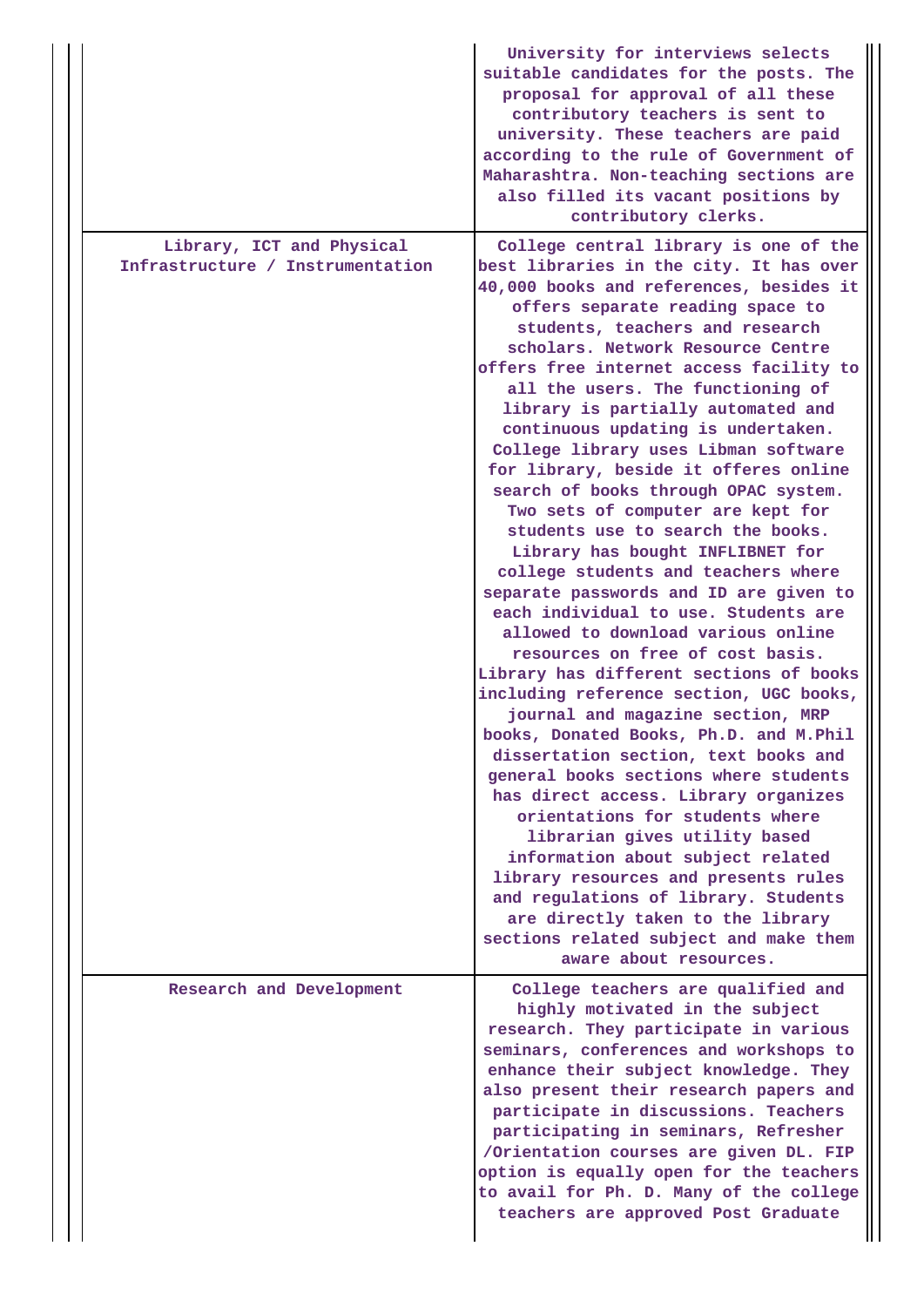|                            | Teachers and Ph. D. Supervisor by the<br>University. In the light of significant<br>strength of supervisors, college has<br>established research centres recently<br>which are approved by RTM Nagpur<br>University. College has research<br>centres for Ph. D in Pali, English,<br>Hindi, Economics, Commerce and Marathi.<br>Therefore, to foster research<br>environment in the campus, orientations<br>and symposium is organized for research<br>scholars time to time. Library has<br>separate reading space for research<br>scholars and teachers and they are also<br>provided space in individual department<br>for interaction with supervisors and<br>other scholars. These scholars are also<br>given access to college computer<br>laboratories for internet access and<br>for writing their theses. Scholars are<br>also encouraged to publish their<br>research papers with the help of their<br>respective guides. Undergraduate and<br>post graduate students are also<br>encouraged for research initiatives<br>through the departmental projects<br>funded by college. The project<br>undertaken by departments are field<br>visits based therefore, students get<br>exposure to the external research<br>fields and its problems. Students<br>direct involvement in groups helps in<br>inculcating research culture and |
|----------------------------|---------------------------------------------------------------------------------------------------------------------------------------------------------------------------------------------------------------------------------------------------------------------------------------------------------------------------------------------------------------------------------------------------------------------------------------------------------------------------------------------------------------------------------------------------------------------------------------------------------------------------------------------------------------------------------------------------------------------------------------------------------------------------------------------------------------------------------------------------------------------------------------------------------------------------------------------------------------------------------------------------------------------------------------------------------------------------------------------------------------------------------------------------------------------------------------------------------------------------------------------------------------------------------------------------------------------------------------------|
| Examination and Evaluation | professionalism.<br>RTM Nagpur University have adopted<br>Semester pattern system for all the<br>courses. Being affiliated college to<br>cope with the examination pattern and<br>to prepare our students, we have<br>initiated continuous evaluation<br>process. Two unit tests along with<br>written assignment and viva-voce are<br>conducted in each semester. Besides<br>these formal tests, students are given<br>home works by each subject teachers,<br>evaluation of students study material,<br>solving of university question paper<br>and appropriate guidance by teachers is<br>always provided. Results Unit Test and<br>evaluation of assignments has been<br>communicated to each students in the<br>classroom, it helps in improvements of<br>students understanding in the subject.<br>For the first year students who are new<br>to university examination system, an<br>orientation by college teachers is<br>provided to them. Department of Hindi<br>takes initiatives in organizing such                                                                                                                                                                                                                                                                                                                             |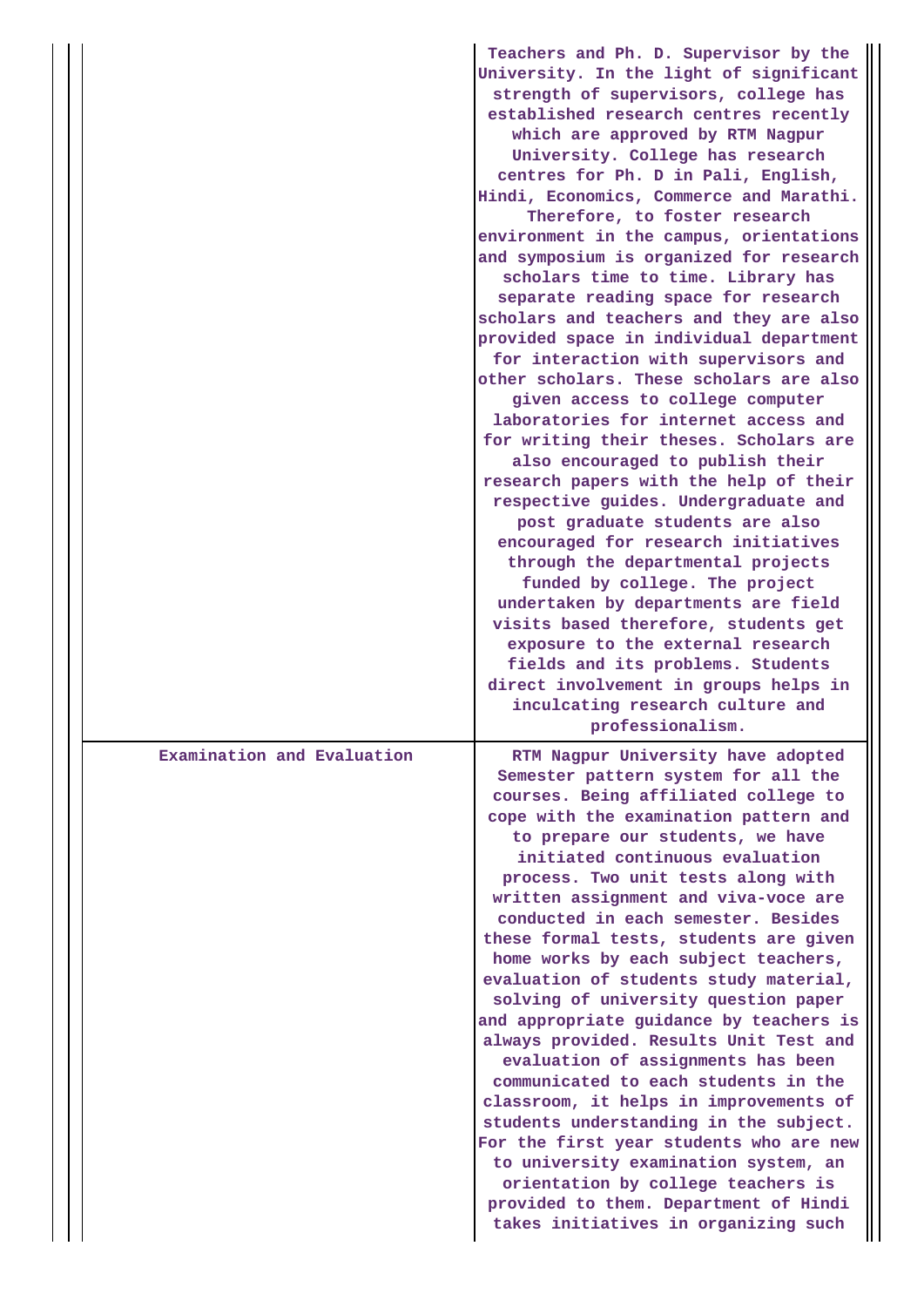|                        | orientation in each session. College<br>has university examination centres<br>therefore, college teachers<br>participates in examination as an<br>internal supervisors and invigilators.                                                                                                                                                                                                                                                                                                                                                                                                                                                                                                                                                                                                                                                                                                                                                                                                                                                                                                                                                                      |
|------------------------|---------------------------------------------------------------------------------------------------------------------------------------------------------------------------------------------------------------------------------------------------------------------------------------------------------------------------------------------------------------------------------------------------------------------------------------------------------------------------------------------------------------------------------------------------------------------------------------------------------------------------------------------------------------------------------------------------------------------------------------------------------------------------------------------------------------------------------------------------------------------------------------------------------------------------------------------------------------------------------------------------------------------------------------------------------------------------------------------------------------------------------------------------------------|
| Teaching and Learning  | Student centric teaching-learning is<br>the real soul of the academic purposes<br>in the institution. College HoDs and<br>Senior teachers who are related to<br>university academic bodies, always<br>guide rest of the faculties for<br>shifting of teaching methods from<br>traditional to the Modern one. A<br>traditional lecture method is quite<br>reduced and interactive and<br>participative learning is encouraged in<br>the college. In the departmental<br>meeting always strategies for<br>curriculum delivery is formally or<br>informally discussed. Teaching plans<br>submitted by the faculties are<br>evaluated by the HoDs and appropriate<br>suggestions are provided to them for<br>actual implementations. Teachers Visits<br>to Library to access its resources to<br>prepare study material for students,<br>Use of online resources and PPT method<br>is highly recommended. In the<br>classrooms, discussion method,<br>demonstration by students, individual<br>and group assignments, interactive<br>methods, PPTs, project works, visits to<br>curriculum related places and industry,<br>off class consultations with teachers, |
|                        | etc. is encouraged.                                                                                                                                                                                                                                                                                                                                                                                                                                                                                                                                                                                                                                                                                                                                                                                                                                                                                                                                                                                                                                                                                                                                           |
| Curriculum Development | Since curriculum is framed by<br>University and a list of prescribed<br>text books and references are clearly<br>given, teachers used their knowledge to<br>plan (Through Teaching Plan) its<br>delivery in the classroom level through<br>appropriate teaching method. HoDs and<br>other senior teachers also help in<br>adopting certain method for the same.<br>Many of the college teachers are on<br>various academic bodies of university,<br>therefore, the very objectives of the<br>curriculum delivery has been<br>communicated to the faculties in the<br>departmental meetings. Teachers'<br>participation in curriculum related<br>workshops is encouraged which help in<br>implementing it on college level. Some<br>of the college teachers have edited<br>various course Text Books for<br>university curriculum, are ready hand<br>available resources for the delivery of                                                                                                                                                                                                                                                                   |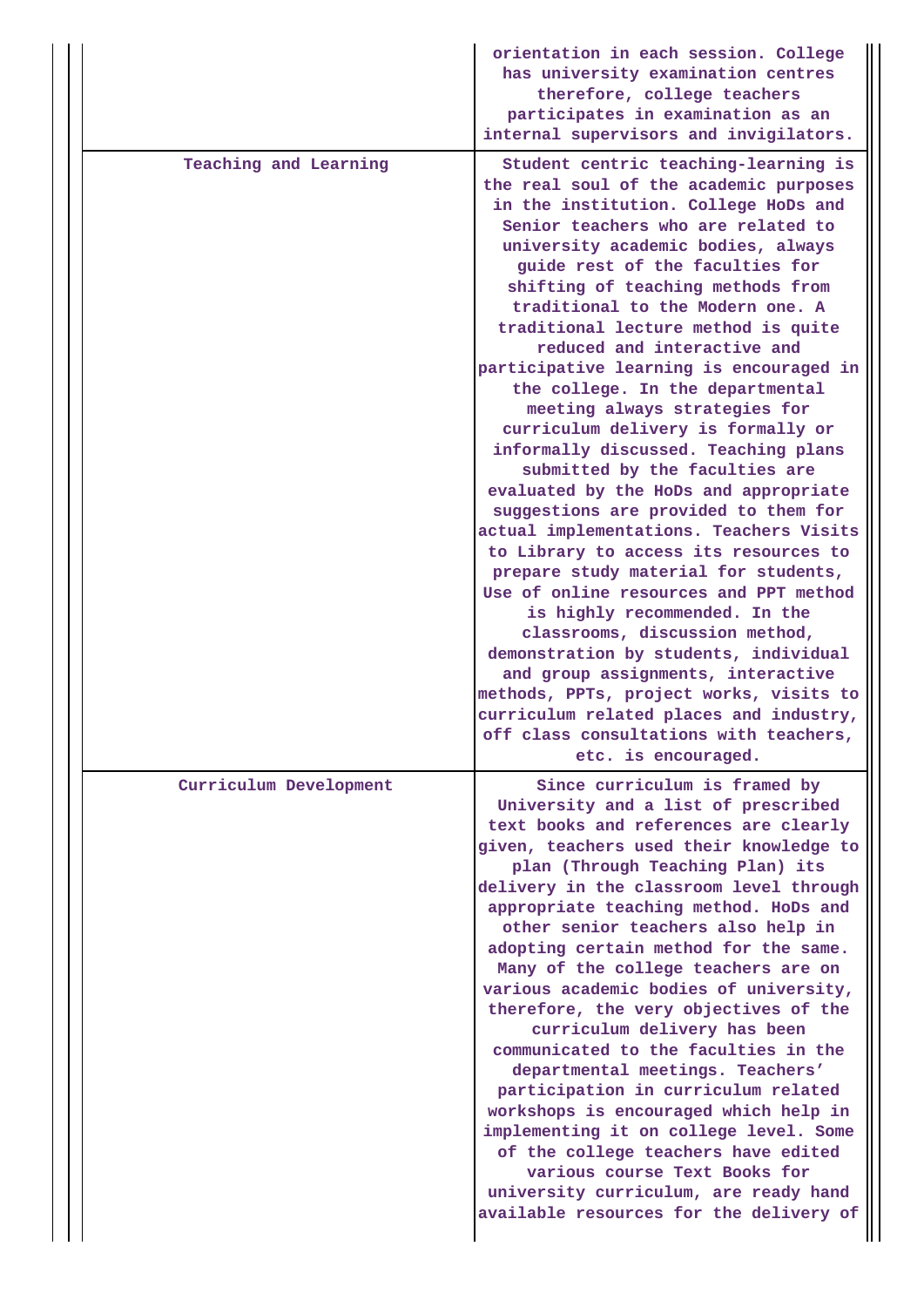| the curriculum. These teachers also     |
|-----------------------------------------|
| send suggestions to university Boards   |
| of Studies for the reforms in the       |
| curriculum time to time. In the         |
| university, the semester pattern (CBCS) |
| has been implemented for all the        |
| courses from 2016-17, college teachers  |
| actively participated in the curriculum |
| development process on the level of     |
| syllabus framing, moderation and        |
| valuation of question papers and answer |
| papers, etc.                            |
|                                         |

| E-governace area         | Details                                                                                                                                                                                                                                                                                                                                                                                                                                                                                                                                                                                                                                                                                                       |
|--------------------------|---------------------------------------------------------------------------------------------------------------------------------------------------------------------------------------------------------------------------------------------------------------------------------------------------------------------------------------------------------------------------------------------------------------------------------------------------------------------------------------------------------------------------------------------------------------------------------------------------------------------------------------------------------------------------------------------------------------|
| Planning and Development | Though college does not have MIS, but<br>every section are completely<br>computerized and works online. Entire<br>admin department is using "Mastersoft<br>Cloud" software for admission and<br>examination data procession. Account,<br>scholarship and Library have its own<br>software to execute its works.<br>Scholarship sections works on the<br>online portal of the Social Welfare<br>Department (Government of Maharashtra).<br>Therefore, transparency is maintained<br>in every works in the public domain.                                                                                                                                                                                       |
| Administration           | . Online culture is being adopted in<br>all admin functioning of the college.<br>College has official website to display<br>its information and to notify its<br>stakeholders for the oncoming events.<br>The official website is updated as per<br>the requirements of UGC and NAAC. .<br>Principal uses email to communicate the<br>employees regarding notices, memos and<br>for exchanging different information. .<br>Teachers are encouraged to process the<br>information related its academic and<br>extra-curricular activities for the<br>website. . All reports and information<br>generated by the individual departments<br>are asked to communicate to the<br>concerning departments via email. |
| Finance and Accounts     | Since Admission Process is<br>automated in the college, various<br>receipts at the Single Window Counter<br>is generated computerized. . College<br>account section is fully automated and<br>salary of staff is directly credited to<br>the accounts online. . Submission of<br>admission fees online through admission                                                                                                                                                                                                                                                                                                                                                                                      |
|                          | software is likely to adopt in near<br>future.                                                                                                                                                                                                                                                                                                                                                                                                                                                                                                                                                                                                                                                                |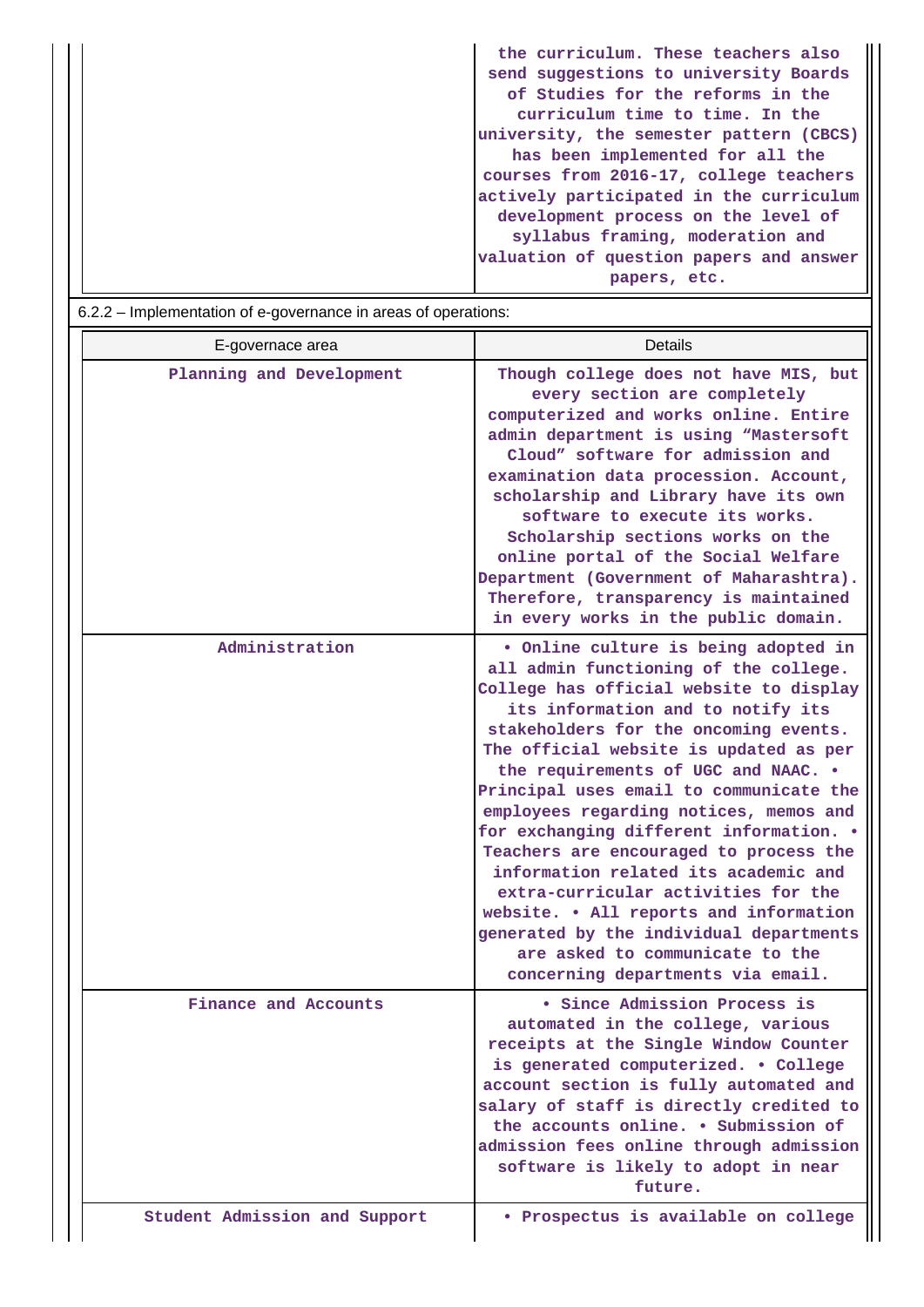|                                                                                                                                                                                            |  |                            |                                    |                                         |                                                         | website to save students money. .                                      |               |              | Processing of students data related to  |
|--------------------------------------------------------------------------------------------------------------------------------------------------------------------------------------------|--|----------------------------|------------------------------------|-----------------------------------------|---------------------------------------------------------|------------------------------------------------------------------------|---------------|--------------|-----------------------------------------|
|                                                                                                                                                                                            |  |                            |                                    |                                         |                                                         |                                                                        |               |              | admission is processed to university    |
|                                                                                                                                                                                            |  |                            |                                    |                                         |                                                         |                                                                        |               |              | completely online. . Examination and    |
|                                                                                                                                                                                            |  |                            |                                    |                                         |                                                         |                                                                        |               |              | scholarship forms also processed online |
|                                                                                                                                                                                            |  |                            |                                    |                                         |                                                         | to university and Social Welfare                                       |               |              |                                         |
|                                                                                                                                                                                            |  |                            |                                    |                                         |                                                         |                                                                        |               |              | Department respectively. . Students are |
|                                                                                                                                                                                            |  |                            |                                    |                                         |                                                         | text messaging round the year.                                         |               |              | given information via email or mobile   |
|                                                                                                                                                                                            |  |                            |                                    |                                         |                                                         |                                                                        |               |              |                                         |
|                                                                                                                                                                                            |  | Examination                |                                    |                                         |                                                         |                                                                        |               |              | · College website has available links   |
|                                                                                                                                                                                            |  |                            |                                    |                                         |                                                         | of university and other important<br>institutions related students for |               |              |                                         |
|                                                                                                                                                                                            |  |                            |                                    |                                         |                                                         |                                                                        |               |              | direct access from college website. .   |
|                                                                                                                                                                                            |  |                            |                                    |                                         |                                                         |                                                                        |               |              | Examination forms are processed online  |
|                                                                                                                                                                                            |  |                            |                                    |                                         |                                                         |                                                                        |               |              | to university. . Admission cards are    |
|                                                                                                                                                                                            |  |                            |                                    |                                         |                                                         | generated online therefore, students                                   |               |              |                                         |
|                                                                                                                                                                                            |  |                            |                                    |                                         |                                                         | get instant printout . Students                                        |               |              |                                         |
|                                                                                                                                                                                            |  |                            |                                    |                                         |                                                         | and results from the university                                        |               |              | downloads their examination time tables |
|                                                                                                                                                                                            |  |                            |                                    |                                         |                                                         |                                                                        |               |              | website. It reduces the work pressure   |
|                                                                                                                                                                                            |  |                            |                                    |                                         |                                                         | of college employee. . Internal                                        |               |              |                                         |
|                                                                                                                                                                                            |  |                            |                                    |                                         |                                                         | examination schedule, dates of                                         |               |              |                                         |
|                                                                                                                                                                                            |  |                            |                                    |                                         |                                                         | assignments and Viva voce dates are                                    |               |              |                                         |
|                                                                                                                                                                                            |  |                            |                                    |                                         |                                                         | given on college websites for the                                      | students use. |              |                                         |
|                                                                                                                                                                                            |  |                            |                                    |                                         |                                                         |                                                                        |               |              |                                         |
| 6.3 - Faculty Empowerment Strategies                                                                                                                                                       |  |                            |                                    |                                         |                                                         |                                                                        |               |              |                                         |
| 6.3.1 - Teachers provided with financial support to attend conferences / workshops and towards membership fee                                                                              |  |                            |                                    |                                         |                                                         |                                                                        |               |              |                                         |
| of professional bodies during the year                                                                                                                                                     |  |                            |                                    |                                         |                                                         |                                                                        |               |              |                                         |
| Year                                                                                                                                                                                       |  |                            | Name of Teacher                    |                                         | Name of conference/<br>Name of the<br>Amount of support |                                                                        |               |              |                                         |
|                                                                                                                                                                                            |  |                            |                                    |                                         | workshop attended<br>professional body for              |                                                                        |               |              |                                         |
|                                                                                                                                                                                            |  |                            |                                    | for which financial<br>support provided |                                                         | which membership<br>fee is provided                                    |               |              |                                         |
|                                                                                                                                                                                            |  |                            | No Data Entered/Not Applicable !!! |                                         |                                                         |                                                                        |               |              |                                         |
|                                                                                                                                                                                            |  |                            |                                    |                                         |                                                         |                                                                        |               |              |                                         |
|                                                                                                                                                                                            |  |                            |                                    |                                         | No file uploaded.                                       |                                                                        |               |              |                                         |
| 6.3.2 - Number of professional development / administrative training programmes organized by the College for<br>teaching and non teaching staff during the year                            |  |                            |                                    |                                         |                                                         |                                                                        |               |              |                                         |
| Year                                                                                                                                                                                       |  | Title of the               | Title of the                       |                                         | From date                                               | To Date                                                                | Number of     |              | Number of                               |
|                                                                                                                                                                                            |  | professional               | administrative                     |                                         |                                                         |                                                                        | participants  | participants |                                         |
|                                                                                                                                                                                            |  | development                | training                           |                                         |                                                         |                                                                        | (Teaching     |              | (non-teaching                           |
|                                                                                                                                                                                            |  | programme<br>organised for | programme<br>organised for         |                                         |                                                         |                                                                        | staff)        |              | staff)                                  |
|                                                                                                                                                                                            |  | teaching staff             | non-teaching                       |                                         |                                                         |                                                                        |               |              |                                         |
|                                                                                                                                                                                            |  |                            | staff                              |                                         |                                                         |                                                                        |               |              |                                         |
| No Data Entered/Not Applicable !!!                                                                                                                                                         |  |                            |                                    |                                         |                                                         |                                                                        |               |              |                                         |
|                                                                                                                                                                                            |  |                            |                                    |                                         | No file uploaded.                                       |                                                                        |               |              |                                         |
| 6.3.3 - No. of teachers attending professional development programmes, viz., Orientation Programme, Refresher<br>Course, Short Term Course, Faculty Development Programmes during the year |  |                            |                                    |                                         |                                                         |                                                                        |               |              |                                         |
| Title of the                                                                                                                                                                               |  |                            | Number of teachers                 | From Date                               |                                                         | To date                                                                |               |              | Duration                                |
| professional                                                                                                                                                                               |  |                            | who attended                       |                                         |                                                         |                                                                        |               |              |                                         |
| development                                                                                                                                                                                |  |                            |                                    |                                         |                                                         |                                                                        |               |              |                                         |
| programme                                                                                                                                                                                  |  |                            |                                    |                                         |                                                         |                                                                        |               |              |                                         |
|                                                                                                                                                                                            |  |                            |                                    |                                         |                                                         |                                                                        |               |              |                                         |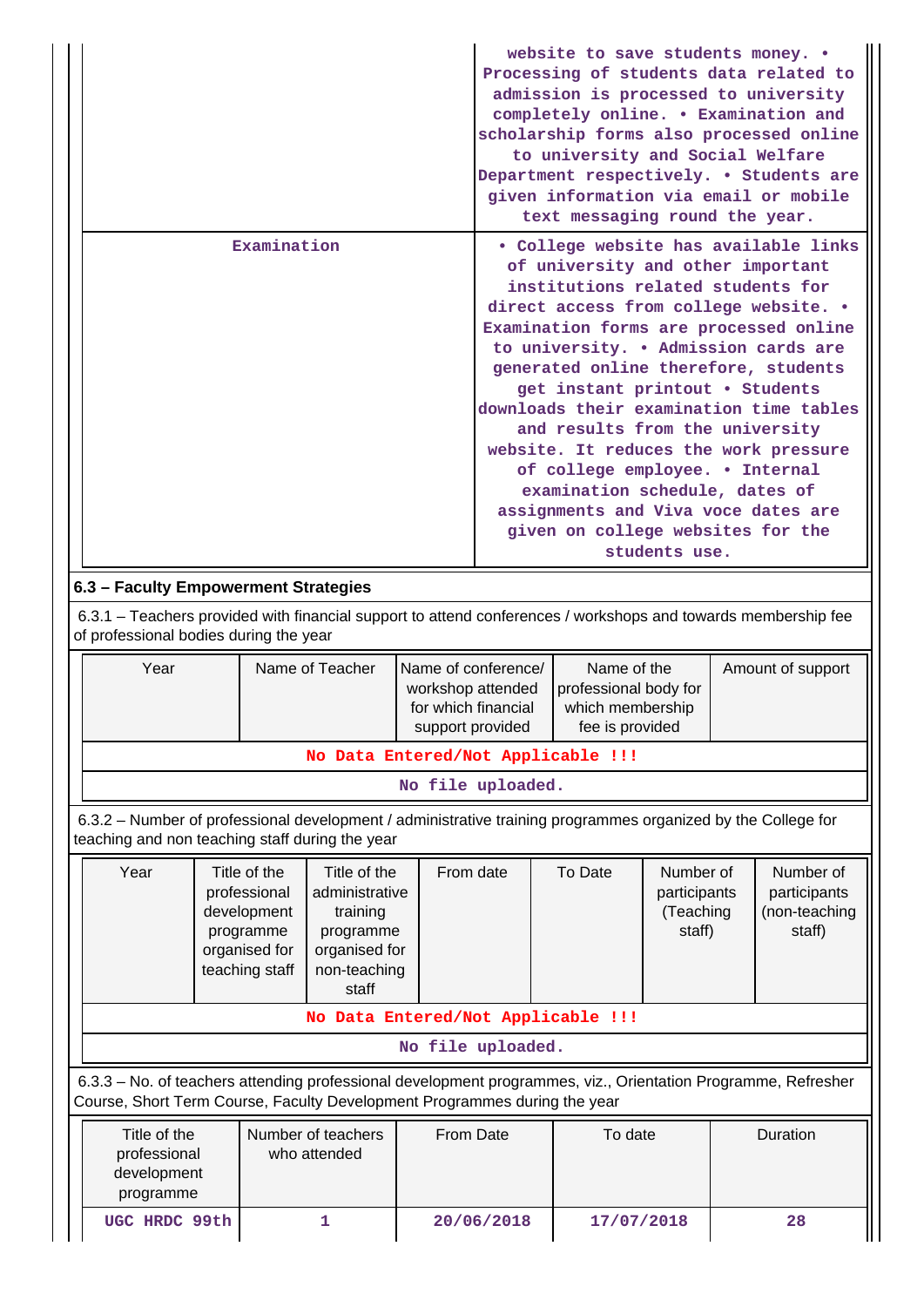| Orientation<br>coursecourse                                                                                                                                                                                                                                                                                                                                                                                                                                                                                                 |              |                                                                                                                                                                       |                       |              |                                                                                                                  |  |  |
|-----------------------------------------------------------------------------------------------------------------------------------------------------------------------------------------------------------------------------------------------------------------------------------------------------------------------------------------------------------------------------------------------------------------------------------------------------------------------------------------------------------------------------|--------------|-----------------------------------------------------------------------------------------------------------------------------------------------------------------------|-----------------------|--------------|------------------------------------------------------------------------------------------------------------------|--|--|
| UGC HRDC<br>Refresher<br>course                                                                                                                                                                                                                                                                                                                                                                                                                                                                                             | 1            | 05/12/2018<br>01/12/2018                                                                                                                                              |                       | 25/12/2018   | 21                                                                                                               |  |  |
| Swayam<br>(Arpit)<br>Refresher<br>course in<br>Disaster<br>Management1                                                                                                                                                                                                                                                                                                                                                                                                                                                      | 1            |                                                                                                                                                                       |                       | 30/01/2019   | 60                                                                                                               |  |  |
| UGC Hrdc<br>Refresher<br>Course                                                                                                                                                                                                                                                                                                                                                                                                                                                                                             | $\mathbf{1}$ |                                                                                                                                                                       | 04/01/2019            | 25/01/2019   | 21                                                                                                               |  |  |
| <b>ICSSR</b><br>Sponsored<br>capacity<br>Building<br>Programme for<br>social science<br>faculty                                                                                                                                                                                                                                                                                                                                                                                                                             | 1            |                                                                                                                                                                       | 18/02/2019            | 27/02/2019   | 10                                                                                                               |  |  |
|                                                                                                                                                                                                                                                                                                                                                                                                                                                                                                                             |              |                                                                                                                                                                       | No file uploaded.     |              |                                                                                                                  |  |  |
| 6.3.4 - Faculty and Staff recruitment (no. for permanent recruitment):                                                                                                                                                                                                                                                                                                                                                                                                                                                      |              |                                                                                                                                                                       |                       |              |                                                                                                                  |  |  |
|                                                                                                                                                                                                                                                                                                                                                                                                                                                                                                                             | Teaching     |                                                                                                                                                                       |                       | Non-teaching |                                                                                                                  |  |  |
| Permanent                                                                                                                                                                                                                                                                                                                                                                                                                                                                                                                   |              | <b>Full Time</b>                                                                                                                                                      | Permanent             |              | <b>Full Time</b>                                                                                                 |  |  |
|                                                                                                                                                                                                                                                                                                                                                                                                                                                                                                                             |              | No Data Entered/Not Applicable !!!                                                                                                                                    |                       |              |                                                                                                                  |  |  |
| 6.3.5 - Welfare schemes for                                                                                                                                                                                                                                                                                                                                                                                                                                                                                                 |              |                                                                                                                                                                       |                       |              |                                                                                                                  |  |  |
| Teaching                                                                                                                                                                                                                                                                                                                                                                                                                                                                                                                    |              | Non-teaching                                                                                                                                                          |                       |              | <b>Students</b>                                                                                                  |  |  |
| 1. Provision of 5 lac<br>personal loan from<br>College PWS Employees<br>credit cooperative<br>Society at a minimal<br>interest. 2 Urgent<br>assistance of financial<br>help of Rs. 30 Thousant                                                                                                                                                                                                                                                                                                                              |              | personal loan from<br>College PWS Employees<br>credit cooperative<br>Society at a minimal<br>interest. 2 Urgent<br>assistance of financial<br>help of Rs. 30 Thousant | 1. Provision of 5 lac |              | Complete and Partial<br>Concession in fees to<br>Needy Poor students not<br>covered under scholarship<br>schemes |  |  |
| 6.4 - Financial Management and Resource Mobilization                                                                                                                                                                                                                                                                                                                                                                                                                                                                        |              |                                                                                                                                                                       |                       |              |                                                                                                                  |  |  |
| 6.4.1 – Institution conducts internal and external financial audits regularly (with in 100 words each)                                                                                                                                                                                                                                                                                                                                                                                                                      |              |                                                                                                                                                                       |                       |              |                                                                                                                  |  |  |
| Mobilization of college finances and expenditure are done as per the Budget<br>prepared by the Budget Committee headed by the Principal in coordination with<br>the expert teachers of department of Commerce and Economics. The record of all<br>income and expenditure is maintained with utter transparency by the account<br>section. For the major purchases 'process of tender advertisement' is used. The<br>financial audit is done regularly by the Chartered Accountant at the end of<br>financial year promptly. |              |                                                                                                                                                                       |                       |              |                                                                                                                  |  |  |
| 6.4.2 – Funds / Grants received from management, non-government bodies, individuals, philanthropies during the<br>year(not covered in Criterion III)                                                                                                                                                                                                                                                                                                                                                                        |              |                                                                                                                                                                       |                       |              |                                                                                                                  |  |  |
| Name of the non government<br>funding agencies /individuals                                                                                                                                                                                                                                                                                                                                                                                                                                                                 |              | Funds/ Grnats received in Rs.                                                                                                                                         |                       |              | Purpose                                                                                                          |  |  |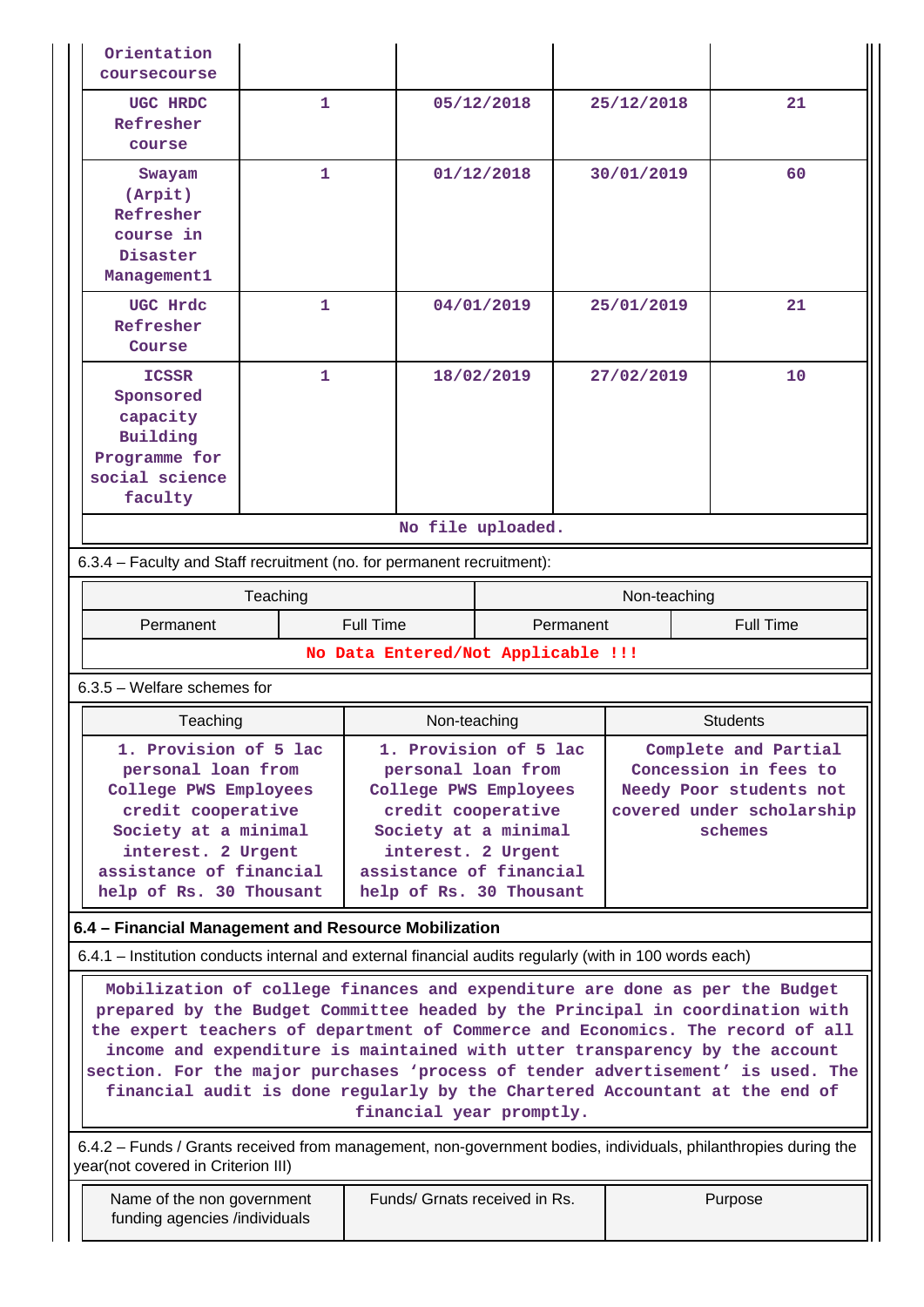| . . |  | N1 |  |  |  |
|-----|--|----|--|--|--|
|     |  |    |  |  |  |

6.4.3 – Total corpus fund generated

## **No Data Entered/Not Applicable !!!**

## **6.5 – Internal Quality Assurance System**

6.5.1 – Whether Academic and Administrative Audit (AAA) has been done?

| <b>Audit Type</b> | External   |                                                                                                                                                |        | Internal                    |  |  |
|-------------------|------------|------------------------------------------------------------------------------------------------------------------------------------------------|--------|-----------------------------|--|--|
|                   | Yes/No     | Agency                                                                                                                                         | Yes/No | Authority                   |  |  |
| Academic          | <b>No</b>  |                                                                                                                                                | Yes    | Principal and<br>IQAC Team  |  |  |
| Administrative    | <b>Yes</b> | For Ratan<br>Chandak Co.<br>Chartered<br><b>Accountant FRN</b><br>108696 W CA<br>Santosh Mohkar<br>Santosh Mohkar<br>Partner MEM No.<br>178246 | Yes    | Principal and<br>Accountant |  |  |

6.5.2 – Activities and support from the Parent – Teacher Association (at least three)

 **Parents-Teacher meet organised for students of commerce and Arts from which good input received by the committee members 1. Suggesstion for sms facility for parents to get updates about thieir ward 2. Parents wants counselling to their ward about reducing the mobile/ TV engagement 3. Parents assured about maximum attendance by their ward**

6.5.3 – Development programmes for support staff (at least three)

 **1. Teachers are given permission to join different Professional evelopmental courses by UGC HRDC SWAYAM 2. Non Teaching staff are encouraged to join various training programme organised by different governemental agencies like, Social Welfare Dept for online scholarship, Cloud based admission process of college by Websie providers, etc 3. Teachers and Non teaching staff are given permission to pursue higher education by joining UG/ PG courses from Open university or As an external candidate from RTM Nagpur university.**

6.5.4 – Post Accreditation initiative(s) (mention at least three)

 **1. IQAC conducts meetings with staff to increase attendance and college results 2. Research facilities in college agumented with space made available in library, internet access was provided, number of supervisor increased with number of intake capacity in research centres in college. 3. Exit assessment in the for of online survery initiated by college.**

6.5.5 – Internal Quality Assurance System Details

| a) Submission of Data for AISHE portal | Yes |
|----------------------------------------|-----|
| b) Participation in NIRF               | No  |
| c)ISO certification                    | No  |
| d)NBA or any other quality audit       | No  |

6.5.6 – Number of Quality Initiatives undertaken during the year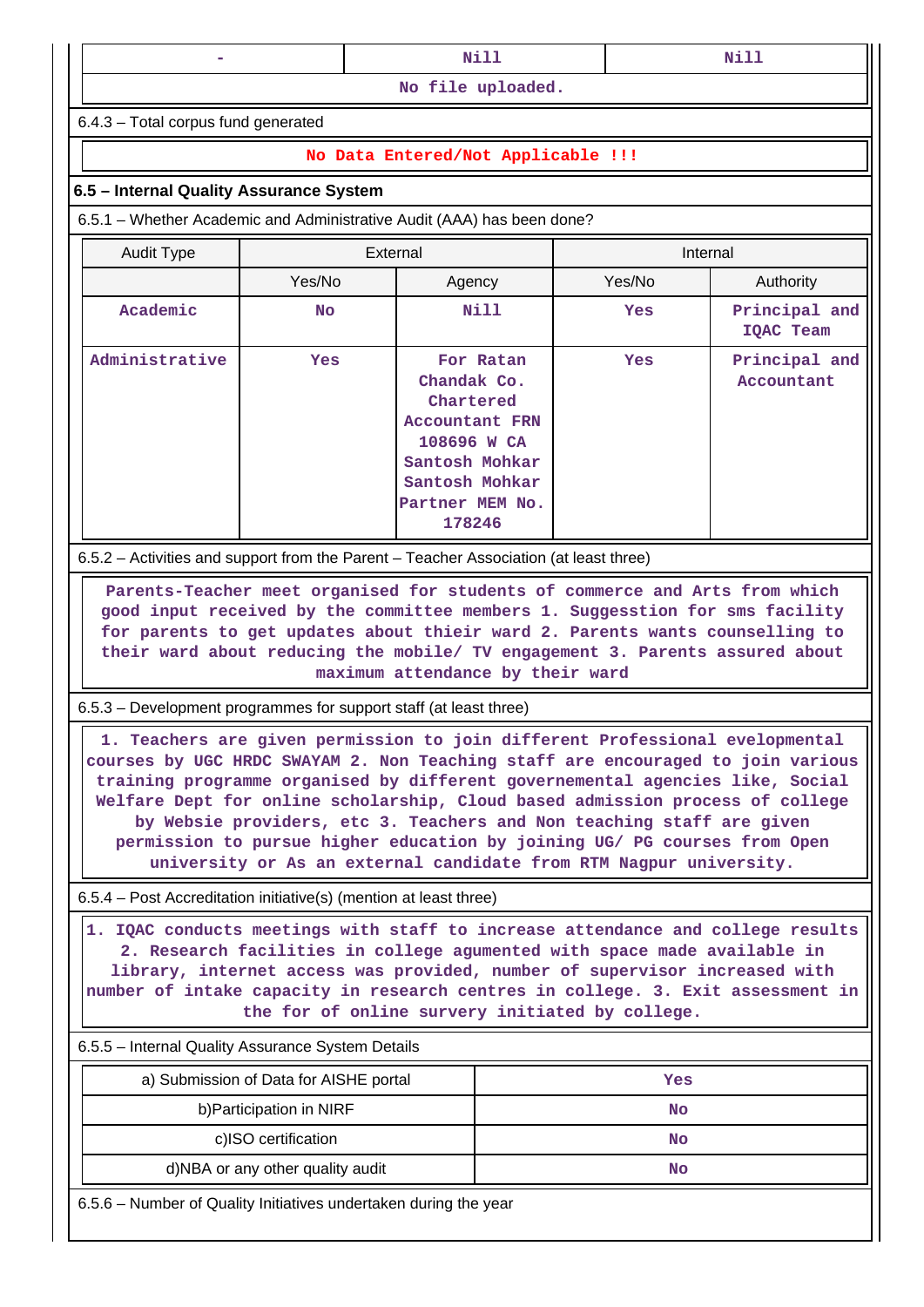|      | Name of quality<br>Year<br>initiative by IQAC                                                                                                                                                                                             |                                                                                      |             | Date of<br>conducting IQAC                                                            | <b>Duration From</b>     |                       | <b>Duration To</b>         |             | Number of<br>participants                           |      |  |
|------|-------------------------------------------------------------------------------------------------------------------------------------------------------------------------------------------------------------------------------------------|--------------------------------------------------------------------------------------|-------------|---------------------------------------------------------------------------------------|--------------------------|-----------------------|----------------------------|-------------|-----------------------------------------------------|------|--|
|      | 2019<br>Meeting<br>with Staff<br>to plan<br>college<br>result                                                                                                                                                                             |                                                                                      |             | 04/02/2019                                                                            | 05/02/2019<br>01/04/2019 |                       | 30/03/2019                 |             |                                                     | 19   |  |
| 2019 |                                                                                                                                                                                                                                           | of<br>departmental<br>records<br>Review of<br>departmental<br>and committe<br>eworks | Completion  | 29/01/2019                                                                            |                          |                       | 30/04/2019                 |             | 30                                                  |      |  |
|      |                                                                                                                                                                                                                                           |                                                                                      |             |                                                                                       | No file uploaded.        |                       |                            |             |                                                     |      |  |
|      | <b>CRITERION VII – INSTITUTIONAL VALUES AND BEST PRACTICES</b>                                                                                                                                                                            |                                                                                      |             |                                                                                       |                          |                       |                            |             |                                                     |      |  |
|      | 7.1 - Institutional Values and Social Responsibilities                                                                                                                                                                                    |                                                                                      |             |                                                                                       |                          |                       |                            |             |                                                     |      |  |
|      | 7.1.1 – Gender Equity (Number of gender equity promotion programmes organized by the institution during the<br>year)                                                                                                                      |                                                                                      |             |                                                                                       |                          |                       |                            |             |                                                     |      |  |
|      | Title of the<br>programme                                                                                                                                                                                                                 |                                                                                      | Period from | Period To                                                                             |                          |                       | Number of Participants     |             |                                                     |      |  |
|      |                                                                                                                                                                                                                                           |                                                                                      |             |                                                                                       |                          |                       | Female                     |             |                                                     | Male |  |
|      | Helth Camp<br>for women                                                                                                                                                                                                                   |                                                                                      | 19/09/2018  | 19/09/2018                                                                            |                          | 50                    |                            | <b>Nill</b> |                                                     |      |  |
|      | Savitribai<br>Phule Jayanti<br>for Social<br>Security                                                                                                                                                                                     |                                                                                      | 03/01/2019  | 03/01/2019                                                                            |                          |                       | 70                         |             | 30                                                  |      |  |
|      | 7.1.2 - Environmental Consciousness and Sustainability/Alternate Energy initiatives such as:                                                                                                                                              |                                                                                      |             |                                                                                       |                          |                       |                            |             |                                                     |      |  |
|      |                                                                                                                                                                                                                                           |                                                                                      |             | Percentage of power requirement of the University met by the renewable energy sources |                          |                       |                            |             |                                                     |      |  |
|      | In the light of increased consumption of electricity in the college campus,<br>college has already send a request to Hon. Union minister Shri. Nitinji Gadkari<br>for grants to instal solar plant to which he gave us positive response. |                                                                                      |             |                                                                                       |                          |                       |                            |             |                                                     |      |  |
|      | 7.1.3 - Differently abled (Divyangjan) friendliness                                                                                                                                                                                       |                                                                                      |             |                                                                                       |                          |                       |                            |             |                                                     |      |  |
|      |                                                                                                                                                                                                                                           | Item facilities                                                                      |             | Yes/No                                                                                |                          |                       | Number of beneficiaries    |             |                                                     |      |  |
|      |                                                                                                                                                                                                                                           | Ramp/Rails                                                                           |             |                                                                                       | Nill                     |                       | 1                          |             |                                                     |      |  |
|      | <b>Braille</b><br>Software/facilities                                                                                                                                                                                                     |                                                                                      |             |                                                                                       | <b>Nill</b>              |                       |                            |             | 1                                                   |      |  |
|      | 7.1.4 – Inclusion and Situatedness                                                                                                                                                                                                        |                                                                                      |             |                                                                                       |                          |                       |                            |             |                                                     |      |  |
|      | Year<br>Number of<br>Number of<br>initiatives to<br>initiatives<br>address<br>taken to<br>locational<br>engage with<br>advantages<br>and<br>and disadva<br>contribute to<br>local<br>ntages<br>community                                  |                                                                                      | Date        | <b>Duration</b>                                                                       |                          | Name of<br>initiative | <b>Issues</b><br>addressed |             | Number of<br>participating<br>students<br>and staff |      |  |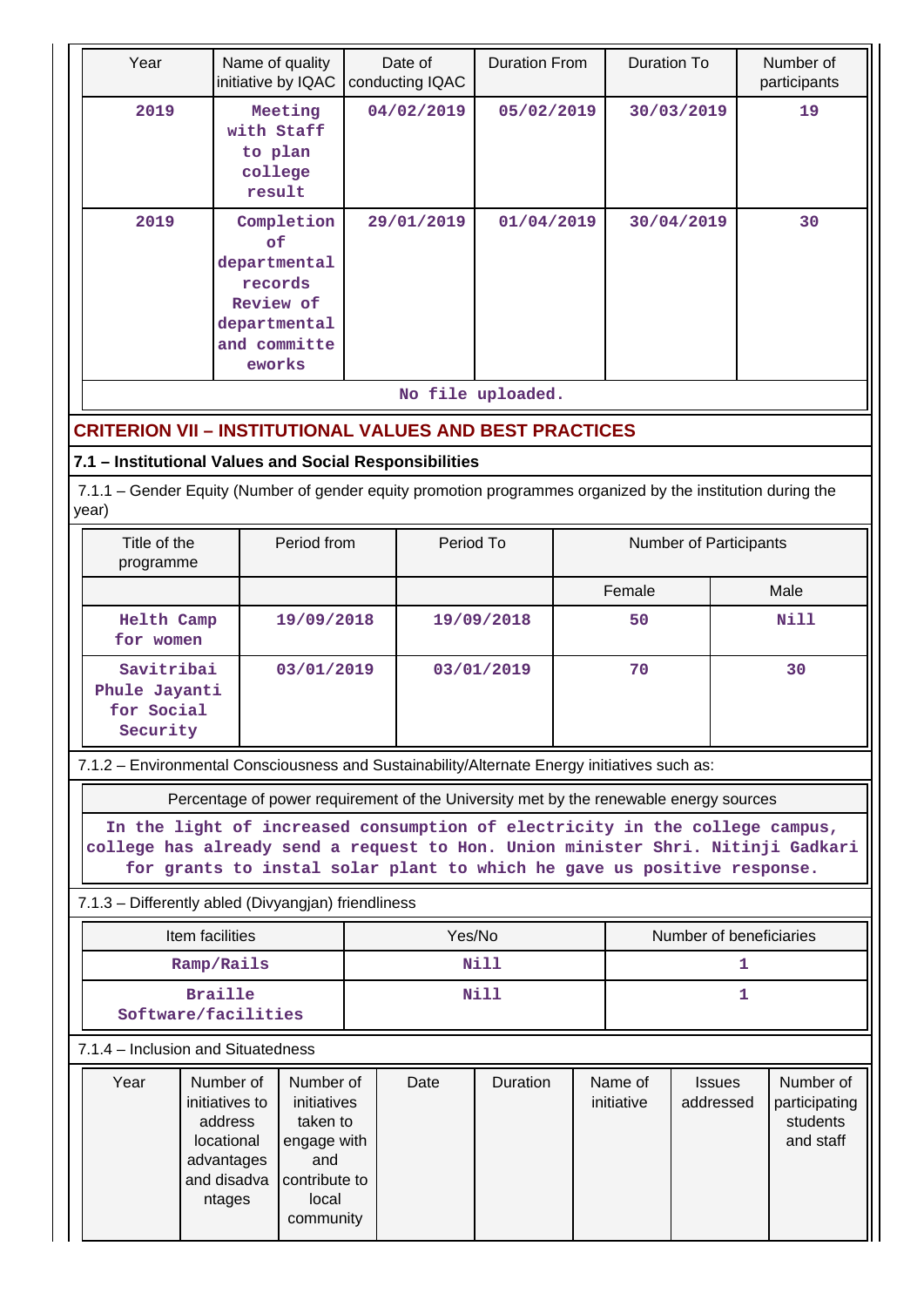| No Data Entered/Not Applicable !!!                                                                                                        |                      |                     |                    |                          |                        |
|-------------------------------------------------------------------------------------------------------------------------------------------|----------------------|---------------------|--------------------|--------------------------|------------------------|
| No file uploaded.                                                                                                                         |                      |                     |                    |                          |                        |
| 7.1.5 - Human Values and Professional Ethics Code of conduct (handbooks) for various stakeholders                                         |                      |                     |                    |                          |                        |
| Title                                                                                                                                     |                      | Date of publication |                    | Follow up(max 100 words) |                        |
| No Data Entered/Not Applicable !!!                                                                                                        |                      |                     |                    |                          |                        |
| 7.1.6 - Activities conducted for promotion of universal Values and Ethics                                                                 |                      |                     |                    |                          |                        |
| Activity                                                                                                                                  | <b>Duration From</b> |                     | <b>Duration To</b> |                          | Number of participants |
| Womens Safety                                                                                                                             | 08/03/2019           |                     | Nil                |                          | 45                     |
| Awareness<br>Programme on World<br>Environment day                                                                                        | 06/06/2018           |                     | Nil                |                          | 70                     |
| International<br>Yoga Day                                                                                                                 | 21/06/2018           |                     | Nil                |                          | 35                     |
| Digvijay day on<br>125 years of Swami<br>Vivekanands speech                                                                               | 11/09/2018           |                     | Nil                |                          | 45                     |
| Cleanliness<br>campaign on<br>occasion of Gandhi<br>Jayanti                                                                               | 02/10/2018           |                     | Nil                |                          | 80                     |
| Dhamma Sandesh on<br>occassion<br>ofanniversary<br>Conversion day at<br>Nagpur                                                            | 18/10/2018           |                     | Nil                |                          | 24                     |
| Beti Bachao Beti<br>padhao                                                                                                                | 03/01/2019           |                     | Nil                |                          | 50                     |
| No file uploaded.                                                                                                                         |                      |                     |                    |                          |                        |
| 7.1.7 - Initiatives taken by the institution to make the campus eco-friendly (at least five)                                              |                      |                     |                    |                          |                        |
| • Campus made plastic free • Awareness rally and campaign run by NSS department<br>in the neighboring colonies. . Regular Tree Plantation |                      |                     |                    |                          |                        |
| 7.2 - Best Practices                                                                                                                      |                      |                     |                    |                          |                        |
| 7.2.1 - Describe at least two institutional best practices                                                                                |                      |                     |                    |                          |                        |

 **Best Practice 1: "Admission processes at one go." Goal: The goal of the practice is to provide admission to the student, fill up required forms of scholarship, examination and get the appropriate I card, all at the same time, on a single given time of a day. Background: Even though the administrative section of the college is computerized, the college has developed an admission system in synchronization with the admission committee, non-teaching staff and the Principal's office. Almost 75 students take scholarship and nearly 50 of the students are working, especially on the PG level. The whole process begins with scrutiny of admission form by the Committee and counselling of the students as and how required. Then filling up of scholarship form and completing details of student profile, fees and then final issue of I cards. Therefore with the help of streamlining the human resource, the process of admission is completed within few hours The Context The changed practice has great significance because 50 of students are working. A large number of students come from nearby rural areas who cannot afford the bus ticket. Earlier**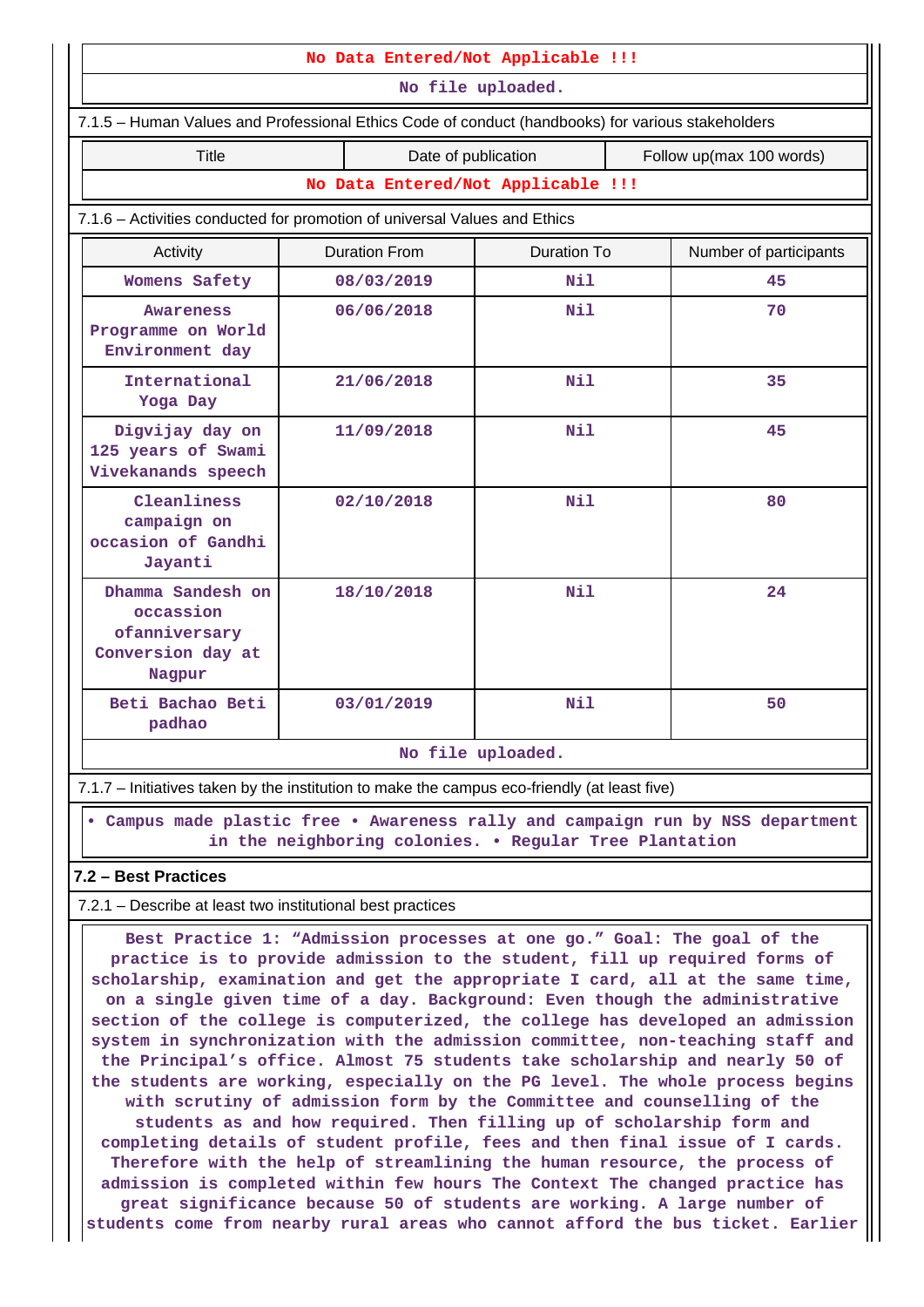**the whole process would put a financial strain on the pockets of the students, therefore in this context the practice has gained importance. The Practice The Practice was implemented only since last year. It is important to understand that the whole process different sections and earlier required at least 2-3 days to complete the process. Now the process is completed in few hours. Even though the University requires the final formats to be filled online, the synchronization helps students to save their travel time and expenses. University declares different dates for filling up of examination forms, scholarship forms, but the office completes the formalities prior to the declaration of dates, which is admirable. Both these facets are very meaningful for working and poor students. Evidence of Success The success of the practice is reflected in following ways: a) The Parents have given a positive feedback. b) The students are happy about it. c) The Online process required by the University is completed on time. d) It is less strain on the non-teaching staff. e) The admission process is completed on time and classes begin as per schedule. Best Practice 2: Shodh Satsang (Discussion on Research) Goal: 1. To help teachers/ Researchers aspiring to do Ph D. 2. To help Researchers prepare for Viva voce 3. To Organise discussions of Ph. D Scholars who already submitted or awarded Ph D 4. To Develop research environment in collge 5. To inspire PG students for initiating M. Phil or Oh. D. Research Background: Many of the college teachers initiating their PH. D work recently also PG students are also aspire to do some research work to join teaching as their career. College already has many senior teachers who are supervisors and are associated with different state and other universities for PH. D and M.Phil related research. Therefore, sometimes departments would organise a Saturday interactions for research papers. From this the idea on disscussion on Ph D work emerged. Dr. Mithilesh Awasthi took initiatives in framing the work of this activity. Initially college teachers who are already awarded Ph. D tyhey were called to present their thesis and presentation. after that a question answers from teachers and students were held. From this a good research envirnemtnt was developed in the college. Later those who aspire to to do ph d. they were invited to present their work, also those who are appearing for Viva Voce they were also invited to present their work and suggestions by senior teachers were given to him/her to make certain changes and how to answer the question asked by experts with respect to the subject of project. The Context: Many of the college teachers are aspiring to work on their Ph. D Thesis requires expert guidance to accomplish the work. At the same time they require to see how research is being carried out by previous scholars. Therefore, inviting the Ph D. awarded scholars to present their work before the new scholar could be of use to them. on the other hand those who are aspiring to initiate work they are invited to present work before the senior scholars and teachers. in this way an environment related to research is developed in college. The Practice: Every year two three times scholars are invited in the department of Hindi for the Shodhg Satsang Interactions. 1. Scholars who are already awarded PH D. they are called with their theses and presentation to speak. A notice of such is circulated amongst teachers and PG students. 2. Teachers will be invited on stage and introduced by the member of Shodh Satsang. 3. The teacher/ Scholar will be initiating his presentation with or without PPT for 30 minutes. 4. Meanwhile these of the Scholar would be circulated amongst the audience to go through it to look into framework of research and also to guess his possible questions for the scholars. 5. After presentation first priority would be given to PG students to interact with scholars related to their query. 6. later senior teachers would provoke discussion with important questions related the basis of the theme, aims and objectives, hypothesis, methodology, data collections, research design, bibliography, referencing style, field work if required. etc. 7. in this way audience especially students got an idea how to go in for research 8. Another way of shodh satsang is to invite scholars who are supposed to face thei viva**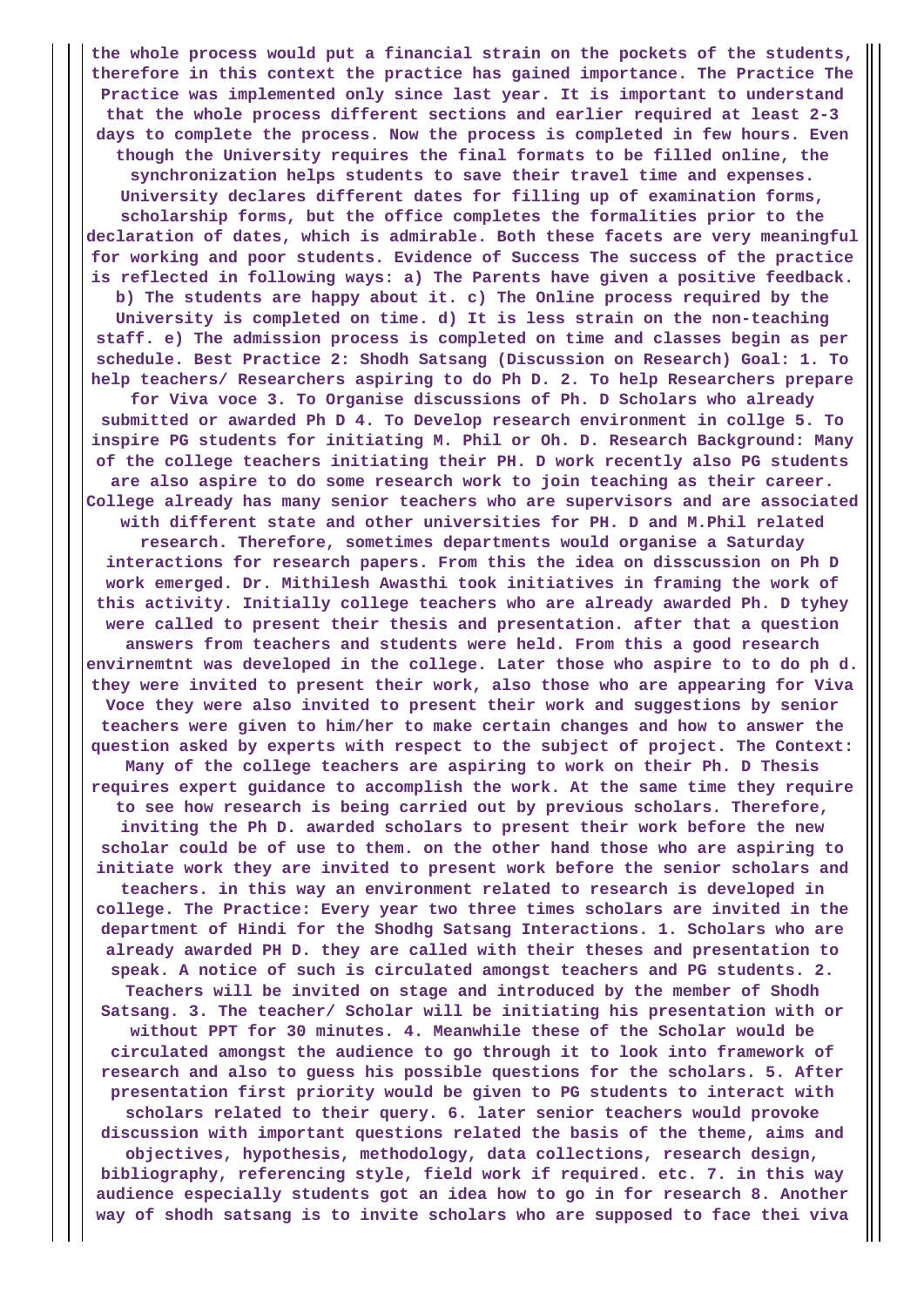**in near future. such scholars are asked to prepare their initial oral presentation 9. Senior teachers after his presentation give him suggestions to answer the question in a certain way. Which thing to avoid in presentation or which aspect from yther thesis to emphasise. Evidence of Success: The success of the practice is reflected in following ways: 1. Teachers/Scholars who are awarded Ph. D. they feel proud and enhanced their reputation amongst college community as a research scholar. 2. They provide vital inputs to college teachers i.e. adding the knowledge from the subject. 3. Students / college junior teachers who are aspiring to initiate Ph. D. work they get maximum help from such interaction to frame their work. 4. Thos who are preparing their synopsis such scholars are given priority to be quenched with their query 5. Those who are appearing for viva-voce get help from the expert as how toprepare the presentation, how to emphasise certain aspect of research, thrust areas, which issues to avoid, etc. 6. All the participants as presenters get benefit for their research work 7. Those who are aspring to initiate their research in near future get broad idea about their work. 8. Such programmes have inspired many and teachers and scholars increased in the number wise in case of**

**attendance.**

 Upload details of two best practices successfully implemented by the institution as per NAAC format in your institution website, provide the link

[http://www.pwscollege.edu.in/uploaded\\_files/Institutional\\_Best\\_Practices\\_2018-1](http://www.pwscollege.edu.in/uploaded_files/Institutional_Best_Practices_2018-19.pdf) [9.pdf](http://www.pwscollege.edu.in/uploaded_files/Institutional_Best_Practices_2018-19.pdf)

#### **7.3 – Institutional Distinctiveness**

 7.3.1 – Provide the details of the performance of the institution in one area distinctive to its vision, priority and thrust in not more than 500 words

 **Performance of the institution in one area distinctive to its vision, priority and thrust Vision of the Institution "The institution envisions moulding of students who have humanitarian views, scientific approaches and are firm believer in positive social change. Such inspired youth will uphold the human values of liberty, equality and fraternity, and also shoulder the responsibilities of taking nation to greater heights." People's welfare society was established in 1967 by the backward community youths inspired by the Life Mission and Works of Dr. Babasaheb Ambedkar. It was the time when there were no higher educational institutes available here in the periphery of ten kilometers. Establishment of PWS College enhanced the chances of backward community students and especially girls to reach the higher education. The Vision, Mission and objectives clearly indicates college policy towards teaching and learning in the college campus. The main mission of the institution is to provide access to higher education to the marginalized sections of society of the surrounding areas, irrespective of caste, creed and gender. The college provides ample opportunities particularly to the weaker sections and economically backward classes. The college provides necessary infrastructural and other facilities to ensure that the stated objectives of the curriculum are achieved. From time to time feedback is collected from the stakeholders to know whether the college is fulfilling their needs and meeting their expectations. The majority of the students are come from socioeconomically weaker sections in the north part of the Nagpur. Since college has a very easy process of admission and favourable conditions for the backward community students in the light of scholarships, free-ships and low admission fees, it attracts a large number of students in this region. Various strategies and provisions to attract students are as follows: • Lowest fees to backward community and disabled students • Scholarships and free ships for all category backward community students • Scholarships and financial help to disabled and special need students • Vidhyarthi Kalian Nidhi (Needy Students Fund) for poor students • Sports quota is available for athlete and sports person • No**